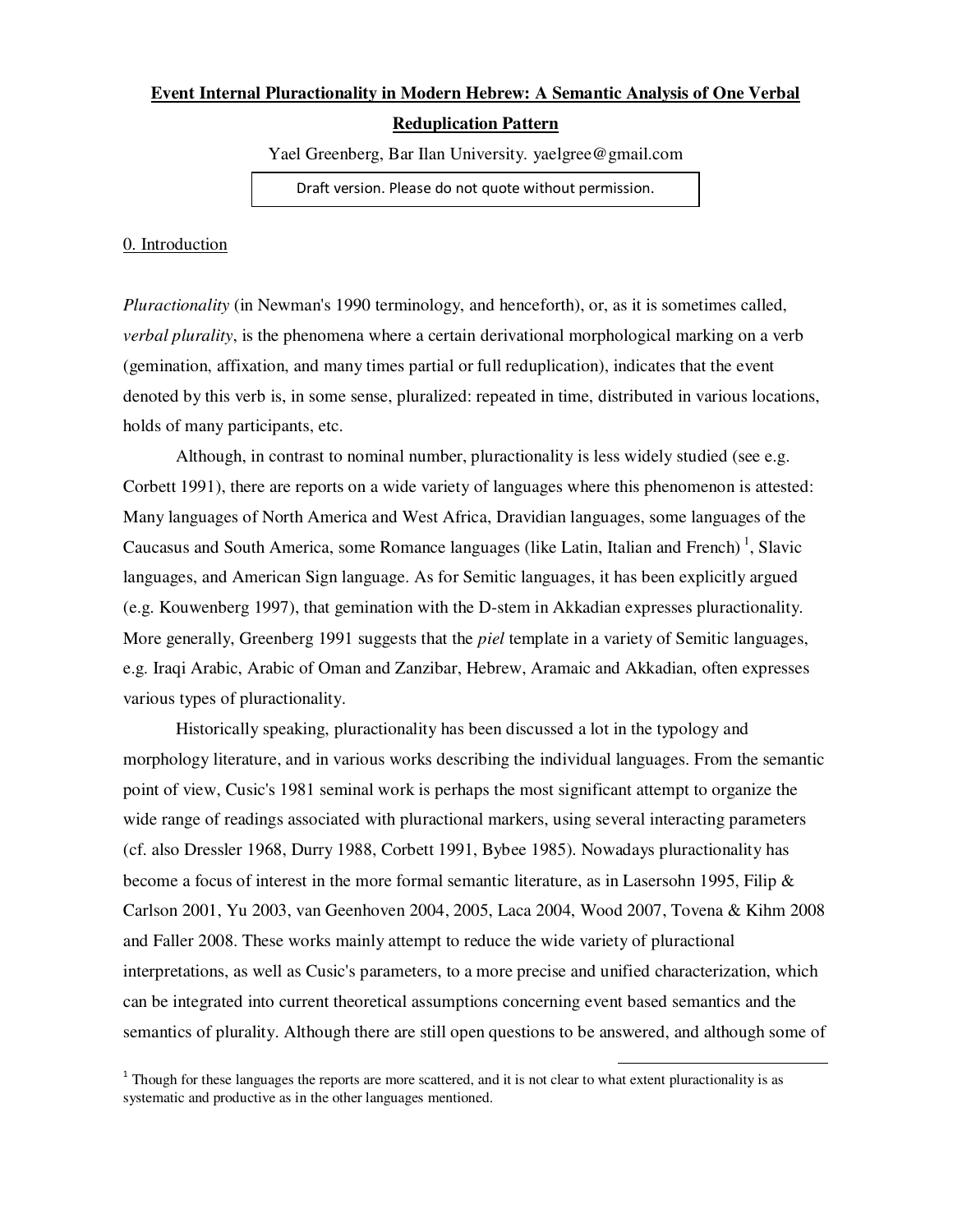Cusic's original readings and parameters are not yet captured within these formal definitions, this direction has proved very fruitful for a better understanding of pluractionality cross-linguistically.

This paper studies a certain verb class in Hebrew in light of this latter approach. I propose that while pluractionality cannot, in fact, characterize the Hebrew *piel* template as a whole (unlike Greenberg's 1991 suggestion), it *can* be used to account for a variety of facts concerning a subclass of the *piel* template, namely a class of quadrilateral<sup>2</sup> reduplicated roots (called the QRR class henceforth), of the  $[c_1]$ *i* $[c_2]$ [ $c_1$ ]e[ $c_2$ ] form (e.g. *zimzem* ('hummed') or *nifnef* ('flapped', 'wave')). This class of verbs was intuitively characterized (in Ussishkin 1999, Tobin 2001, Schwarzwald 2003, 2004) as expressing 'durativity', 'repetition' or 'iteration'. The goal of this paper is to examine to what extent these intuitions can be implemented within the cross-linguistic, and in particular the formal-semantic, picture of pluractionality. The main claim made in this paper is that despite (a) the existence of many verbs in this construction for which the 'repetition' intuition is not clear, or even missing altogether and (b) the fact that the majority of these reduplicated verbs do not have simplex counterparts, the QRR class in Hebrew should be nonetheless considered pluractional, and more specifically, as expressing *event internal pluractionality*, in the original sense of Cusic 1981, as more formally captured in Wood 2007 and Tovena & Kihm 2008.

In addition to a better understanding of the Hebrew data, the analysis proposed in the paper has more general implications for the cross-linguistic semantic study of pluractionality. In particular the examination of the Hebrew data supports Wood's 2007 and Tovena  $\&$  Kihm's view of event internal pluractionality, over Lasersohn's 1995 view, questions van Geenhoven's 2004, 2005 claim that pluractionality inherently leads to atelicity, as well as some of Cusic's 1981 claims about event internal pluractional markers. In addition, the examination of the Hebrew data highlights some of the open issues and unanswered questions that the study of pluractionality faces, concerning in particular some of the readings associated with pluractionality which haven't been integrated into the formal theories so far.

The paper is structured as follows: Section 1 describes some previous observations concerning the morpho-semantics of the QRR verbal class, and points out some limitations of these observations. Section 2 provides a background on pluractionality, focusing on the main semantic theories which will be relevant for the analysis of the data. In section 3 I turn back to the Hebrew data and show that (a) pluractionality does not seem to characterize the Hebrew *piel* template in general (b) pluractionality does seem to characterize a subclass of the *piel* verbs, namely the QRR class, and (c) several properties of this verb class support its more precise characterization as

<sup>&</sup>lt;sup>2</sup> The term 'quadrilateral' is taken from Doron's 2003 characterization of this verbal class.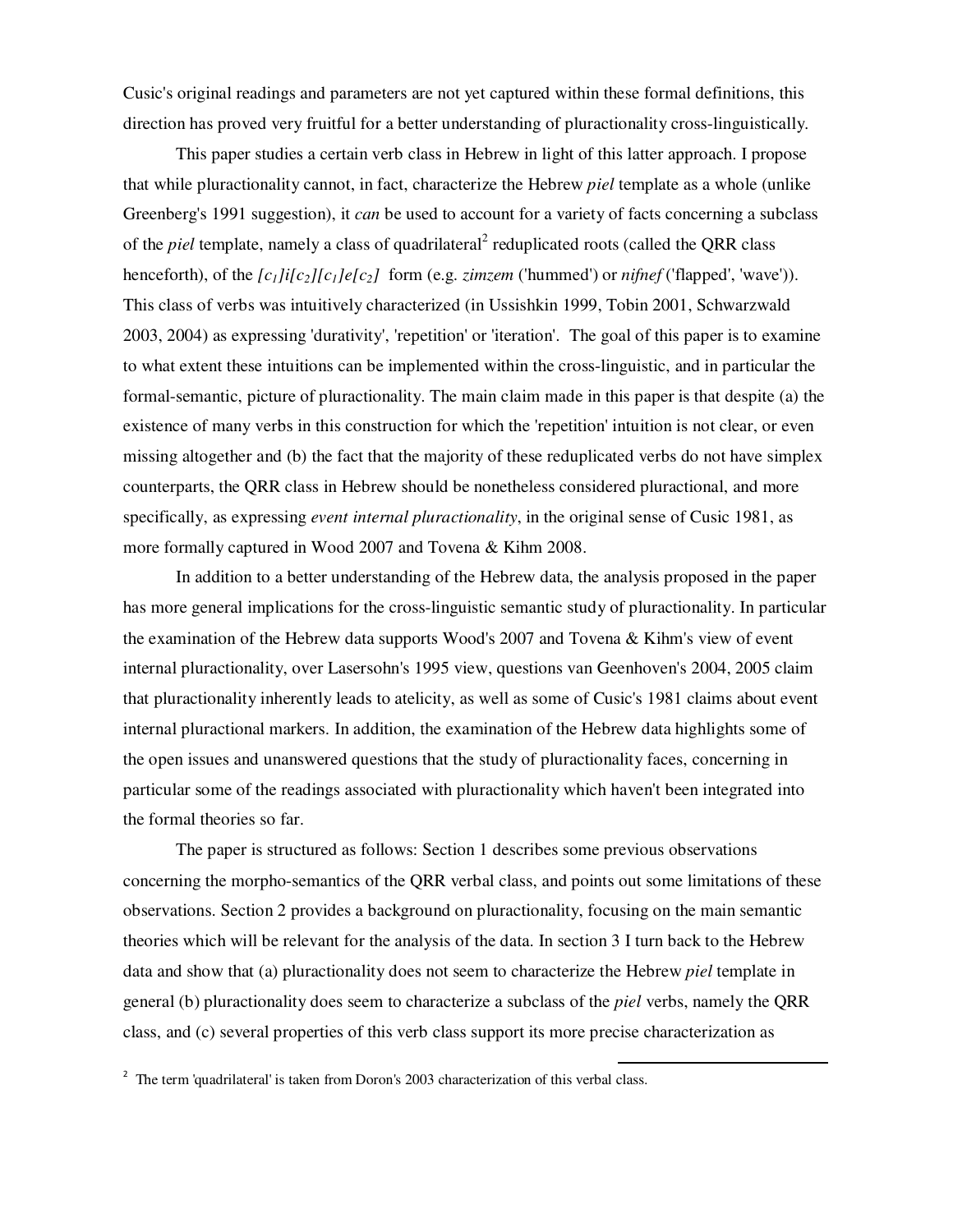expressing event internal pluractionality, in the sense of Wood 2007 and Tovena & Kihm 2008. Section 4 discusses some general implications of the paper for the study of pluractionality, and raises some questions for further research. In particular it examines QRR verbs which do not seem to have pluractional semantics, and makes a preliminary suggestion to characterize the core semantic component underlying the reduplication in the QRR class in terms of a diminution operation. Section 5 summarizes the paper.

#### 1. The QRR  $[c_1]$ *i* $[c_2]$  $[c_1]$ *e* $[c_2]$  - verb class in Hebrew: Some preliminary observations.

The *piel* template in Hebrew, one of the three 'active' verbal templates found in Semitic languages (e.g. Arabic, Syriac Akkadian, see e.g. Greenberg 1991, Kouwenberg 1997), is a highly productive template, morphologically marked by an implicit reduplication (gemination) of the middle consonant, and traditionally referred to as the 'intensive' template.<sup>3</sup> This paper focuses on the semantics of a certain subclass of the *piel*, namely verbs with quadrilateral, reduplicated roots<sup>4</sup> (QRR), like *tiftef* ('dripped'), *gimgem* ('stuttered, 'stammered') and *hivhev* ('flickered').<sup>5</sup> As seen in these three examples, all of these verbs are morphologically of the form  $[c_1]i[c_2][c_1]e[c_2]$ . There are more than 100 verbs in this class.

 Ussishkin 1999 takes the verbs in this sub-class to involve "total reduplication". Doron 2003 calls them 'reduplicated binary roots'. These terms seem clearly justified in many cases like *nimnem*  ('dosed', ' took a nap'), *zi*ҁ*aze*ҁ*a* ('shook') or *ti*ҁ*ate*ҁ*a* ('deceived'), which seem to be reduplications of the binary *nam* ('slept'), *za (*'moved'), and *ta*ҁ*a* ('wondered, went astray'), respectively. We also find cases where the quadrilateral verbal roots seem to be reduplications of binary *nominal* or *adjectival* roots like *difdef* ('turned pages'*), hidhed* ('echoed'), *lixle'ax* ('moistened') and *dildel (*'weaken, impoverish'), which seem related to the nouns *daf* ('a page') and *hed* ('echo') and to the adjectives *lax* ('humid') and *dal* ('poor'), respectively. Notice also that there are cases where the quadrilateral root does not reduplicate a binary, but in some way a ternary root, e.g. *picpec* ('shattered, broke to small pieces') seems related to the ternary root *[p][c][c]*, as in *pocec* ('blow up'), and *bilbel* ('confused') seems to be related to *[b][l][l]*, as in *balal* ('mixed'). Note also that

<sup>&</sup>lt;sup>3</sup> But see section 3.1 for a discussion of this term.

<sup>&</sup>lt;sup>4</sup> One other kind of quadrilateral reduplicated *piel* verb class, which has the form [c<sub>1</sub>]i[c<sub>2</sub>] [c<sub>3</sub>]e[c<sub>3</sub>] class (e.g. *cixkek* ('giggled'), *išrer* ('ratified'), *sirtet* ('sketched') and *šiklel* ('weighed, balanced')), seems to be associated with a 'repetitive' component as well (see e.g. Tobin 2001 and Schwarzwald 2003, 2004). I postpone the examination of this reduplicated form, and the comparison with the QRR class, to further research.

<sup>5</sup> Most of these quadrilateral roots can also yield derived nominals (*micmuc* ('a blink'), *tiltul* ('a shake'), *gilgul* (' a roll')), and some of them can also yield verbs in the *hitpa'el* template, such as *hitgalgel* ('rolled'), *hitmarmer* ('became embittered') or *hitravrev* ('boasted'). In this paper, however, I confine myself to examine only past tense *piel* verbs created from these roots.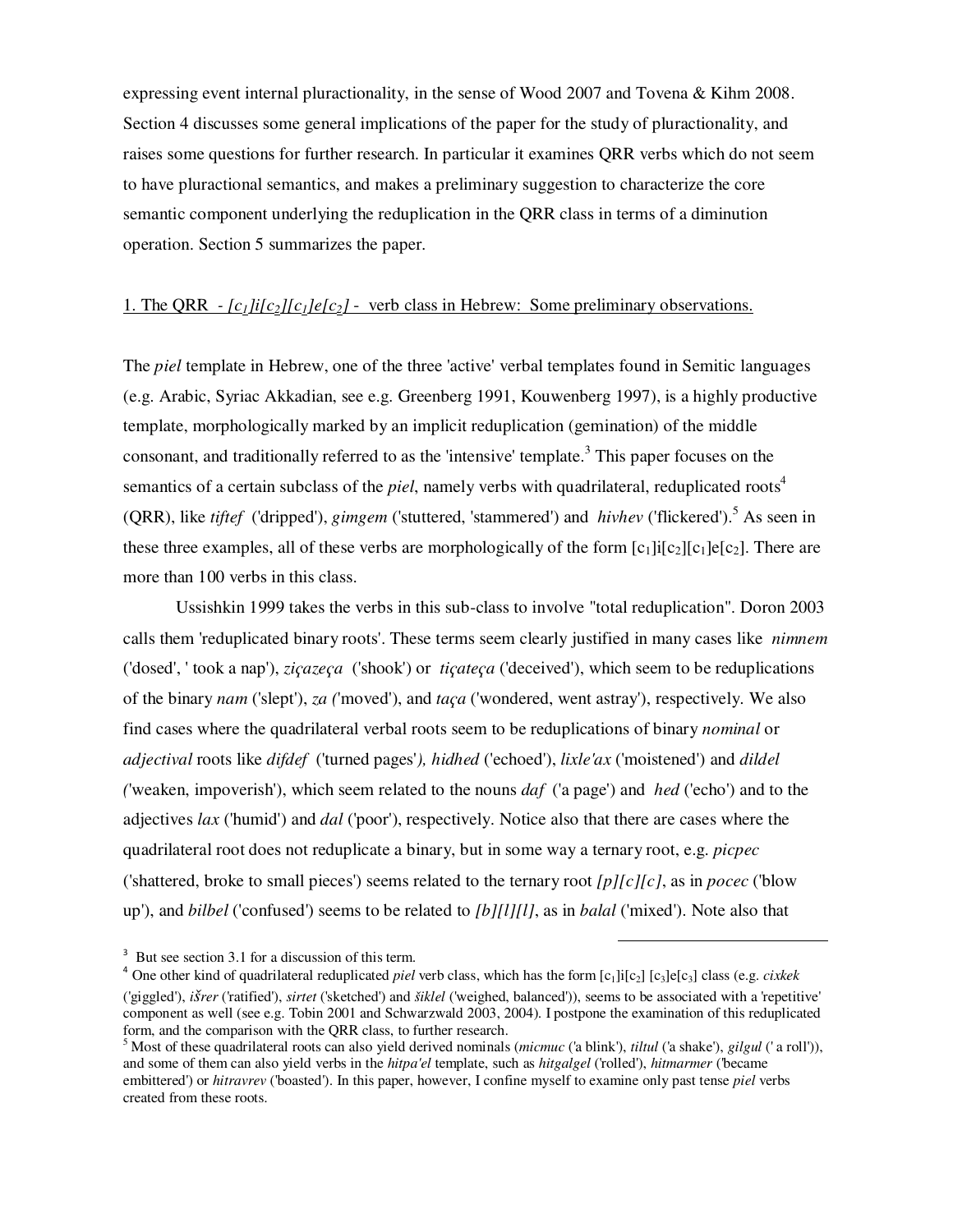some newer QRR words seem to have been formed by reduplication from loaned words. E.g. *nišneš* ('snacked, repeatedly ate small quantities') seems to be based on the Yiddish noun *naš* ('snack') and *zipzep* ('changed channels') seems like a reduplication of the English *zap*.

 However, along these cases there are also many cases, in fact the majority of this verb class (around 70%), where the quadrilateral root does not seem to be related to any existing binary or ternary form. Examples for such cases are *girger* ('gurgled'), which does not seem to be semantically related to e.g. *gar* ('lived'), or *garar* ('dragged'), *rišreš* ('rustle'), which is not semantically related to *raš* ('poor'*)* and *birber* ('gibbered, chattered') which is not related to *berer* ('inquired')*.* Moreover, there is a significant number of these quadrilateral roots for which no corresponding binary root seems to exist at all, for example *himhem* ('hum') (\**ham*)*,* (*\*lam*), *pišpeš* ('looked for something quickly and repeatedly') (\**paš*), *pitpet* ('chattered, babbled') (\**pat*), or *tite* ('swept') *(\*ta / \*te*).

 Turning now to the morpho-semantic side, Ussishkin claims that "the morphological / semantic content contributed by the reduplicative morpheme signifies either repetitive or durative action" (p 430) and cites the pairs in (1) to support this claim:

(1)

*hed* 'echo' *- hidhed* 'to echo'

*nam* 'sleep' *- nimnem* 'to doze'

*daf* 'page' *- difdef* 'to turn pages'

*kav* 'line' *- kivkev* 'to draw a dotted line'

*pax* 'jar, vessel' - *pixpex* 'to flow, to gush' (example # 79)

A similar claim is made in Tobin 2001, who argues that this reduplicated verbal form is iconic, in that its reduplicated form semantically indicates repetition, or iteration.<sup>6</sup> Similarly, Schwarzwald 2003, 2004 considers reduplication of the QRR class to be related to repetition or continuity. She explains this correlation by noting that a large number of verbs in this class are onomatopoeic, for example *[g][a][g][a]* ('to quake'), *[t][r][t][r]* ('rattle' 'hassle'), *[m][l][m][l]* ('mumble, babbled'), *pi*ҁ*ape*ҁ*a* ('bubble', diffuse'), *xirxer* ('groan'), and *tiktek* ('ticked'). Schwarzwald explains that "imitations of nature's sounds are monosyllabic. Reduplication is what gives the word the aspect of repeating the sound….For the Hebrew speaker the falling drop sounds like *tif*. Reduplicating the consonants yields the continuity aspect of 'dripping' " (p. 259, my translation from Hebrew).

<sup>6</sup> There are also other, non-reduplicated verb classes which tend to express iteration or repetition, such as some *hitpa'el*  verbs noted in Doron 2003 e.g. *hithalex* ('walked here and there')*, hitrocec* ('ran here and there'). These will not be dealt with in the present paper.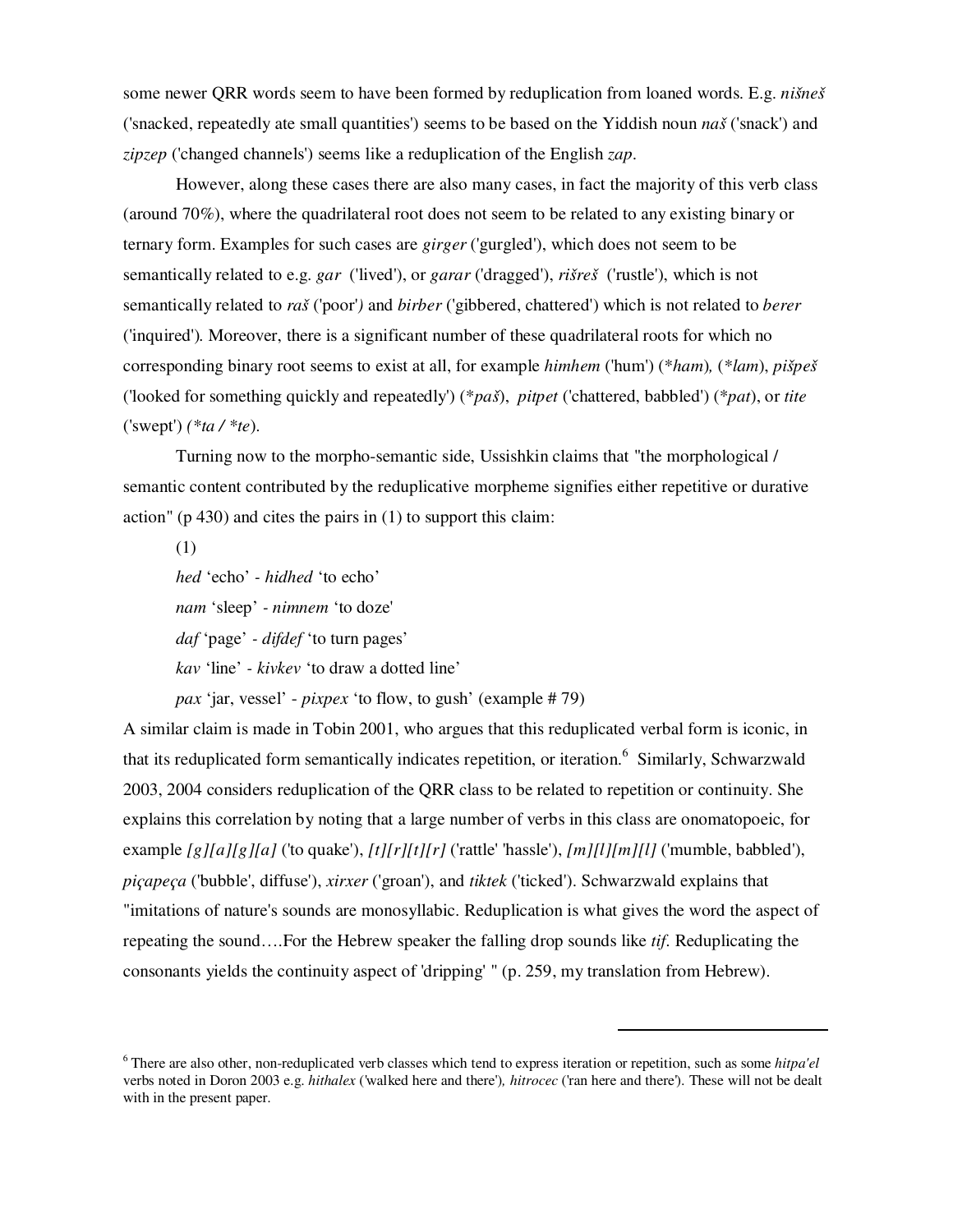However, although Schwarzwald is right that many reduplicated forms are onomatopoeic, the majority of these verbs are not onomatopoeic in any sense. Here are some examples: $\prime$ 

(2) *bilbel* ('confused'), *digdeg* ('tickled'), *difdef* ('turned pages'), *dišdeš* ('trudged'), *hivhev* ('flickered'), *hinhen* ('nodded'), *zigzeg* ('zigzagged'), *zi*ҁ*aze*ҁ*a* ('shook, shocked'), *tiltel* ('shook, moved (something) from side to side'), *kirker* ('pranced, jumped'), *ligleg* ('mocked')*, micmec* ('blinked')*, nidned* ('swung' or 'nagged'), *ni*ҁ*ane*ҁ*a*  ('shook'), *nifnef* ('waved')*, nicnec* ('glittered'), *nišneš* ('snacked on'), ҁ*il*ҁ*el* ( 'browsed')*,* ҁ*if*ҁ*ef* ( 'blinked')*, pirper* ('fluttered, quivered')*, kivkev* ('drew a dotted line')*, rifref* ('fluttered')*, ti*ҁ*ate*ҁ*a* ('deceived')

 The claim that this verb class expresses 'durativity', 'repetition', or 'iteration' is problematic as well (as also noted in Bat-El 2006). It is indeed supported by verbs as in (1) above, as well as by many other verbs (see section 3 above for more examples). However, a close look shows that along these 'repetitive' examples, we also find verbs for which the 'repetition' component is (a) optional, (b) less clear or (c) missing altogether. Let us look at some examples.

For some verbs in the QRR class repetition is just an optional semantic component. An example is the verb *picpec* ('shattered') and the similar, (though the much more rarely used) *xitxet* ('made many holes'). The events denoted by these verbs, can, but need not involve repetition (One can shatter something in one move, and can even make many holes in one activity). The verb *nimnem* can denote a sequence of sleeping and waking up events, but also merely a light and short sleep, which does not involve repetition. Similarly, the *verb hirher* and the non-reduplicated verb *xaSav* can be both translated as 'thought', but the former expresses a somewhat lighter, possibly shorter or less deep kind of thought than the latter, and not necessarily a repeated activity of thinking. An important subclass is instantiated by semelfactive verbs, many of which are members of the QRR class, like *nifnef* ('fluttered', 'waved'), *hinhen* ('nodded') and *micmec* ('blinked'). Like their counterparts in other languages, these are verbs which are systematically ambiguous between an 'activity' reading, denoting a series of repeated events, and an equally natural reading expressing single and short events (see e.g. Smith 1991, Rothstein 2004). For them too, then, 'repetition' seems optional.

In other cases the terms 'repetition', 'duration' or 'iteration' do not seem to fully characterize what is unique about these QRR verbs, relative to their non-reduplicated counterparts. For example, comparing the verbs *zimzem* or *himhem* ('hummed') to the non-reduplicated verb *šar* ('sang'), we can

l,

 $\frac{7}{1}$  Schwarzwald's general claim about reduplication in Hebrew (which concerns reduplication in the verbal, nominal and adjectival domain) is indeed that correlations between form and meaning in such forms usually work for a minority of the examples only.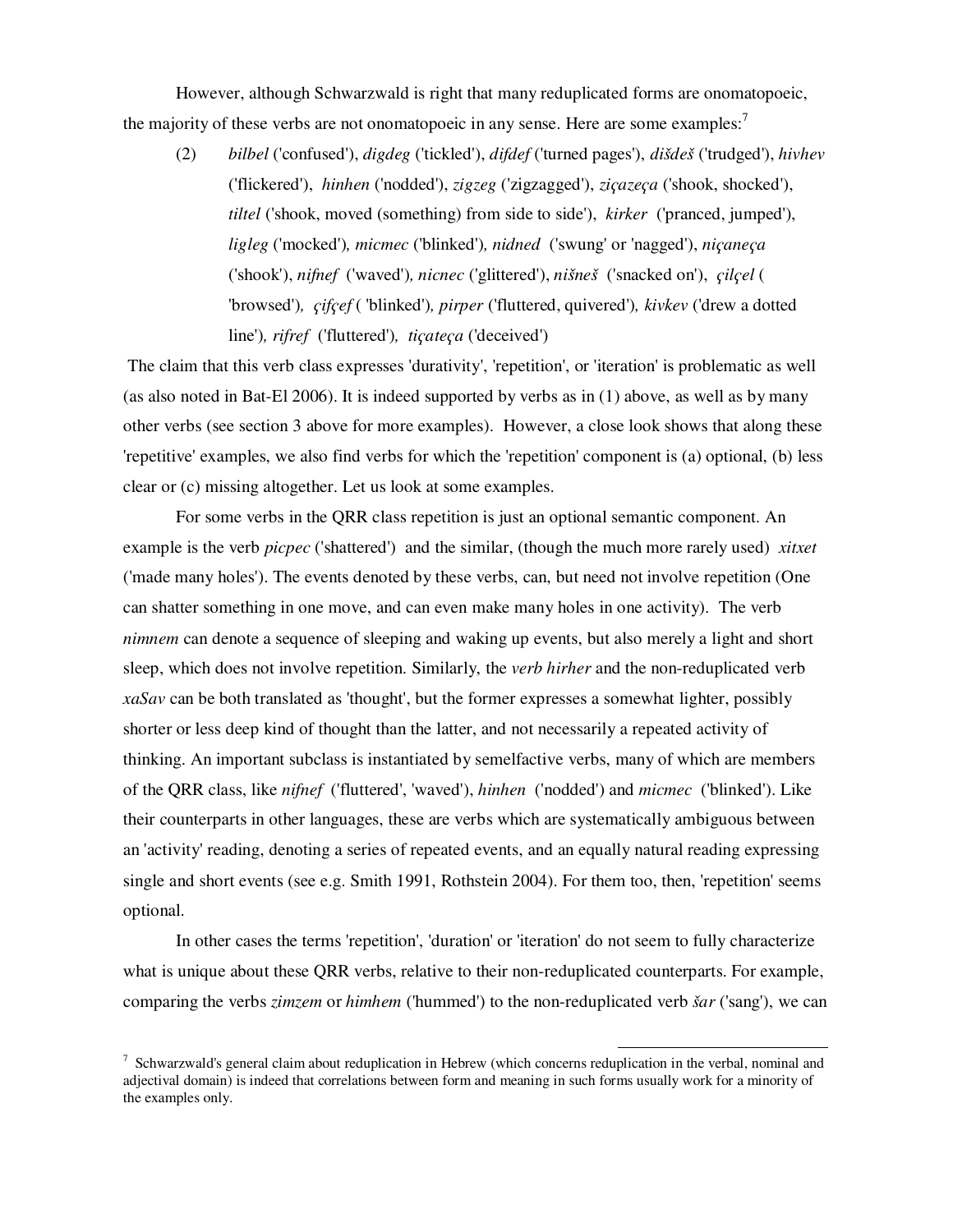see that what is special about these verbs is not necessarily the 'repetition' component, since singing can also be said to involve repetition or continuation (of music sounds). The reduplicated *milmel* ( 'mumbled'), or *birber* ('gibbered, chattered') can be said to involve repetitive production of speech sounds, but it is not clear in what sense they are more repetitive than the non-reduplicated *diber* ('talked'), which usually involves repetitive production of speech too. Similarly, the reduplicated verb *dišdeš* ('trudged') is not necessarily more 'repetitive' than its natural, non-reduplicated counterpart *halax* ('walked'), which involves repetitive short events of making steps.

Finally, many members of the QRR class (about 20%) do not seem to involve repetition in any clear sense. Examples of such verbs are *lixlex* ('littered, made (something) dirty'), *pikpek*  ('doubted') *bicbec* (*'*peeped out, sprouted'), *zilzel* ('disrespected, took (something) lightly'), or *ti*ҁ*ate*ҁ*a* ('deceived'). Of course, one *can* repeatedly make something, or someplace dirty, or repeatedly disrespect or deceive someone, but this is true for most verbs in natural language: One *can* meet Mary, dance, enter the room or speak about the importance of being a good linguist, repeatedly, and combining such verbs with adverbials like *twice, several times,* or *repeatedly* triggers such repetitive or frequantive interpretations. Crucially, however, repetition is not an inherent part of the lexical semantics of such verbs. In Hebrew too, the reduplicated form of the verbs just mentioned is not enough by itself to trigger such repetitive meanings.

To summarize the observations so far, in the QRR verb class only a minority of the verbs are really *reduplications* of existing roots. The majority of verbs in this class *can* naturally express repetition, but only for some of them this seems a necessary, clear and prominent component of their lexical semantics. For others, repetition seems to be optional (as with the semelfactives), and still for other verbs the nature and prominence of this component is more vague, or at least, does not clearly distinguish them from their non-reduplicated counterparts. Finally, the meaning of many QRR verbs does not seem to involve repetition or iteration in any clear sense.

 The emerging picture, then, is quite varied, and does not seem to take us very far. I believe, however, that using a different characterization, namely *pluractionality*, instead of *repetition,* or *iteration*, we can reach a better understanding of the form-meaning correlation in this verb class. As we shall see below, one advantage of a 'pluractionality-based' analysis of the Hebrew QRR class is that it is inherently more flexible than a 'repetition-based' analysis, since it allows variability in other domains besides the temporal one. In fact, characterizing the QRR verbs as pluractional will enable a natural integration of the 'repetition' observations into the analysis of this class. 'Repetition' will simply be viewed as a special case of pluractionality. Another advantage has to do with the striking similarity between the meanings expressed by many verbs in the QRR class, and typical meanings of pluractional verbs cross-linguistically.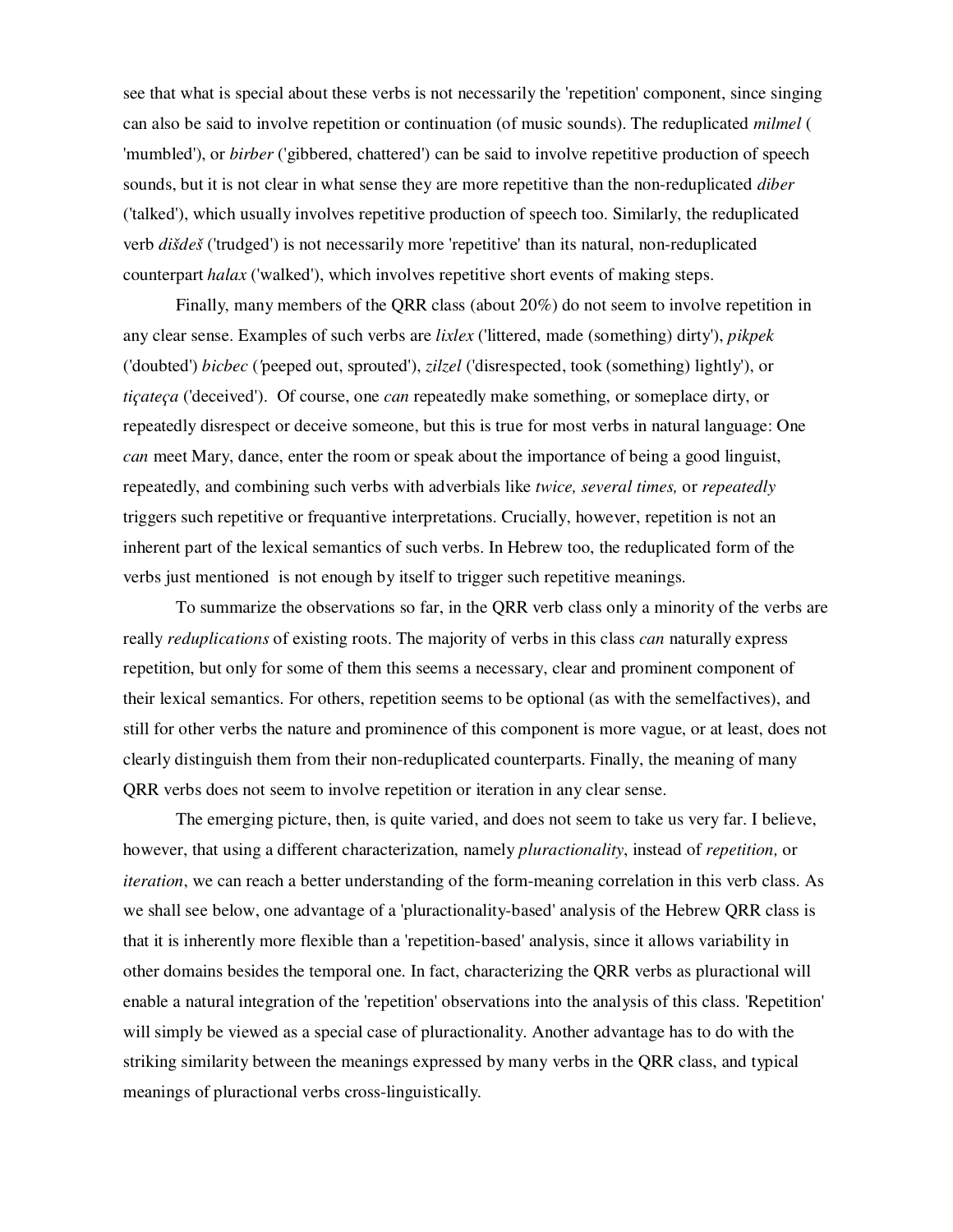Let me thus turn to review cross-linguistic reports of pluractionality and look at the way this phenomenon was analyzed in several formal semantic theories. In section 3 I will come back to the Hebrew data and show that pluractionality, and more precisely *event internal pluractionality,* is indeed a productive tool for characterizing the QRR verb class.

#### 2. Background: The semantics of pluractionality cross-linguistically

#### 2.1 A wide variety of pluractional meanings.

As mentioned above, verbal plurality, or pluractionality, indicates through various derivational morphological means that the event in the denotation of the verb is, in some sense, pluralized. The main challenge for a semantic theory of pluractionality is the clarification of the expression 'in some sense' in this context. This is because the pluralization of the event can be manifested in a strikingly wide variety of ways. The variability is witnessed not only cross-linguistically, but many times within the same language, and even with the same pluractional marker. In some cases, a pluractional marker can also lead to other semantic effects which are not in any obvious way related to plurality of the event.

Even a brief glance at some recent papers on pluractionality easily yields examples illustrating this kind of variation: According to Houser et al 2006, reduplication in Oregon Northern Paiute marks pluractionality in two ways: either as distributivity among participants or as iterativity in time. In Mono Lake Paiute the suffix *–zagati* indicates iterativity in time, whereas *–bodoti* indicates that the event is repeated in different locations (e.g. *quiba* 'hit' vs. *quiba-bodoti* 'go back and hit'). According to Filip and Carlson 2001 the prefix *po-* in Czech creates distributive readings from (potentially) collective readings (e.g. *scovaly* 'hid, collectively or distributively' vs. *po-scovaly*  'hid distributively'), but it can also indicate "low frequency…low intensity, short duration, tentativeness, insignificant effort, or result of the denoted subevents…(as in) *pokçrikovat* 'to cry out a few times', *pobolívat* 'to hurt a little now and then'", or distribution in space (meaning roughly 'here and there'). However, Carlson and Filip observe, *po-* can also have other, nondistributive readings, e.g. it can express attenuative / diminutive readings, related to a relatively small measure or degree (as in *pospat si* 'to sleep for a short while')". Faller 2008 reports that the pluractional marker *–paya* in Cuzco Quechua, can have a 'frequantive' reading (e.g. *much'a-paya* 'kiss frequently' vs. *much'a* 'kiss'). However, in addition, *-paya* can have 'idiomatic' readings, which do not seem to be related to plurality, such as *rima-paya* 'put an important issue to someone, offend through words' vs. *rima* 'speak', or *kusi-paya* 'laugh at someone, say 'well done' vs. *kusi* 'sad'. Cusic 1981 summarized observations like these in the following way: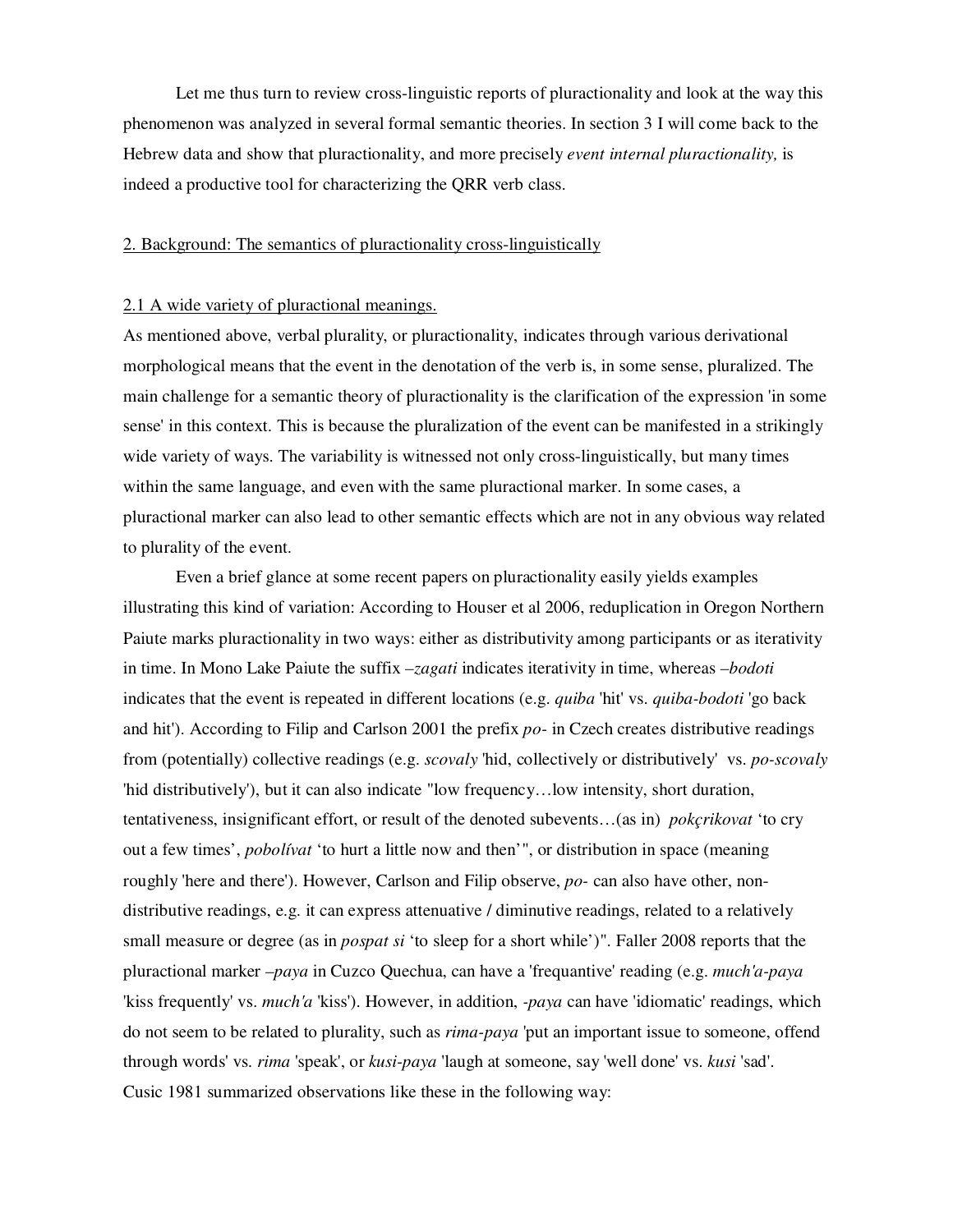"…the pluractional verb… may serve to indicate not only the repetition of an action…but a whole range of other plural meanings: repetitiveness, repeated occasions and events, persistence consequences, habitual agency, distributed quality, incohativity, cumulative result, intensity, plurality of sites of action, duration, continuity, conation, distribution, elerativity/reterdaricity, augmentation, diminution. The plural verb shows, as well, certain relations we would not be likely to associate with event plurality at all…(p.74)

In the next subsections I will review several attempts to reduce the apparent arbitrariness and variability of the range of readings associated with pluractionality, and to arrive at a more unified picture. I will concentrate on those theories which will prove most productive for the analysis of the Hebrew data above. I will start with Cusic's 1981 four parameters (section 2.2), continue with Lasersohn's 1995 formalization of Cusic's parameters (section (2.3)), and conclude with some of the ideas in Wood 2007 and Tovena & Kihm 2008, both of which criticized a specific component in Lasersohn's definitions, and offered an alternative (section (2.4)).

## 2.2 Organizing the wide range of readings in four parameters: Cusic 1981

Cusic attempted to reduce the apparent arbitrariness and variability of the range of readings associated with pluractionality (what he called 'verbal plurality'), by categorizing them in four parameters: the event ratio, relative measure, connectedness and distribution parameters. I will now briefly review these parameters, concentrating on the readings which will be most relevant for the discussion of the Hebrew data below.

 The event ratio parameter distinguishes two main pluractional readings, which Cusic calls 'repetitive' and 'repeated'. These two readings correspond to Cusic's theoretical distinction between *event internal*, and *event external* plurality, respectively, and I will henceforth use these latter terms. According to Cusic, event internal plurality is found when "a single event on a single occasion consists of internal phases", whereas event external plurality is witnessed when "a single bounded event (internally plural or not) is repeated on a single occasion" or when "a single bounded event is repeated on different occasions" (p. 67).

For example, Cusic takes the English *The mouse nibbled the cheese* to express event internal plurality: A single event of nibbling consists of repetition of *phases*, i.e. of small biting phases. But the whole nibbling event can be plural as well, as in *The mouse nibbled the cheese again and again*, and then we get event external plurality.<sup>8</sup> As examples of pluractional markers

l,

<sup>&</sup>lt;sup>8</sup> Cusic suggests that external plurality can operate not only on the event (and yield many events in one occasion), e.g. many nibbling events in one Thursday , as in (i), but also on the level of the occasion (yielding many occasions with one event per occasion, e.g. many Thursday occasions), as in the prominent reading of (ii).

 <sup>(</sup>i) The mouse nibbled the cheese again and again on Thursday

 <sup>(</sup>ii) Again and again the mouse nibbled the cheese on Thursday (p. 65)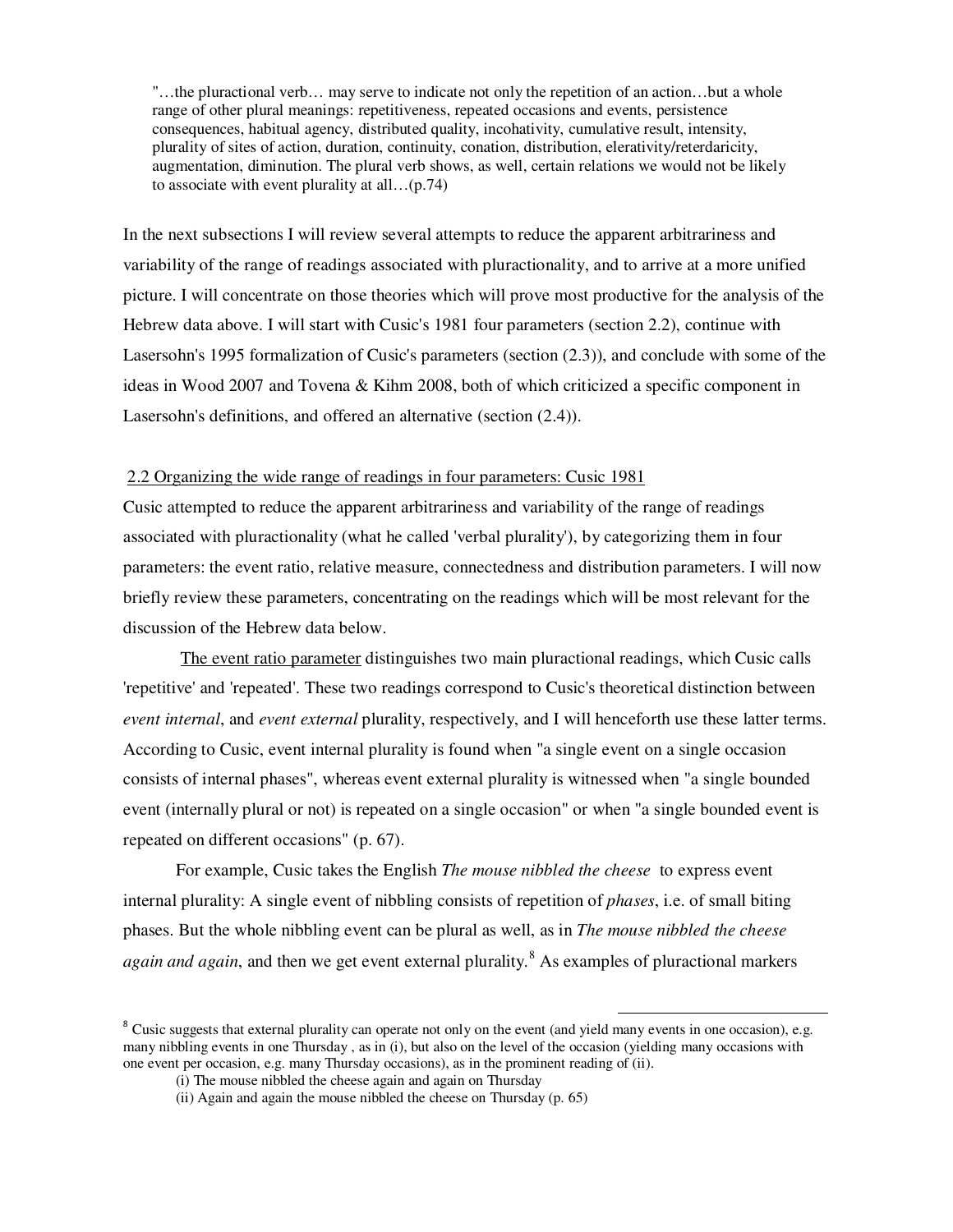expressing event internal plurality, Cusic cites the Klamath reduplicated *petqpetqa* '(he) blinks' vs. *petq-* 'close the eyes' (from Barker 1964: 120), or the German *flattern* 'fly uncertainly with many flaps' vs. *fliegen* 'fly' (from Hanckel 1930: 11). In contrast, event external pluractional markers are exemplified in the reduplicated Nahuat verb *cuicuica* 'sing many times' vs. *cui-* 'sing' (from Garibay 1961: 30), or the Kanuri *k\*k\*nin* 'to tie up in often', vs. *k\*rnin* 'to tie up in' (from Lukas 1967: 105).

The relative measure parameter indicates the size of the unit of action, the degree of effort involved, its success or failure, etc. (with event internal pluractionals), and 'small or precise counts of the event' vs. 'large or indeterminate counts' (with event external pluractionals).

Here are some relevant readings which result from specification of this parameter.<sup>9</sup> The *diminutive* reading indicates that "the repetition decreases the size or importance of the units of the action, as if to keep a constant overall quantity while increasing the number of parts" (p. 81-82), as in the Sierra Nahuat *koko*č*isneki* 'constantly wants to catch little naps' vs. *ko*č*isneki* 'wants to sleep' (from Key 1960:131). In contrast, the *tentative* reading decreases the amount of expected degree of effort. It indicates that "the action is performed half-heartedly or with less effort than expected. The idea of repetition is not always evident here, but the action is confined to a single inconclusive event on an occasion" (p. 82-83), as in the Quileute *ciye:gol* 'he pulled a little' vs. *ce:gol* 'he pulled' (from Andrade 1933/38: 190). The *conative* reading indicates repetitive action which falls short of producing some desired result as in the Saho *barrar* 'to flutter, i.e. to flap the wings in the effort to fly' vs. *barar* 'to fly' (from Tauli 1958: 141). A closely related reading is the *incassative*, which indicates "a kind of repetitive plurality in which there is no attempt to do anything in particular, merely an aimless or undirected activity" (p. 83-84), as in the Zoque *witwitnay* 'to walk aimlessly' vs. *wit* 'to walk' (from Wonderly 1951: 157). Other readings express 'increase', like the *intensive* reading, indicating "increased effort or increased quantity of the action" (p. 84), as in the Arabic kassara 'He smashed (something) (i.e. by repeated or forceful blows)' vs. *kasara* 'He broke (something)' (from Wehr 1976: 826), or the *augmentative*, where "the amount of activity increases and possibly also the amount of 'substance' implied as being acted upon" (p. 85).

 According to Cusic, with event external pluractionality we may get some readings where the number of repetitions is precisely two. For example, we find the *duplicative* reading, where "a single action is repeated once on the same or different occasions' (p. 89) (as in the Zoque *minge?tu* 'He came a second time' or 'He (another) came also' vs. *min-* 'come'), the *alternative* reading, where

-

However, Cusic suggests to reduce 'event plurality' and 'occasion plurality' to one category of 'repeated' readings or 'external plurality', since "in general, the two meanings are available as interpretations of a single form" (p. 79). I will follow him in this point, and only distinguish event internal from event external pluractionality. 9

Cusic credits Dressler 1968 for many of the category labels he uses (though not for his system of classification).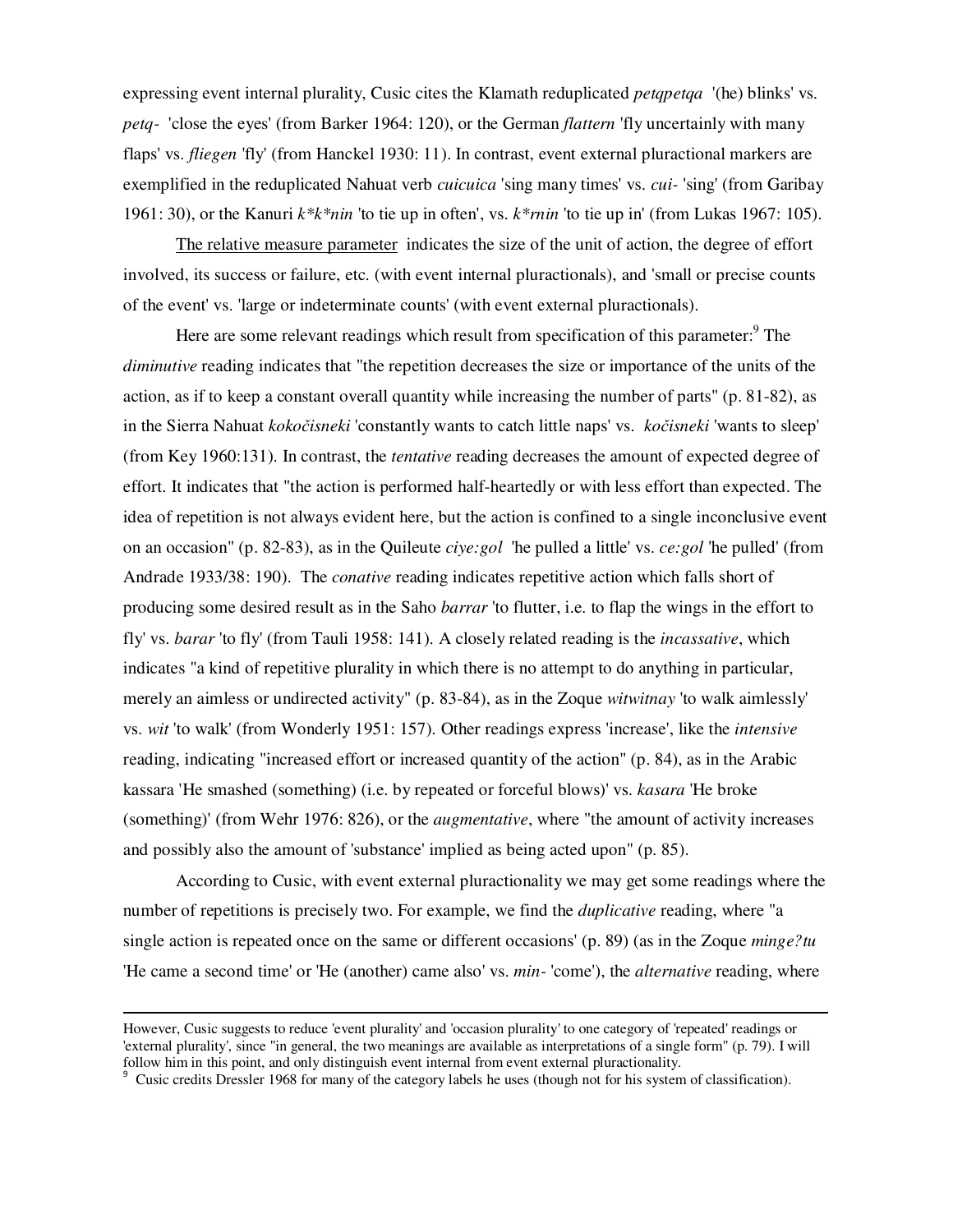"two distinct actions, one a mirror-image of the other, are performed by the same agent" (p.90), and the similar *reversative* reading, which "usually concerns verbs of motion and indicates return by the original agent along a path to some point of origin" (p. 91).

 Cusic's third parameter, the connectedness parameter, specifies "the relative prominence of bounds at the phase and event levels" (p. 96) or the "distinctness of the iterated units of action" (p.99). According to him "All the repetitive [i.e. event internal] types can be considered continuous of connected, since they represent single events, and the repeated [i.e. event external] types discontinuous, since they represent (in some cases) serial events" (p.96).

 The final, Distribution parameter concerns "separation in time, space, or some other way of actor from actor, action from action, object from object, property from property, and so on" (p. 102). I.e. it indicates in what sense the event can be considered 'pluralized'. Typically, according to Cusic, with singular participants the event can be distributed in time, whereas with plural ones, it can be taken to be distributed between the different participants.

 Cusic makes several generalizations concerning the interaction of the event internal / external plurality distinction with the other three parameters. With respect the interaction with the relative measure parameter, Cusic assumes that "it happens to be the case that in [internal] plurality the index of repetitions is usually considered to be large or uncountable" (p.78), whereas with event external plurality the index can be small and precise (as with the duplicative, alternative and reversative readings). With respect to the interaction with the connectedness parameter, Cusic proposes , as we saw above, that the distinctness between the units of repetition is higher with event external than with event internal pluractionals (i.e. the former are 'less connected' than the latter). Finally, concerning the interaction with the distribution parameter, Cusic assumes that whereas event internal pluractionals tend to express distribution in time, event external ones can also express distribution in space. As we shall see in sections 3 and 4 below, however, not all of these generalizations are equally justified or can be equally independently motivated.

## 2.3 Formalizing Cusic's parameters: Lasersohn 1995

Cusic's attempt to organize the large number of pluractional readings in his four parameters clearly leads to a better understanding of pluractionality than the more scattered reports before him. However, we are still left with many readings, and the relations between the four parameters is not clear enough. In addition, Cusic's description of some of the readings is often still vague, so it is sometimes hard to determine how to precisely categorize a certain pluractional marker.

 Lasersohn 1995 uses Cusic's insights in order to reach an even more unified picture of pluractionality. In addition, Lasersohn's suggestion is defined in more formal and precise terms, so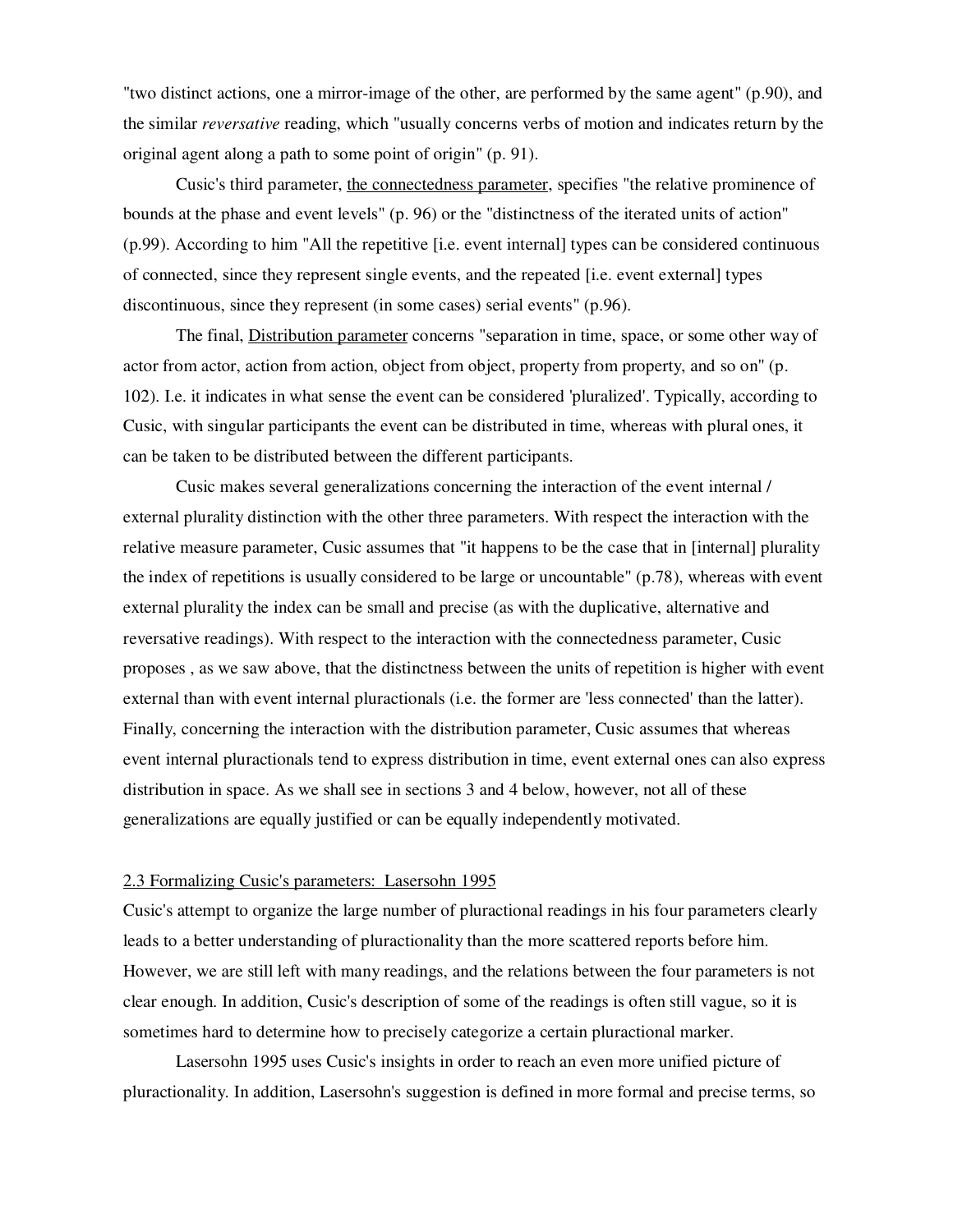it is more testable, and can be applied in a clearer way to individual markers. Specifically, Lasersohn proposes a single schema representing the truth conditions of sentences with pluractional verbs, which contain optional clauses specifying the variations along Cusic's parameters.

 The proposal is based on several well-established theoretical assumptions concerning the semantics of verbal expressions. Specifically, verbs are treated as predicates of events, and the relations between these events and the arguments of the verbs (e.g. the subject and the direct object) are given by functions assigning the event the thematic roles of the agent or the theme (as in e.g. Parsons 1990). Other functions can assign the event its running time, or its spatio-temporal location. Given these assumptions, for example, sentences like *John kissed Mary at 6* or *John kissed Mary in the garden* will be roughly represented as in (3) and (4), respectively (ignoring tense), where  $\tau(e)$ gives the run time (temporal location) of the event, and  $K(e)$  its spatial location:

- (3)  $\exists e$  kiss(e) & Agent(e) = John & Theme(e) = Mary &  $\tau(e)$   $\subset$  yesterday
- (4) ∃e kiss(e) & Agent(e) = John & Theme(e) = Mary & *K*(e) = the garden

Lasersohn takes the basic operation of pluractionality to be pluralization over events. Specifically, a pluractional marker (*PA*) combining with a verb (*V*) yields a combination *V-PA* which is true of a plurality of events (a set *X*) iff the corresponding simple verb *V* holds of every event which is a member of this set X. To prevent a situation in which this set of events X is an empty set or a singleton set, Lasersohn requires that the cardinality of the set of events is larger than a pragmatically fixed number *n*, (so the intuition of 'plurality' is captured). Formally:

(5) 
$$
V\text{-}PA(X) \leftrightarrow \forall e \in X \mid V(e) \mid \& \text{ card}(X) \geq n
$$

However, as Lasersohn himself notes, this kind of definition does not capture the observations above that 'pluralizing the verb' can be manifested in a wide range of readings, which Cusic classified along his four parameters. Lasersohn proposes to formally capture these parameters by adding several components to the general schema in (5).

To capture the event ratio parameter, Lasersohn proposes that the difference between event internal ('repetitive') and event external ('repeated') plurality is that "repeated action involves multiple events represented by the verb type, while repetitive action involves multiple events of a potentially different sort" (p. 255). For example, in the case of the event internal reading of *nibble*, the subevents are not denoted by nibbling (but by bites), but in the event external reading (as in *He nibbled it again and again*), the subevents are themselves nibbling events. Formally, Lasersohn uses the variable *P* (instead of V) in the characterization of the subevents, and suggests that  $P=V$ whenever we have repeated (event external) pluractionality. This is captured in  $(6)$ :

(6) *V-PA (X)*  $\Leftrightarrow$  $\forall e \in X$  *[P(e)]* & **card**(X)  $\geq n$  (P=V in cases of event external plurality).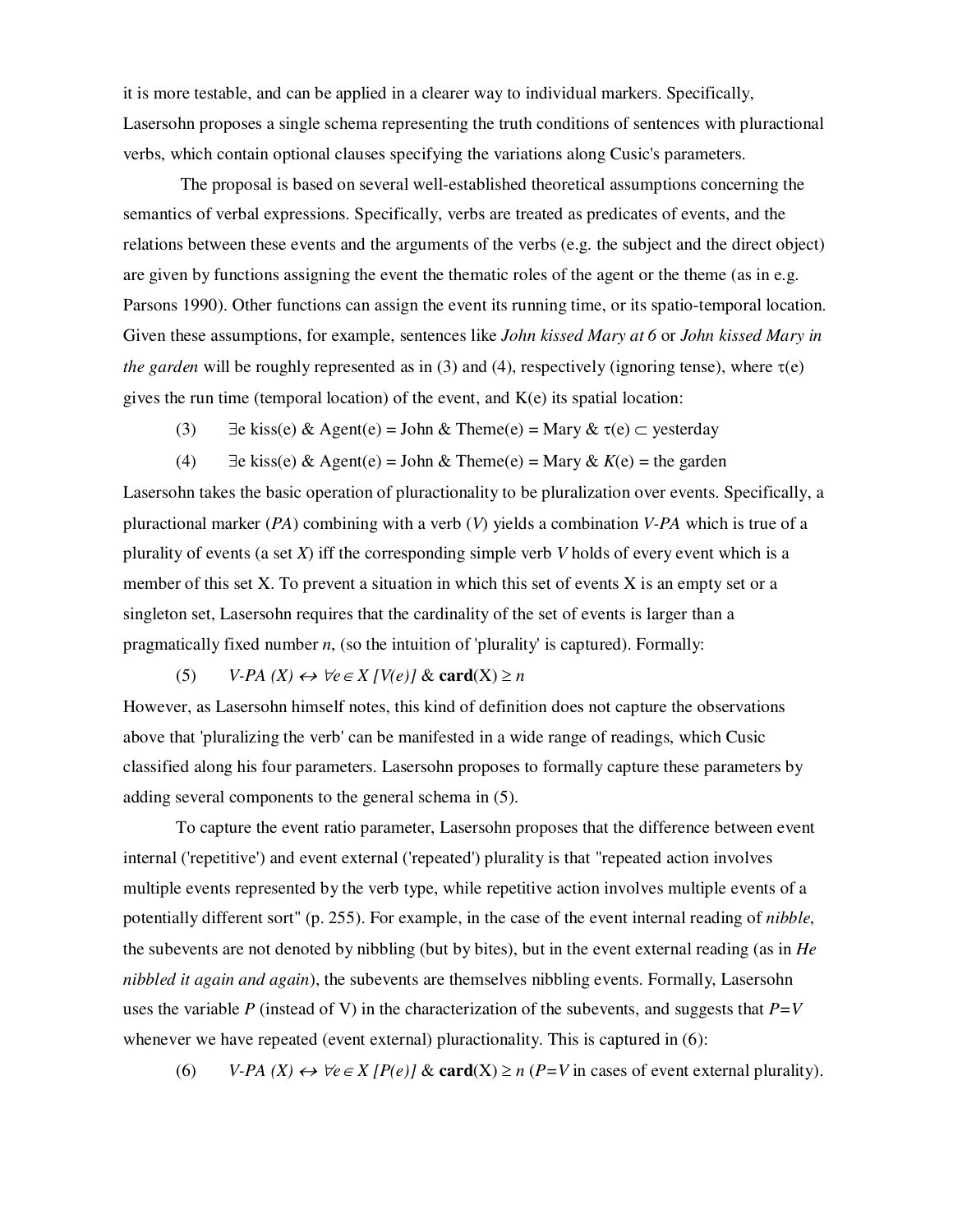Turning to the distribution parameter, Lasersohn's idea is to use the notion of *non-overlap* to capture the different types of distribution.<sup>10</sup> For example, if a pluractional verb expresses distribution in time, we require that "the events in the set… have non-overlapping running times" (p. 251). Similarly, distribution between participants and between locations is captured by assuming that the values of the thematic roles of the subevents or of their spatio-temporal locations do not overlap, respectively. This is captured in (7), where *f* represents some function specifying one of the aspects of the subevents (running time, thematic role or spatio-temporal location):

(7)  $\forall e, e' \in X \rightarrow f(e) \text{ } Of(e'), \text{ where "the identity of } f \text{ determines whether the distributivity }$ is temporal ( $f = \tau$ ), spatio temporal ( $f = K$ ), or participant-based ( $f = \theta$ ) (where  $\theta$  is a thematic relation assigned by the verb)" (p. 256).

To capture Cusic's 'connectedness in time' parameter, Lasersohn suggests to add to (6) and (7) a clause requiring that there is a time interval between the running times of any two subevents in the set, where no event of the V type holds. In contrast the 'continuous' reading is captured by negating such a clause. As for Cusic's 'relative measure' parameter, Lasersohn intuitively suggests that it can be captured by positing "a series of measure functions on events, yielding values based on size, degree of effort, effectiveness, etc… (and potentially)… requiring certain minimum or maximum values for these functions, depending on the specific reading desired" (p. 255).

## 2.4 Wood's 2007 and Tovena & Kihm's 2008 modification of Lasersohn's definition

Let me describe now two theories – Wood 2007 and Tovena & Kihm 2008 - which criticize a certain component in Lasersohn's definition, namely his treatment of Cusic's event ratio parameter, and which suggest an alternative way to capture this parameter.

 As mentioned in the previous section, Lasersohn takes the difference between event internal and external pluractionality to consist only in whether the subevents of the pluralized events are of the same type as those of the pluractional verb (i.e.  $P=V$ ) or not (i.e.  $P\neq V$ ). However, Wood points out that this characterization is unmotivated both theoretically and empirically. Theoretically, it does not follow from Cusic's original intuitive characterization of the distinction, according to which the crucial difference between event internal and external plurality is in whether or not the subevents (the repeated occurrences) make up a *single event* or not (see again section (2.2) above). Given this intuition of Cusic, Wood claims, the question of whether or not  $P$  is equal to  $V$  not is secondary, and crucially, there is no independent reason which would prevent the subevents of event internal pluractionals (the *phases* in Cusic's terminology) to be equal to *V*. She claims that

**.** 

<sup>10</sup> This idea is inspired by Lasersohn's analysis of *together* (as in *Mary and John sang together*), as expressing *overlap* of the different aspects of the subevents which constitute the plural event.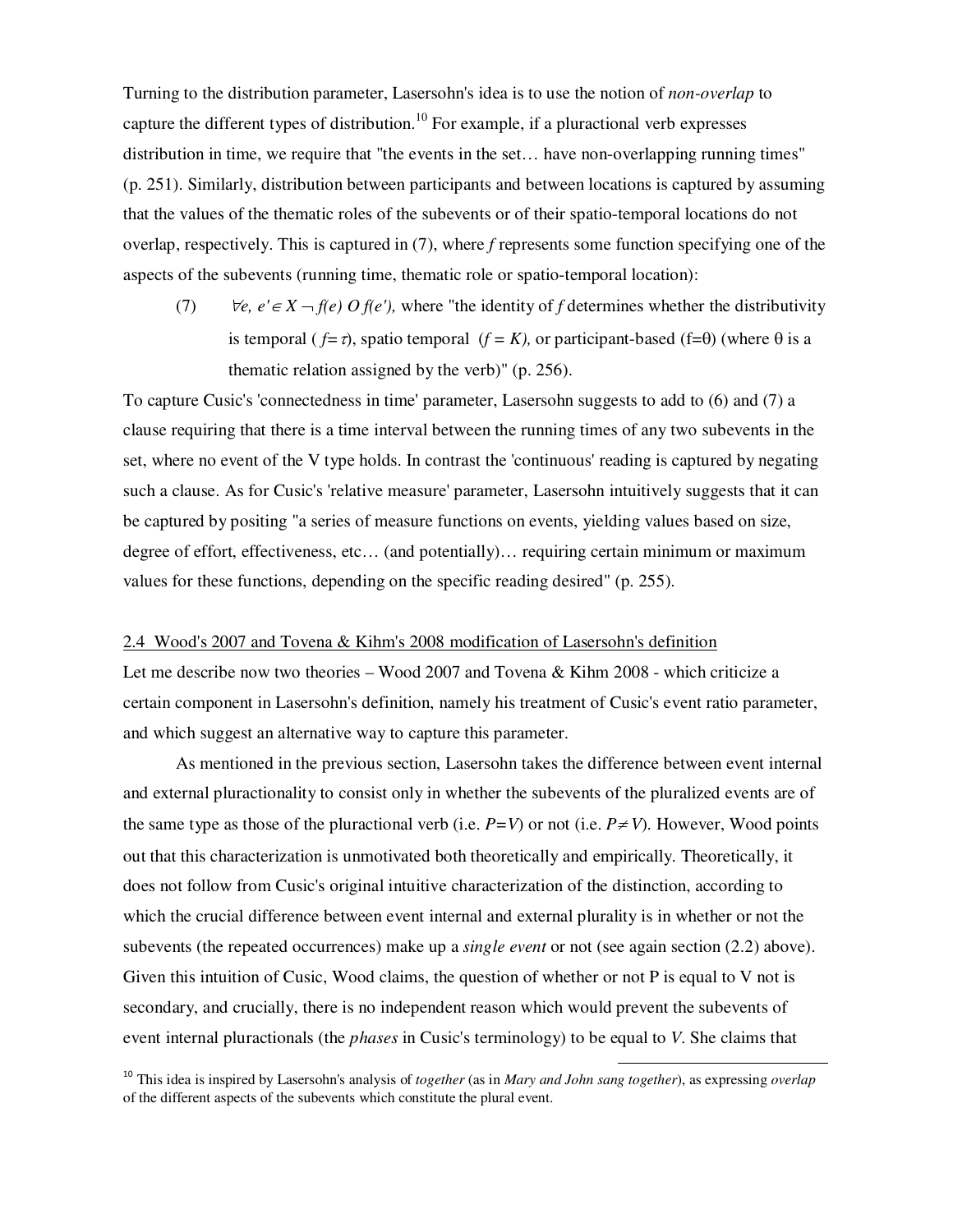"..there is no apparent reason why an event-internal pluractional may not apply to a verb meaning 'knock' and produce a complex event of knocking with individual knocks as its phases. In fact, this is much like the repetition interpretation of the English progressive when combined with a semelfactive verb, as in *He's knocking on the door,* which seems to create a single complex event of knocking" (p.117).

Empirically, Wood points out that a survey of pluractionality phenomena in 43 languages indeed reveals many cases of event internal pluractionality where  $P=V$ , as in the event internal pluractionality in Yupik *allguraa* 'he is tearing it up' vs. the simple *alleg*- 'to tear' (from Jacobson 1984: 581). There are, of course, also cases of event internal pluractionals where  $P \neq V$ . Wood claims that these cases tend to fall into two main categories, namely diminutive and conative.

 An additional problematic aspect of Lasersohn's definition is pointed out in Tovena & Kihm 2008. They observe that unlike the subevents of event external pluractionals, the phases of event internal ones are constrained in that they cannot be distributed over participants, and must all hold of one participant (e.g. the small bites phases of *nibble* can only have one agent). Tovena & Kihm argue that this observation poses a problem for Lasersohn's definition, according to which the subevents of the pluractional verb can in principle distribute (not overlap) in their running time, their spatio temporal location or their participants. If the only difference between event internal and external pluractionality is whether or not  $P=V$ , as Lasersohn suggests, the 'non-participantsdistributivity' constraint on event internal pluractionals is unexplained.

The 'non-participants-distributivity' constraint on event internal pluractionals is also pointed out in Wood's survey. In such pluractionals, Wood observes, the arguments are either singular or interpreted collectively. In addition, Wood points out three more generalizations concerning event internal pluractionality: (a) Verb type: event internal pluractional markers often combine with semelfactive predicates, as well as with (some) achievements. They can also combine with activities, but do not tend to combine with accomplishments.<sup>11</sup> In those cases where accomplishments *do* combine with pluractional markers, they get a conative reading, and their telic point (or the culmination part of the event) is removed. An example is the Latin verb *consulere* 'consult, decide upon', which get the conative reading *consult*ā*re* 'deliberate' when combined with an event internal pluractional marker (from Garret 2001:12). (b) Typical multiplicity: "Events which are typically or inherently repeated are more likely to be construed with event-internal plurality, such as breathing, coughing, knocking or digging" (p. 89-90), and (c) Proximity or continuousness in time: the subevents (phases) are "essentially continuous or have minimal temporal separation" (p.90).

l,

 $11$  Although there is also a certain type of achievements that such markers do not combine with, namely what Wood calls 'run up' achievements, which, according to her, are similar to accomplishments in denoting complex events as well.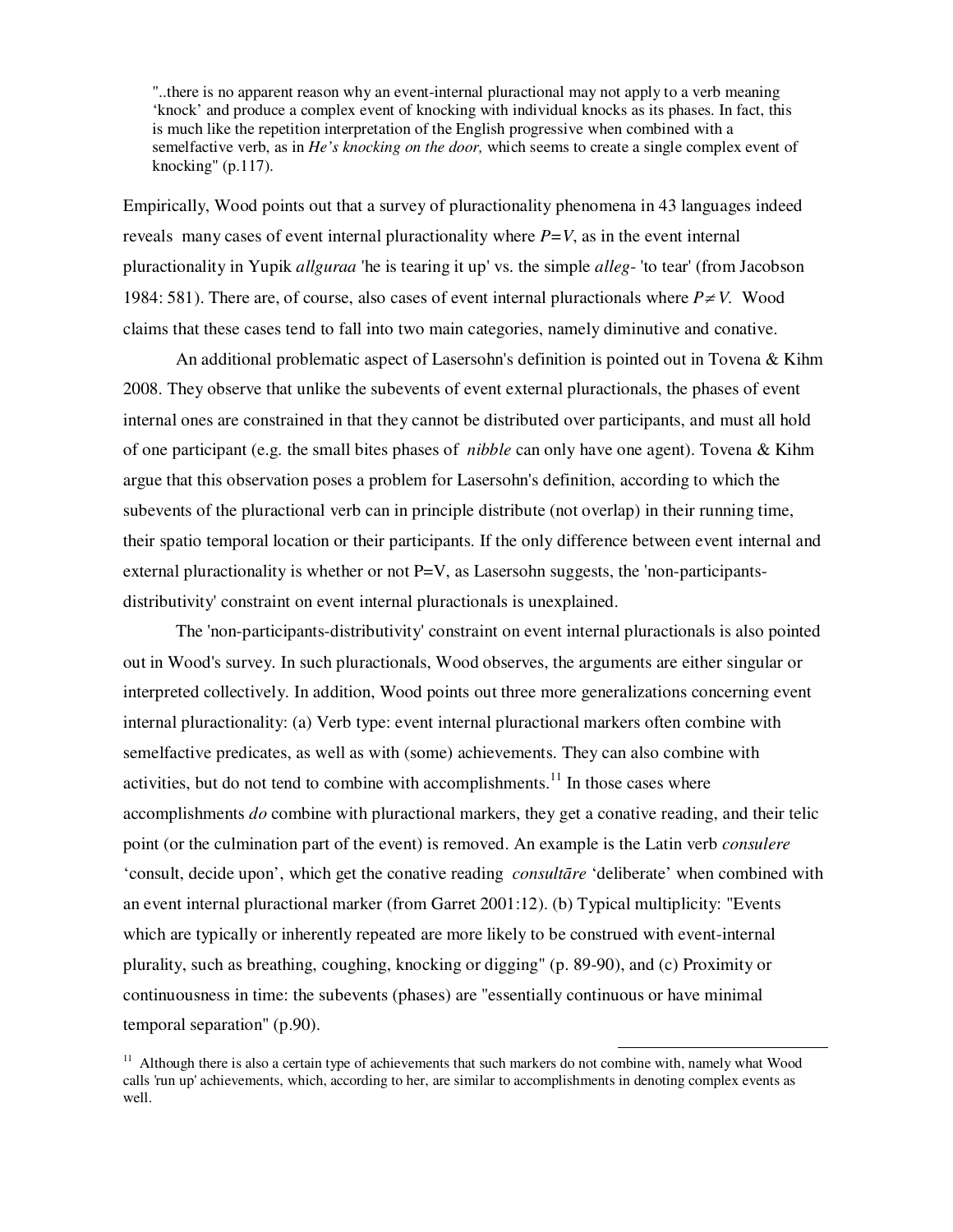In an attempt to capture Cusic's original intuition, Wood suggests that the difference between event internal and event external pluractionality is not in whether or not *P=V*, as Lasersohn suggests, but in whether or not the pluractional verb denotes a plurality of events, or a *grouped* plurality of events, which turns it, in fact, into a singular predicate. A very similar suggestion is made in Tovena and Kihm 2008. Let me describe here Wood's version of the proposal.

Formally, Wood follows Landman's 1996, 2000 theory of plurality in the domain of individuals and events, according to which a plurality of events (marked with \*) can be turned into a singular event once a group operator  $(\uparrow)$  is applied to it. Distributive predication, e.g. the distributive reading of (8), in which John and Mary carried the piano separately, manifests plural predication: we have two events, and each has a different agent. In contrast, in collective predication, as in the collective reading of (8), where John and Mary carried the piano as a group, a groupification operator  $\uparrow$  is applied to both the plurality of events and the plurality of individuals, and we end up with a singular event which has a singular agent – the group of John and Mary.

(8) John and Mary carried the piano upstairs

As for pluractionality, Wood suggests that the event external reading of a verb like *jump* will yield the interpretation in (9), where we get a plurality of jumping events, whereas an event internal reading will yield (10) where we get a group of jumpings, and consequently a *singular* event:

(9) λe. \*jump (e) (event external pluractionality: yields a plurality of events)

(10)  $\lambda$ e. ↑\*jump (e) (event internal pluractionality: yields a group (singularity) of events) According to Wood, this explains why event internal pluractionals do not express distributivity over their agents: Since such predicates denote groups, and therefore singular predicates, they can only combine with singular agents, whether originally singular (e.g. *John*), or pluralities treated as groups (e.g. the group of John and Mary), which are also considered singular.

Finally, Wood suggests another general constraint on event internal pluractionality:

(11) The phases (subevents) of an event internal pluractional cannot be complex (where 'complex' means 'having both a process and a culmination phase')

According to Wood, this constraint explains her observation that accomplishments, like *build a house* or *write a paper*, which consist of a process phase (an activity part) and a culmination (a telic point), cannot combine with event internal pluractional markers. Wood emphasizes that it is indeed the 'complexity' of accomplishments which is incompatible with this kind of pluractionality, and not their telicity, because, as noted above, event internal pluractionals *can* combine with achievements, which are telic as well. The constraint in (11) also explains why the way to allow a combination of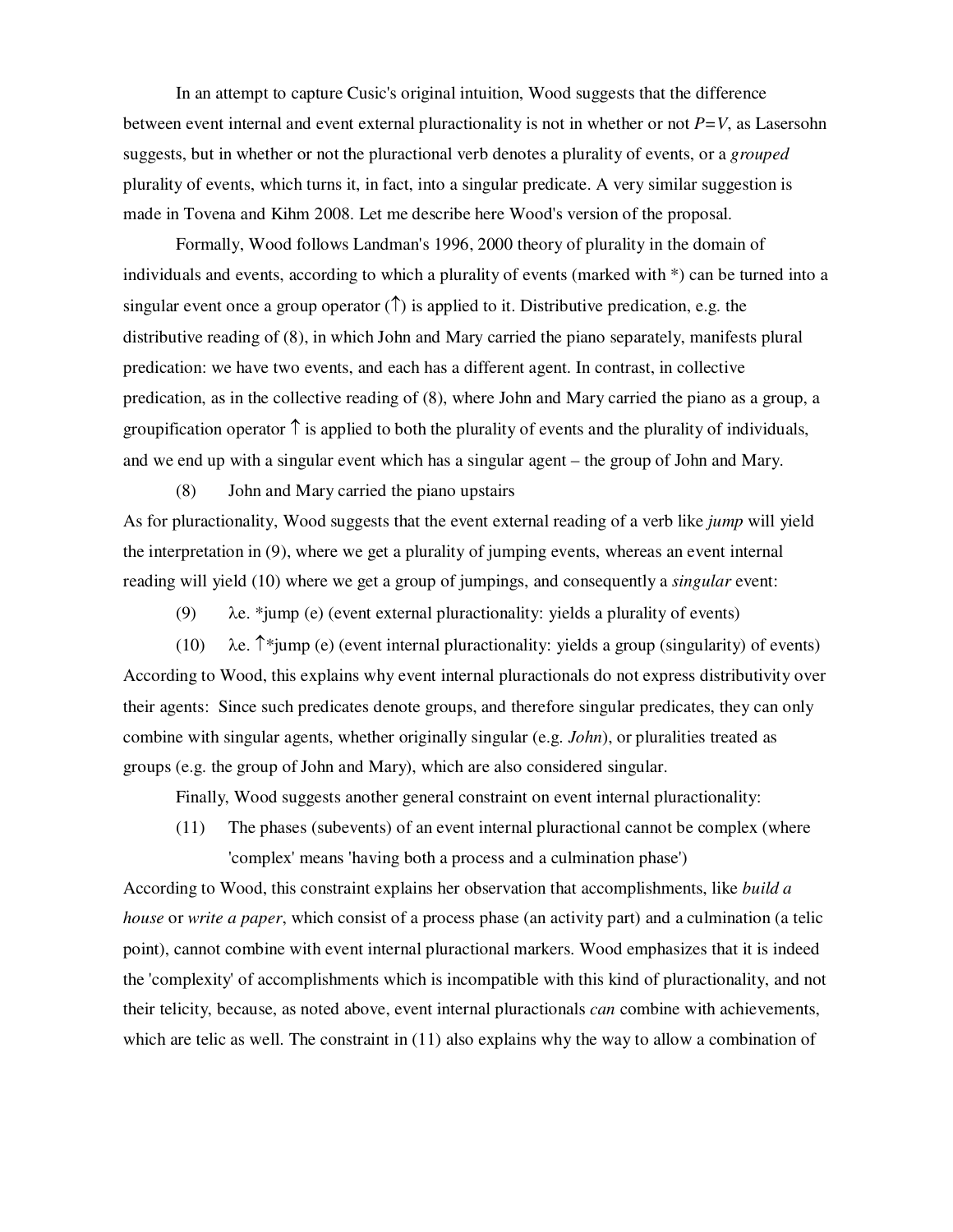accomplishments with event internal pluractionals is to make them conative, i.e. to remove their culmination point, and thus turn them into 'single phase', 'noncomplex' predicates.

 There is one final advantage of the 'group' analysis of event internal pluractionality, which has to do with their (a)telicity. This advantage is not explicitly discussed in either Wood 2007 or Tovena & Kihm 2008, but I believe it is worth mentioning.

Van Geenhoven 2004, 2005 claims that pluractional verbs are inherently atelic, and that this is due the fact that pluractional markers involve an operation which pluralizes events:

…pluractionality…is the verbal analog of nominal plurality (see Cusic1981; Lasersohn 1995). Pluractional predicates are like mass nouns (i.e., cumulative) and it is this that makes them unbounded and therefore atelic". (van Geenhoven p.142-3).

It is not clear to what extent what van Geenhoven calls 'pluractionality', and the kind of expressions she discusses (e.g. frequency adverbs like *again and again*), correlate with Cusic's and Lasersohn's notions of pluractionality. But clearly, her claim is incompatible with the existence of many of the examples of event internal pluractional verbs cited by Wood, which seem telic, (e.g. the Yupik *allguraa* 'he is tearing it up' (from Jacobson 1984: 581), the Syrian Arabic *kassar* 'to break (to pieces)', or the Yurok *kich ho yekwoyekwoh,* which can mean 'I folded it up'). The existence of such verbs would be indeed unexplained if the semantic structure of such pluractionals is the one proposed in Lasersohn or van Geenhoven, i.e. one yielding plural events, where the plurality of a predicate necessarily leads to its cumulatively and thus to its atelicity. On the other hand, the potential telicity of event internal pluractionals is perfectly compatible with an analysis where they denote *singular events*, namely a groupification of a plurality of events, as proposed in Wood and in Tovena & Kihm. In general, then, van Geenhoven's generalization seems apply only to event external pluractionality.

#### 3. The Hebrew data revisited

Having reviewed some central issues in the cross-linguistic manifestation and semantics of pluractionality, we can now turn back to the Hebrew QRR data described in section 1 above. In section 3.1 I first argue that while there is evidence that pluractionality characterizes the *piel* template in several Semitic and Afroasiatic languages, this does not seem to be generally the case in modern Hebrew. In section 3.2 I point out the similarities between the interpretations of a subclass of the Hebrew *piel* template, namely the QRR verb class, and typical pluractional readings reported cross-linguistically. In section 3.3 I examine the frequent absence of morphologically simple counterparts in the QRR class, and offer an explanation for this fact, based on Tovena and Kihm's 2008 discussion of pluractionality in Italian and French. This explanation is the first piece of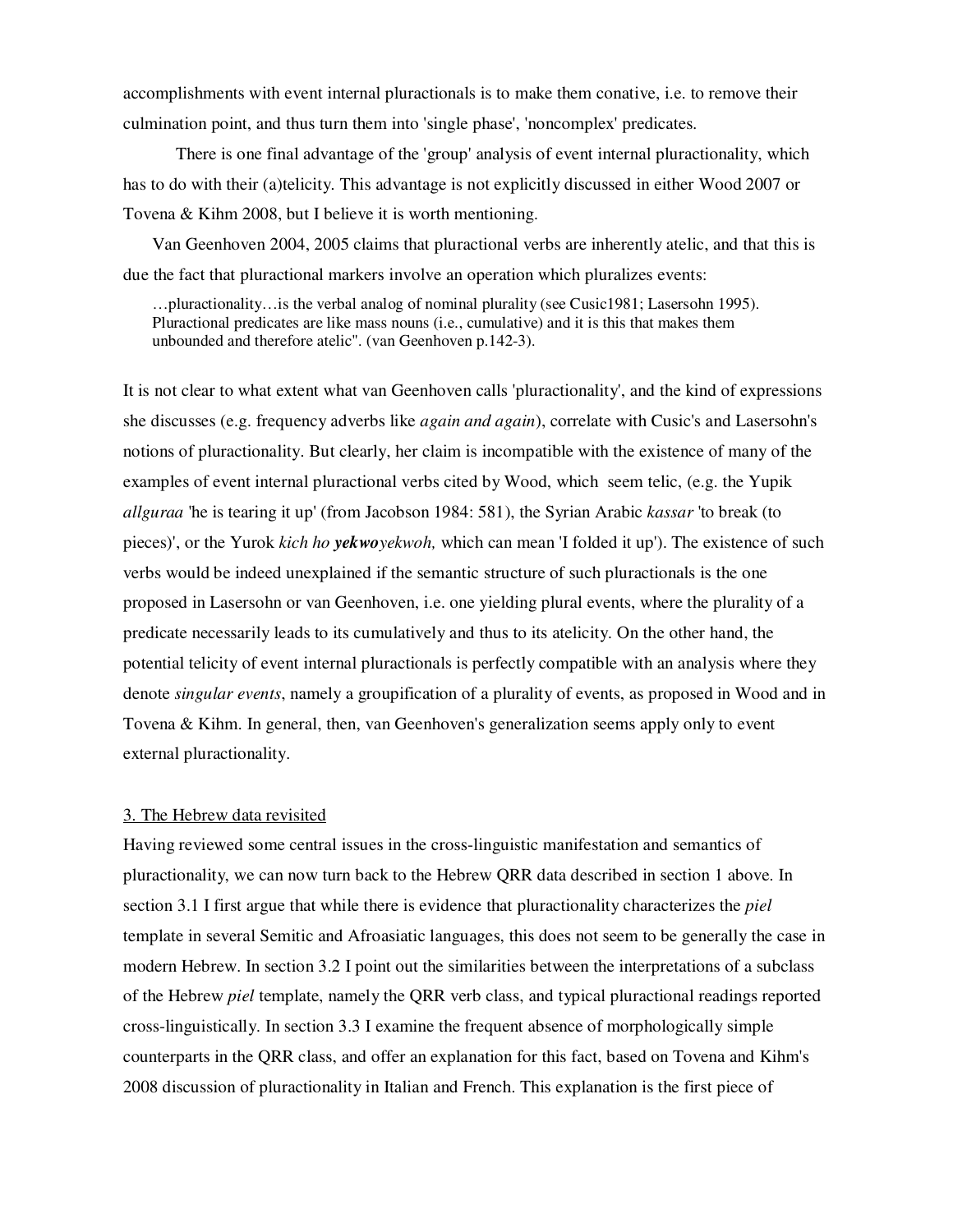support for the more precise characterization of the Hebrew verb class as associated with *event internal* pluractionality, in the sense developed in Wood and in Tovena & Kihm. In section 3.4 I discuss five more facts which can be used to further support this finer grained classification.

## 3.1 Pluractionality in the *piel* template in Semitic languages and in modern Hebrew.

As mentioned in the introduction, Greenberg 1991 proposed that the *piel* template in Hebrew and its correlates in other Semitic languages, traditionally referred to as the 'intensive' template, mark pluractionality. His main insight is that morphologically the *piel* template involves partial reduplication or gemination, which is a common pluractional marker, and that semantically 'intensivity' is close to pluractionality as well:

The most common overall characterization of *piel* in grammars of Semitic languages is "intensive". In fact, "intensive" is very close in meaning to "repetitive", a common aspect of verbal plurality. An intensive act is likely to be repeated (e.g. *beat* vs. *hit*). Logically, of course, they are distinct. An act can be repeated in a languid manner, and an intensive act need not be repeated. Intensivity as such has to do with vigor, speed or magnitude or extent of an act. In the real world, of course, intensivity and repetitiveness tend to co-occur so the one is easily connected diachronically or synchronically with the other (p.579).

To support his claim, Greenberg cites examples from Iraqi Arabic, as in *naggab* 'bore many holes' vs. *nigab* 'bore a hole', from Erwin 1963: 65-6, from Arabic of Oman and Zanzibar, as in *ge*ẓẓe*f* 'cut into many pieces' vs. *ge*ẓe*f* 'cut off' (from Cowell 1964:253), from biblical Hebrew, as in *qibber* 'to bury many, as after a battle' vs. *qavar* 'to bury' (from Bauer and Leander 1962:281), and from Akkadian, as in *ushebber* 'he broke many' vs. *ishber* 'he broke', (from Ungnad 1964:75, see also Kouwenberg 1997).

 However, examining *piel* verbs in modern Hebrew, it is quite clear that Greenberg's suggestion does not hold for this language. Although we can find some *piel* verbs with typically pluractional meanings, like distribution in time, as in *kipec* ('jumped several times') vs. *kafac* ('jumped'), the vast majority of the verbs in this template neither have this reading, nor distribution in the space or participants dimensions. Here are just a few examples illustrating this point:

(12) *tiken* ('fixed'), *šilem* ('paid'), *bišel* ('cooked'), *gidel* ('grew'), *limed* ('taught'), *xilec* ('rescued'), *kidem* ('advanced'), *xibev* ('liked'), *kerer* ('cooled'), *ximem* ('warmed'), *gered* ('scratched'), *nisa* ('tried'), *piteax* ('developed'), *sixek* ('played'), Ɂ*ibed* ('lost')

It is indeed true that many *piel* verbs are semantically 'intensive', but this 'intensivity' does not seem to be related to pluractionality (some pluralization of the event), but to another factor. I follow Doron's 2003 suggestion that what semantically characterizes Hebrew *piel* verbs is that their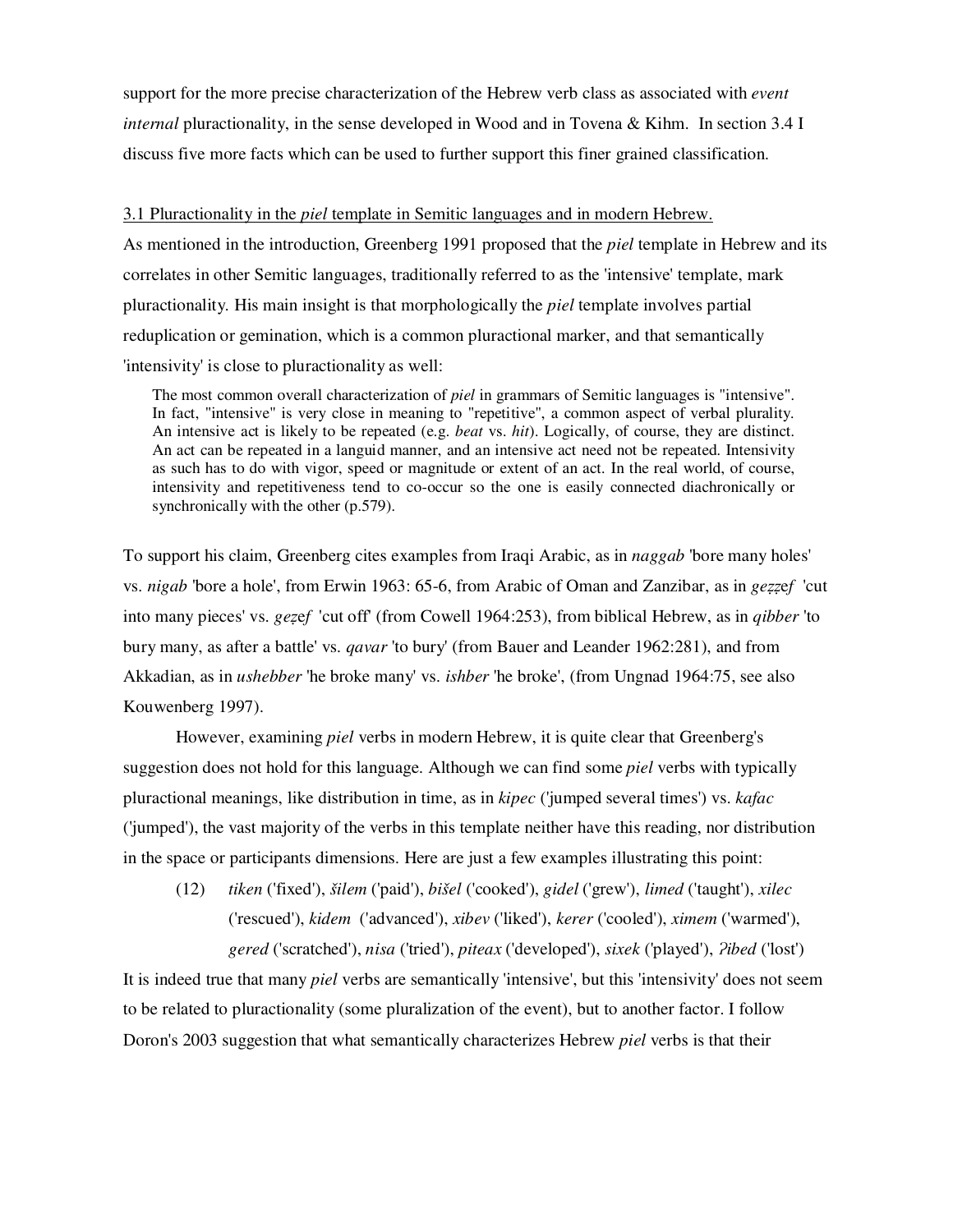external argument (whenever there is such an argument) denotes an actor.<sup>12</sup> This is illustrated in minimally contrasting simple (*pa'al*) - intensive (*piel*) pairs as in (13):

(13)  $[S]a[v]a[r] 'break' - [S]i[b]e[r]'actively break'$ ,  $[y]a[c]a[r]'produce' - [y]i[c]e[r]$ 'manufacture', [p]a[t]a[r] 'excuse' - [p]i[t]e[r] 'dismiss/fire', [x]a[z]a[ ] 'witness' - [x]i[z]a[] 'predict', [x]a[v]a[l] 'hit' - [x]i[b]e[l] 'damage' (Doron 2003, p. 18-19)<sup>13</sup>

But the identification of the external argument with an 'actor', which leads to the 'intensivity' intuition, is not related to 'pluralization' of the event, in any clear way.

 In this sense, then, Hebrew seems to differ from several Afroasiatic and Chadic languages like Hausa, in which the correlate of the *piel* template is also characterized as 'intensive'. Such *piel*  verbs have been indeed regularly reported to express 'repetitiveness', or distributiveness. Newman 1990 reviews several such reports and concludes that "It seems evident that the essential semantics of this verb form relates more to pluralization than to intensification" (p. 90). This, however, does not seem to be the situation in the Hebrew *piel.* (It might be, then, that using the same 'intensive' label for the *piel* verbs in both Hebrew and the other Afroasiatic languages is misleading.)

I thus conclude that pluractionality should not be considered a general property of the *piel* template in modern Hebrew. I suggest, instead, that this semantic property can help us characterize at least one *subclass* of the Hebrew *piel* template, namely the quadrilateral reduplicated (QRR) class, introduced in section 1 above. Let us turn to justifying this narrower claim.

## 3.2 The QRR verb class in Hebrew has typical characteristics of pluractional verbs

In section 1 above we saw that although many reduplicated Hebrew verbs express some sort of repetition or iteration, this intuition is not enough to account for the full range of data, since for some verbs repetition is only an option (e.g. semelfactive verbs), for some of them this term is not enough to semantically distinguish them from their non-reduplicated counterparts and in some cases the repetition intuition is missing altogether.

 'Repetition' alone, then, did not seem very productive as providing a unified and insightful characterization of the Hebrew QRR verb class. In contrast, given the review in section 2, I suggest that "pluractionality" seems indeed a much better option. This is mainly since the QRR class exhibits many of the typical readings and semantic effects associated with pluractionality, reviewed above, 'repetition' being only one of these readings.

<sup>12</sup> as opposed to the *hif'il* which requires a cause.

<sup>&</sup>lt;sup>13</sup> Doron notes that such systematic contributions of the intensive template are only expected when the verb is paired with an 'equi-rooted verb'. In contrast, "when a single verb is derived from a root, i.e. when the verb is not paired with another equi-rooted verb, then the contribution of the template is more erratic". (p.23)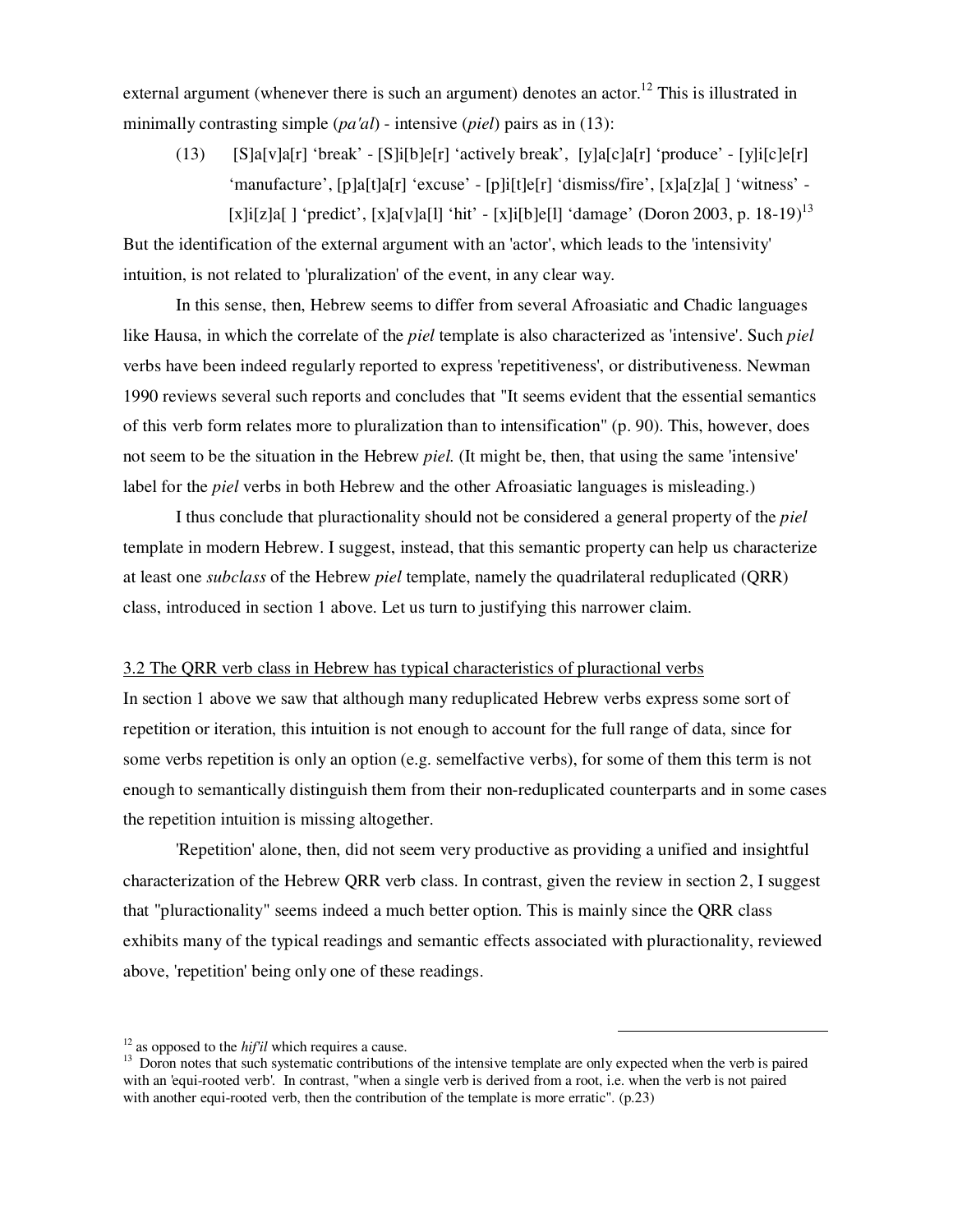In particular, the 'durative' or 'repetitive' intuition in Ussishkin 1999, Tobin 2001 and Schwarzwald 2003, 2004 can be viewed now as a special case of the pluractionality of the QRR verb class as a whole. More precisely, it expresses Cusic's 'distribution in time' reading, defined in Lasersohn as a case where the subevents of the pluralized event have non-overlapping running times. Thus, for example, *rixre'ax* ('sniffed')*, liklek* ('licked several times') and *hivhev* ('flickered') can be taken to denote plural events which have subevents (namely smelling, licking, and 'light-on' eventualities) with non-overlapping running times.

One could say here that in these examples 'distribution in time', namely the non-overlapping time of the subevents, is forced by pragmatic reasons, e.g. the fact that one cannot simultaneously smell something more than once, and a light cannot be simultaneously on and off. However, there are also some verbs, e.g. *tiftef* 'dripped', or *bizbez (kesef)* 'wasted (money)', where distribution in time is not pragmatically forced, but is nonetheless required. (14), for example is felicitous in a situation where single drops fell repeatedly from the pipe over some time, but not where several drops simultaneously fell from a pipe, and no drop was observed falling later on:<sup>14</sup>

(14) ha-cinor tiftef The-pipe dripped "The pipe dripped"

Similarly  $(15)$  implies that \$100 were not spent at once, but in several occasions yesterday:<sup>15</sup>

 (15) dani bizbez 100 dollar etmol Dani wasted 100 Dollars yesterday "Danny wasted 100 Dollars yesterday"

In contrast to the verbs just mentioned, for some verbs distribution in time is not necessary. One example is *bi*ҁ*abe*ҁ*a* 'bubbled', as in (16):

 (16) ha-marak biҁabeҁa the-soup bubbled "The soup bubbled"

(16) can be naturally uttered in a situation where several bubbles appeared in the soup one after another, but, crucially, also in a situation where all of the sudden lots of bubbles appeared simultaneously, and then the fire was turned off, so no more bubbles appeared anymore. We can

<sup>14</sup> But one could use the present, imperfective form *ha-berez metaftef* ("The pipe is dripping / drips"), if there is reason to think that this 'falling drops' event is going to continue. This is one of the reasons for using only the past tense forms of the verbs in this paper, whose default semantics is perfective (see Boneh & Doron 2008).

 $<sup>15</sup>$  In addition, the verb has another semantic component, involving careless, or unjustified spending of the money,</sup> which will be discussed below.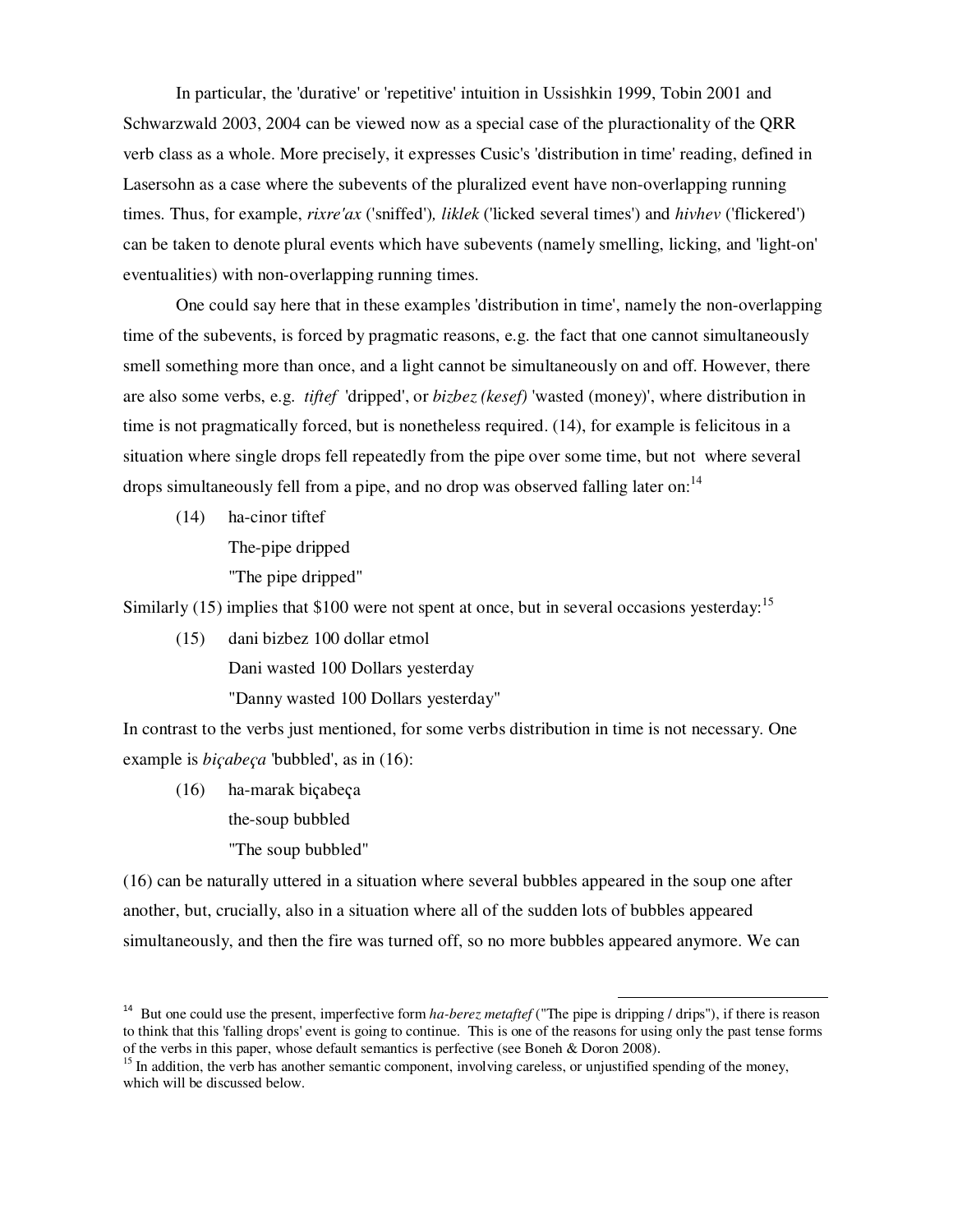characterize the subevents in this last case as distributed in space, since the spatial locations of the simultaneously-appearing bubbles do not overlap.

There are some verbs which necessarily involve distribution in space, but not necessarily in time, for example *picpec* ('shattered, broke into small pieces'), *livlev* ('bloomed')*, dirder (avanim)'*  ('rolled down (stones))' and the more rare *xitxet* ('made holes') or *kiskes* ('disintegrated something in one's mouth to small pieces'). (17), for example, involves several leaves coming out or sprouting. A situation where a single leaf appeared on a tree is not enough to make someone utter  $(17)$ :<sup>16</sup>

> (17) ha-ec livlev the-tree bloomed "The tree bloomed"

One last interesting example illustrating different types of 'distribution' is *difdef* ('turned pages' 'leaved through (a book)'). A single event of turning one page in a book is not enough for a felicitous utterance of (18). That is, we really need a 'plural' event of turning pages:

(18) dani difdef ba-sefer

Danny leaved though / turned pages in-the-book

" Danny leafed though / turned pages in the book"

But notice that neither would (18) be considered natural if (a) Danny turned one and the same page again and again, nor if (b) he turned a bunch of pages together only once. For this verb, then, we really seem to need a plural event, where the subevents are both distributed in time, and involve turning more than one page, which can be considered distribution in space. A similar verb in this sense is *kivkev* ('drew a dotted line'), whose subevents necessarily have both non-overlapping running times and locations.

One may want to analyze such verbs as involving non-overlapping *participants* of the subevents, instead of non-overlapping spatial locations. But this would be wrong: For example, the bubbles, the leaves and the pages are not the thematic participants of the bubbling, the blooming and the 'leafing through' events, respectively, (as opposed to the soup, the tree and the book, which are). Spatial distribution, then, is a better solution. The examples illustrating the distribution in space and in time readings are now summarized in table  $\#1$ :<sup>17</sup>

**.** 

<sup>&</sup>lt;sup>16</sup> Again, as in footnote #14, the sentence is appropriate in this scenario if changed to the present tense.

 $17$  I deal with the (im)possibility of distribution along the participants dimension with the QRR verbs in section 3.4.1.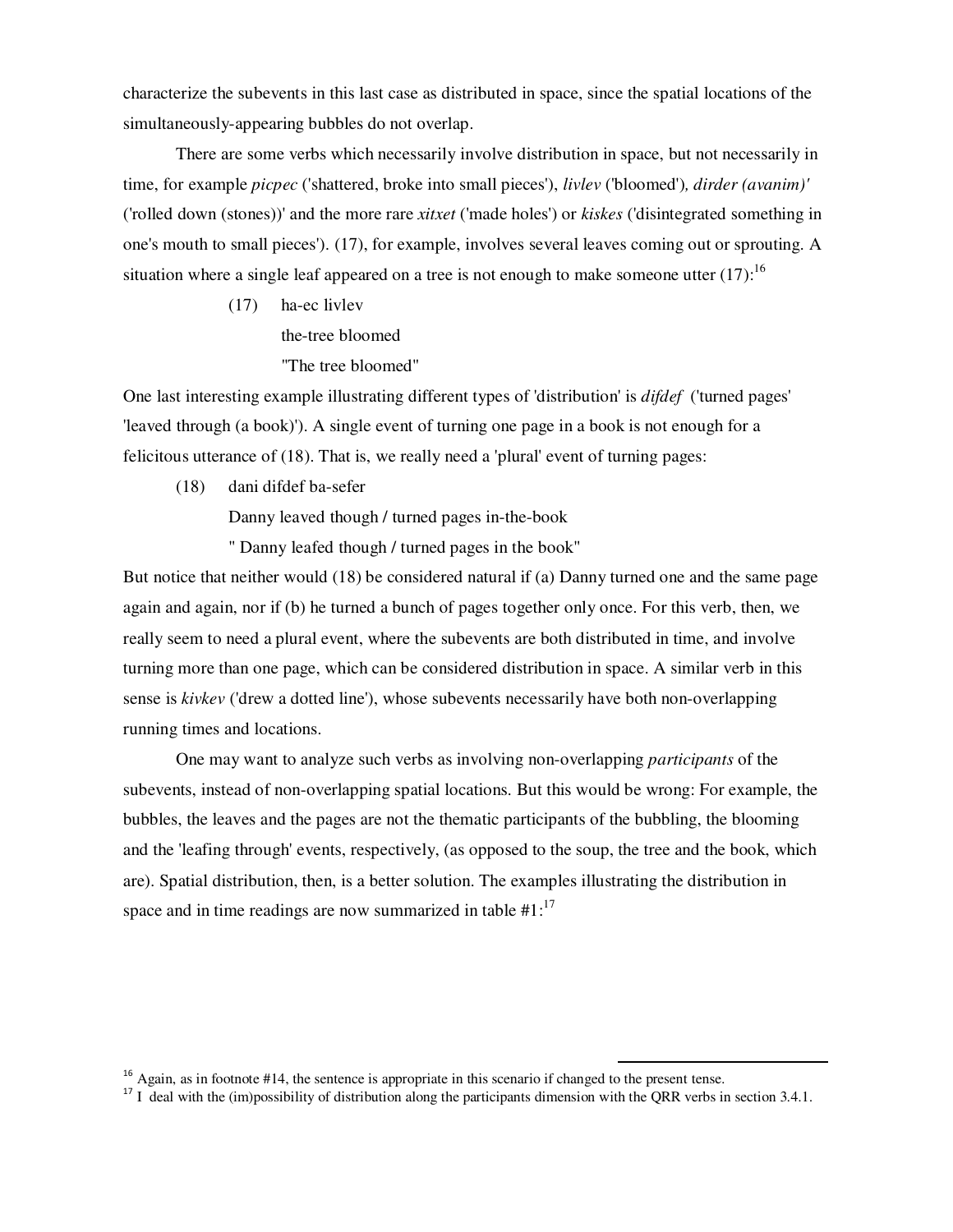| <b>Dimension of distribution</b>                     | <b>Examples</b>                                                                 |  |
|------------------------------------------------------|---------------------------------------------------------------------------------|--|
| Necessary distribution in time                       | <i>rixre'ax</i> ('sniffed'), <i>liklek</i> ('licked repeatedly'), <i>hivhev</i> |  |
|                                                      | ('flickered'), tiftef ('dripped'), bizbez ('wasted')                            |  |
| Necessary distribution in space                      | picpec ('shattered'), livlev ('bloomed'), dirder ('rolled                       |  |
|                                                      | down'), <i>gilgel</i> ('rolled'), <i>xitxet</i> ('made holes'), <i>kiskes</i>   |  |
|                                                      | ('disintegrated something in one's mouth to small                               |  |
|                                                      | pieces')                                                                        |  |
| Necessary distribution in <i>both</i> space and time | <i>difdef</i> ('turned pages'), <i>kivkev</i> ('drew a dotted line')            |  |
| Distribution in space or in time (or in both)        | biçabeça ('bubbled')                                                            |  |

Table # 1: Examples of QRR verbs expressing distribution in space and in time:

These examples, then, provide an illustration of one advantage of characterizing the relevant verbs as pluractional (as captured in e.g. Cusic and Lasersohn) , rather than as 'repetitive', 'durative' or 'iterative'. 'Repetition', 'duration' or 'iteration' alone would not be able to account for the potential 'simultaneous' reading of (16), and the fact that different pages are necessarily involved in the event in (18). Put in other words, the fact that some QRR verbs do not express distribution in time, but rather in space, can be naturally captured by using pluractionality, rather than 'repetition', since, unlike the latter term, which is limited to the temporal dimension only, the former is more flexible in allowing distribution in other dimensions.

 A second advantage of the pluractionality-based analysis lies in the striking similarity between the meanings expressed by many of the QRR verbs, and typical meanings of pluractional verbs reported for many languages, e.g. those in Cusic's relative measure parameters.<sup>18</sup>

For example, many reduplicated verbs mentioned above seem to involve repetition of 'small' or short subevents, and thus naturally correspond to Cusic's diminutive reading, like *rixre'ax*  ('sniffed'), involving very short smelling subevents, *liklek* ('licked, 'lapped up'), involving short licking events, and similarly *rifref* ('fluttered, flapped'), *nicnec* ('flickered')*, gimgem* ('stuttered')*, xilxel* ('diffused, flew')*, tiktek* ('ticked')*, digdeg* ('tickled') and *kivkev* ('drew a dotted line').

In some cases, though, the 'diminution' can apply to the whole event, and not necessarily to its subparts. One example is *nimnem* ('dosed, took short naps') which can either denote an event of sleeping for short periods of time and waking up several times (where diminution applies to the subparts), or a continuous event of light and short sleep (where diminution applies to the whole event). Another example is *hirher* which is understood as a light or a short thinking event. These

l,

<sup>&</sup>lt;sup>18</sup> Cusic's informal and intuitive labels are not used here for a precise analysis of the QRR verbs, but rather for pointing out the similarity between this verb class and pluractional verbs cross-linguistically. See section 3.4 for a more precise analysis.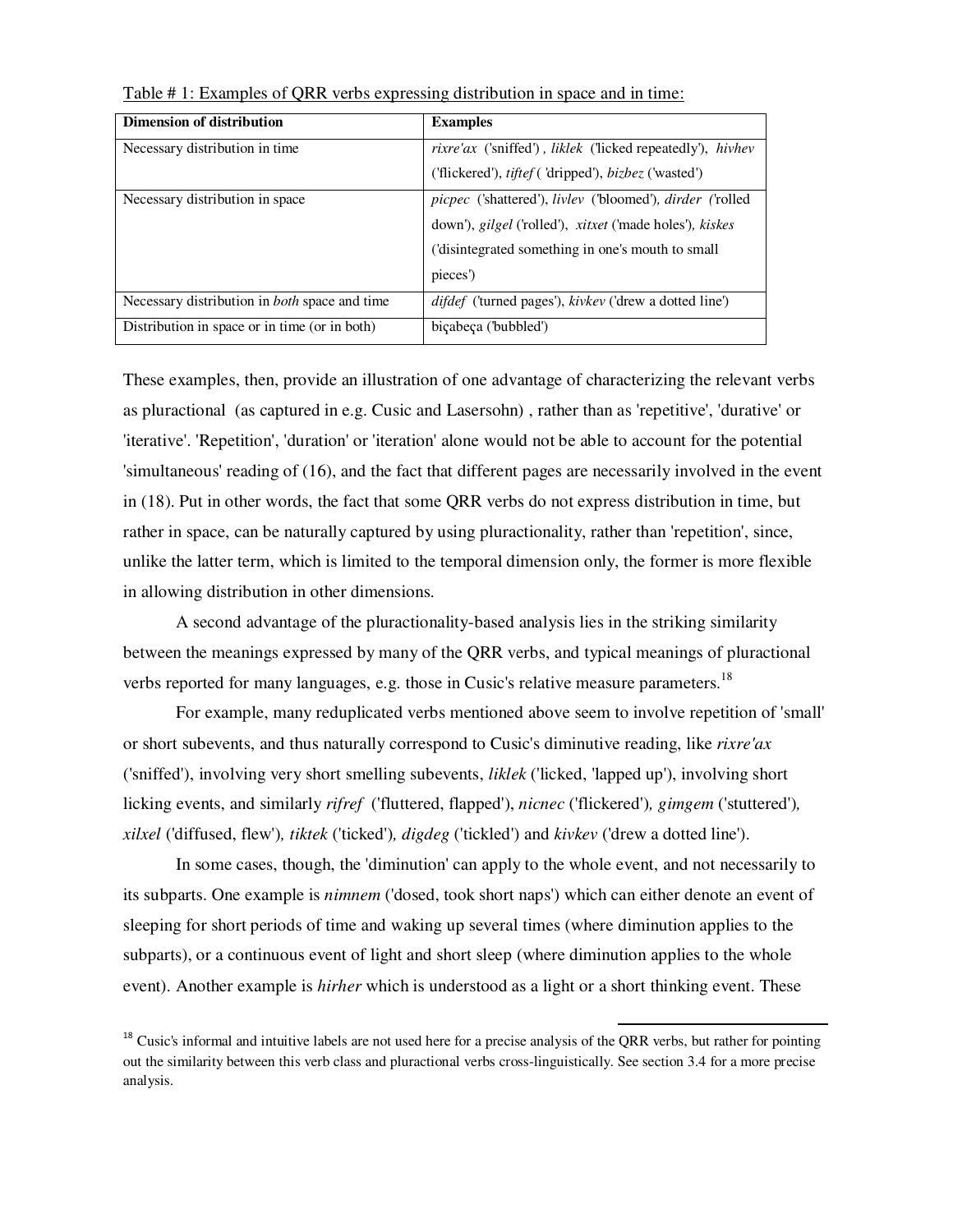two readings can be characterized along Cusic's tentative reading ("the action is performed halfheartedly or with less effort than expected" p. 82-3). The tentative reading can also be used to characterize ҁ*il*ҁ*el* ('browsed, turned pages'), which is similar to *difdef*, discussed above, but has an additional component where turning the pages is done with not much attention, or indeed 'half heartedly'. Similarly, *bizbez* ('wasted') discussed above involves not only spending money in several phases, but an additional component where the money is spent in a careless way, or without much attention. It can thus be also characterized as 'tentative'.

A related group of verbs, seen in  $(19)$ , seems to correspond to Cusic's incassative reading:<sup>19</sup>

(19) *birber* ('gibbered', 'chattered')*, zipzep* ('changed channels aimlessly') *nišneš*  ('snacked on') *pitpet* ('chattered')*, kiškeš* ('scribbled', 'rustled', 'gibbered') *zigzeg*  ('zigzagged')*, tirter* ('chattered', 'gibbered', 'hassled'), *dišdeš* ('trudged')*, zimzem* and *himhem* ('hummed')*, limlem* ('mumbled')*, milmel* ('mumbled',' babbled')*, gimgem*  ('stuttered' 'stammered'), *kirker* ('pranced')

Cusic characterized the incassative reading as denoting "merely an aimless or undirected activity" (p. 83-84), as in the Zoque *witwitnay* 'to walk aimlessly'. This component seems indeed to be present, at least potentially, in the semantics of the verbs in (19). Similar to the Zoque example, the verbs *zigzeg* and *dišdeš* can mean 'walked aimlessly', (though the latter may also relate to the physical quality of walking and denote a heavy and uncertain kind of walking). In addition to 'aimless walking' we can also have 'aimless talking', as in *birber* and *pitpet* where the agent talks for the sake of talking only, and / or to produce insignificant or already known pieces of information. More examples are *zipzep*, which naturally denotes an undirected or 'aimless' event of repeatedly changing channels (on TV), *kirker* ('pranced', 'jumped again and again with joy'), which can be taken to denote an 'aimless' or 'undirected' dancing activity, and *nišneš*, which denotes a repetitive event of eating small amounts of food in an 'aimless' way.

For some verbs the incassative reading is secondary or involves a metaphorical expansion. Two examples are *tirter* and *kiškeš* ('rattled')*,* which are originally onomatopoeic words describing repetitive sounds. Both these verbs, though, can also denote incassative speech (similar to *birber*). In addition, *kiškeš* can mean 'scribbled', namely an undirected or aimless drawing, and *tirter* can also denote a harassing or a hassling event, typically one where someone is moved or ordered to do something repeatedly and aimlessly. Similarly, *milmel* and *limlem* 'babbled, mumbled' and *gimgem*  ('stammered') have potential incassative readings expressing unclear, hesitated and undirected

<sup>&</sup>lt;sup>19</sup> In section 4 below I make a preliminary unified characterization of the incassative and the diminutive readings.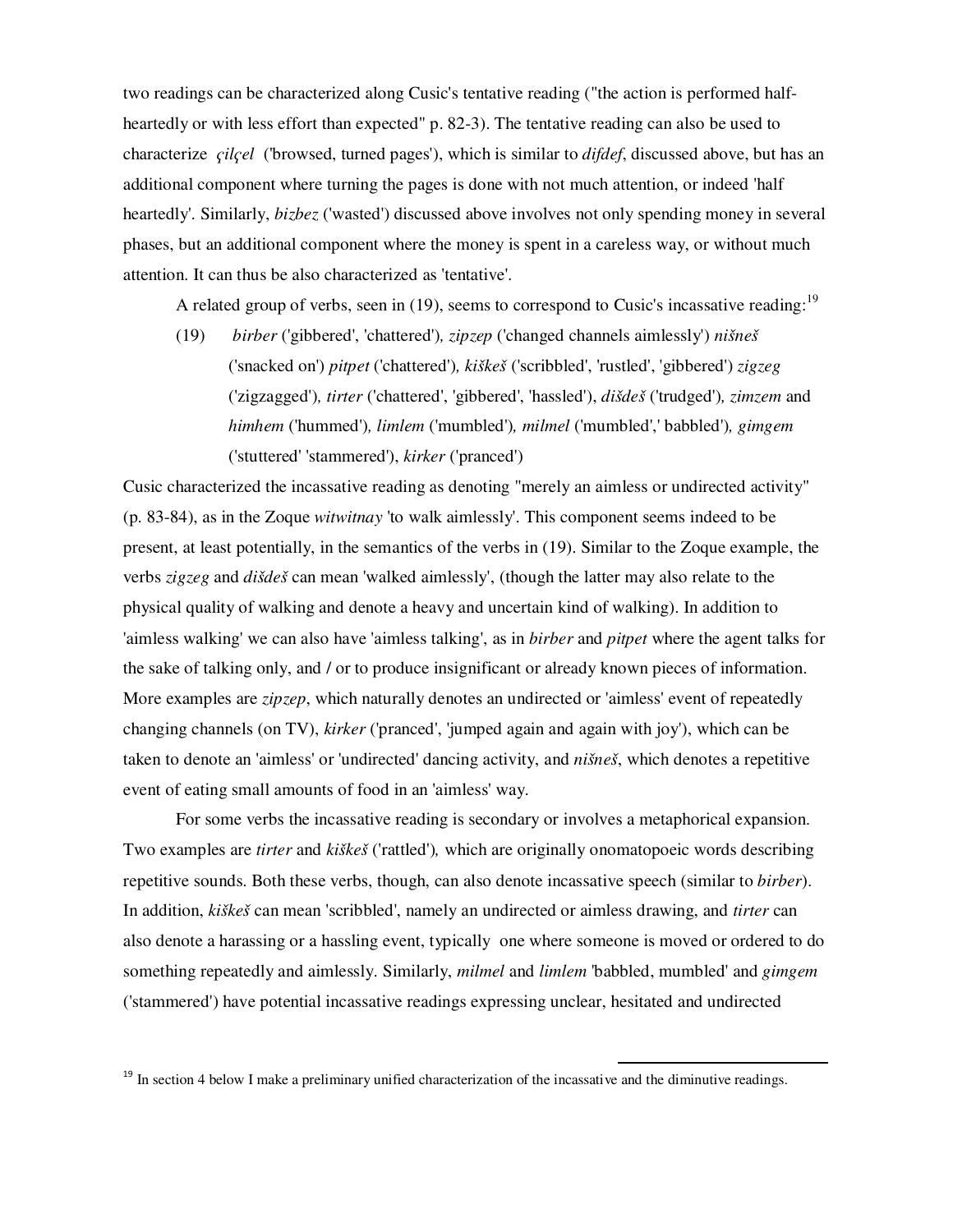speech. The verbs *himhem* and *zimzem* ('hummed') originally seem to relate to the physical quality of sound or speech, but can potentially also express undirected or aimless singing.

The following table summarizes some of these manifestations of the incassative reading:

| The type of 'aimless activity' expressed by the verb | <b>Examples</b>                                           |  |
|------------------------------------------------------|-----------------------------------------------------------|--|
| 'aimless talking'                                    | birber, kiškeš, pitpet, tirter ('chattered', 'gibbered'), |  |
|                                                      | <i>milmel, limlem</i> ('mumbled')                         |  |
| 'aimless walking'                                    | dišdeš ('trudged'), zigzeg ('zigzagged')                  |  |
| 'aimless singing'                                    | zimzem, himhem, ('hummed')                                |  |
| 'aimless drawing'                                    | kiškeš ('scribbled')                                      |  |
| 'aimless dancing'                                    | <i>kirker</i> ('pranced')                                 |  |
| 'aimless eating'                                     | <i>nišneš</i> ('snacked on')                              |  |
| 'aimless changing channels'                          | <i>zipzep</i> ('changed channels')                        |  |

Table # 2: Examples of QRR verbs manifesting the incassative reading:

Finally, a close examination of the group of reduplicated semelfactive verbs, exemplified in (20), shows that most of them also manifest one of the readings in Cusic's relative measure parameter: $^{20}$ 

(20) *hinhen* ('nodded', 'shook'), *nidned* ('swung'), *ni*ҁ*ane*ҁ*a* ('shook', 'moved here and there'), *nifnef* ('waved'), ҁ*if*ҁ*ef , micmec* ('blinked'), *kiškeš (bi-znavo)* ('wagged (its tail)'), *nicnec* ('glittered') *, šikšek* ('rustled'), *hivhev* ('flickered')

Like their counterparts in English (see e.g. Rothstein 2004), these verbs are systematically ambiguous between an activity reading, which is salient when the predicate combines with *'bemešex x'* (*'*for x time', as in (21)), and a semelfactive, 'single event' reading, found when they combine with *be- x* ('*at* x time', as in (22)):

- (21) Dani ҁifҁef be-mešex šaloS dakot Danny blinked in-length three minutes "Danny blinked for three minutes"
- (22) dani çifçef be-arba Danny blinked at-four "Danny blinked at four'

From the point of view of pluractionality, there seems to be an asymmetry between these two readings. Analyzing the activity reading of such verbs as pluractional seems quite natural, (see e.g. Wood 2007 for an analysis), since on this reading they express repetitions of short events, namely

1

<sup>&</sup>lt;sup>20</sup> Notice, though, that some classical examples of semelfactives do not have the reduplicated form, but can appear in other forms or templates e.g. *hišta*ҁ*el* ('coughed'), *ba*ҁ*at* ('kicked') and *nakaš* (*'*knocked').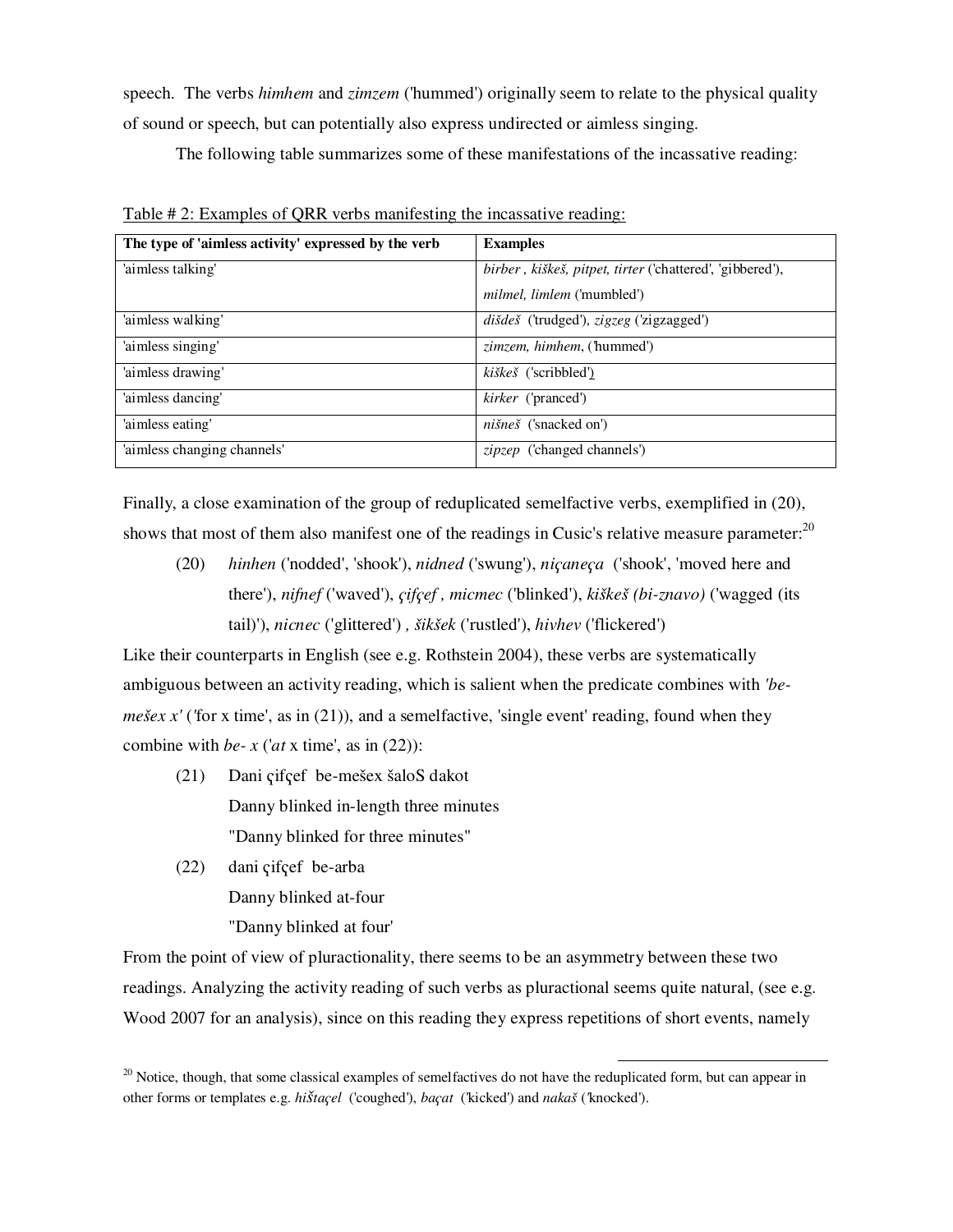distribution in time. In contrast, such an analysis does not seem to be appropriate for the semelfactive reading, which is often assumed to express short or even single event types. Smith 1991, for example, argues that on the 'single event' reading these verbs are very similar to achievements in being associated with single and instantaneous events.

A closer look at the 'single event' reading of the Hebrew QRR verbs, however, may nonetheless allow us to characterize it as involving pluractionality. Notice, first, that Rothstein 2004 argues, contra Smith 1991, that even under the 'single event' reading, semelfactive verbs do not denote punctual events (like events denoted by achievements), but events which have internal structure, albeit very short events:

"…In contrast [to achievements], semelfactive predicates cannot denote (near) instantaneous events, because the events in their denotation have internal structure. Events in the denotation of *jump, flap a wing, kick* and so on, have trajectories, and consist of a series of movements which must occur as part of the event. A wink involves closing an eye and opening it again, flapping a wing involves lowering the wing and raising it, kicking a door involves moving one's foot with force so as to bring it in contact with the door, and so on" (p. 185)

Examining the Hebrew QRR verbs in (20) shows that Rothstein's observation holds for them too. Moreover, not only do the verbs in (20) have internal structure, but this structure is of a very specific sort: all of them express repetitions, and in all of them the number of repeated subevents is precisely two. For many of them the two subevents consist of movements in space in opposite directions. For example, on its 'single event' reading the event denoted by *hinhen* ('nodded') is made of exactly two subevents of moving one's head vertically in two opposite directions (i.e. down and up). If someone moves her head vertically two times, but in the same direction (i.e. two times down), this is not considered nodding. Similarly, ҁ*if*ҁ*ef* and *micmec* 'blinked' involves closing and opening the eyes, *kiškeš (ba-zanav)* ('wagged its tail') has to do with two opposite horizontal movements of a tail, and *tiltel, nicaneca* and *nifnef* ('shook', 'moved in two directions' and 'waved', respectively) denote two opposite movements along a spatial axis (which is not specified as horizontal or vertical).

These observations seem to closely match Cusic's 'reversative' reading. However, the similarity is not complete. Cusic proposed that this reading "usually concerns verbs of motion and indicates return by the original agent along a path to some point of origin" (p. 91). In our case, though, it is not the 'original agent' which returns along a path, but rather a part of that agent. (E.g. in (22) it is Danny's eyelids which can be said to 'return along a path'). In addition, the reversative reading does not seem to cover the verbs *hivhev* ('flickered') and *nicnec* ('glittered'), which do not involve movement in space, but only a state (of having light) being 'on' and 'off'.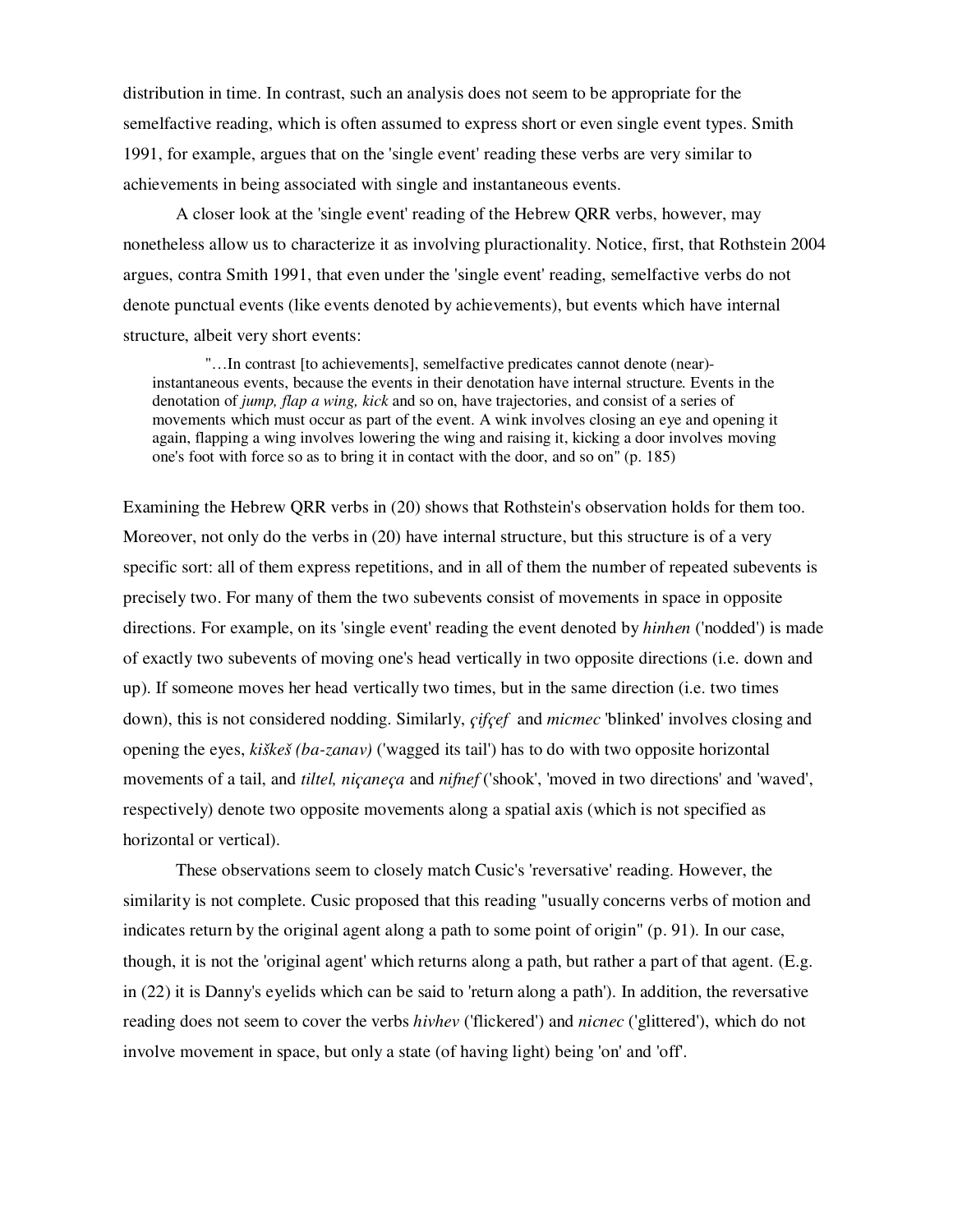Perhaps a better candidate, then, is Cusic's 'alternative' reading, which according to him involves "two distinct actions, one a mirror-image of the other (which) are performed by the same agent. There are pairs of self-cancelling acts, although there are no necessary restrictions on the number of such pairs" (p.90). First, the fact that this characterization is not restricted to movements in space allows it to apply to *hivhev* ('flickered') and *nicnec* ('glittered') as well. Second, in this reading the agent is not required to 'return along the same path'. Indeed all these verbs can be characterized as involving exactly two events, and one is a mirror image of the second one.

What is less clear, though, is whether the subevents involved, e.g. closing and opening an eyelid, or raising and lowering a wing, can be characterized as 'two distinct actions', as in Cusic's characterization. This question is not easy to answer, as Cusic does not give any precise or formal definition of what can and what cannot count as a 'distinct action'. At this stage, then, let me treat these verbs as similar to alternative, or as 'alternative-like'. I will return to this point in section 3.4.5.

 Finally, notice that there are also examples of non-semelfactive QRR verb which seem to express an 'alternative like' reading, namely *tite* ('swept (the floor')), and *šifšef* ('rubbed' 'scrubbed'), which involve repeated double subevents of moving a broom or a sponge back and forth.

The various 'alternative-like' QRR verbs are summarized in table #3:

| Double subevents, which are 'mirror-images' of each | <b>Examples</b>                                                         |  |
|-----------------------------------------------------|-------------------------------------------------------------------------|--|
| other, consisting of                                |                                                                         |  |
| movements along a horizontal axis                   | Nidned ('swung'), niçaneça ('shook'), kiškeš (bi-znavo)                 |  |
|                                                     | ('wagged (its tail)'), <i>tite</i> ('swept (the floor)'), <i>šifšef</i> |  |
|                                                     | ('rubbed')                                                              |  |
| movements along a vertical axis                     | <i>hinhen</i> ('nodded'), <i>cifcef</i> , <i>micmec</i> ('blinked')     |  |
| movements along an unspecified axis                 | <i>nifnef</i> ('waved'), <i>šikšek</i> ('shook')                        |  |
| states (of having light) being 'on' and 'off'       | nicnec, hivhey ('flickered')                                            |  |

Table # 3 QRR verbs expressing 'alternative-like' readings:

We have seen, then, that many of the QRR verbs in Hebrew express meanings which are identical or similar to typical pluractional meanings cross-linguistically. As noted in section 1 above, however, there are also verbs in the QRR class (about 20%) whose meanings do not seem to correspond to any of the typical pluractional meanings, such as *lixlex* ('littered, made dirty')*, cimcem*  ('decreased, reduced')*, bicbec* ('sprouted, peeped out')*,* and *pikpek* ('doubted'). The existence of such verbs is completely unexplained if we use 'repetition', or 'iteration' as our only characterization of this verb class. On the other hand, if we use 'pluractionality', the result seems less devastating: As mentioned in section 2, there are many reports in the literature on verbs with typical pluractional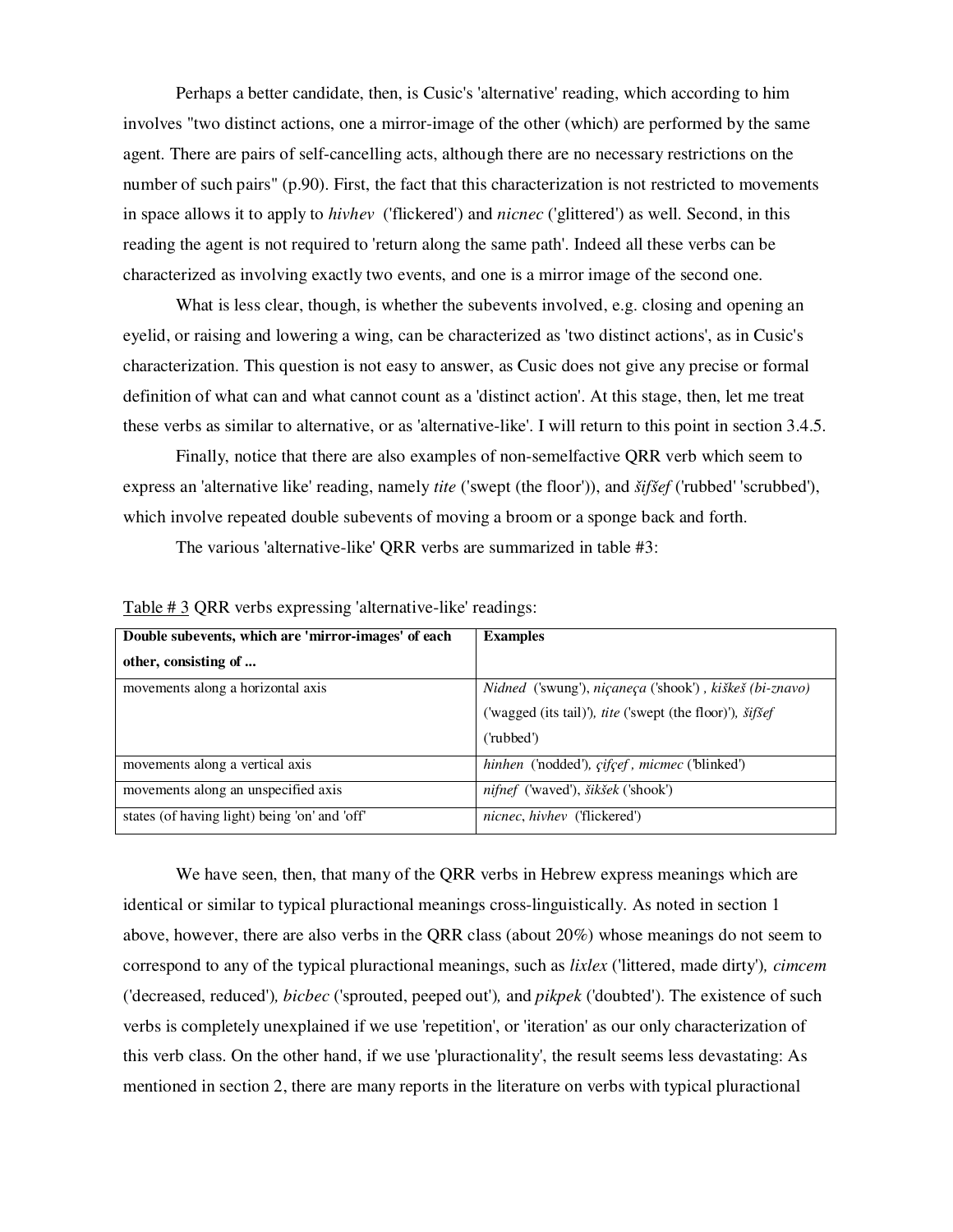markers, which semantically do not seem to involve pluralization in any clear sense. Such readings are sometimes treated as 'idiomatic', and are usually ignored in the formal analyses of the pluractional markers under consideration. Going over the literature, however, it is clear that the existence of such readings, along with the more typical and well understood readings is a rather common phenomenon. Integrating this phenomenon into a unified theory of pluractionals has not been done so far in the cross-linguistic or semantic literature on pluractionality, and attempting to propose such a unified theory is beyond the scope of this paper. It may well be that this general phenomenon should be attributed to the fact that pluractional morphemes are derivational (see e.g. Lasersohn 1995). I come back to these questions in section 4.

What is important at this point, however, is that the existence of verbs with non typical pluractional readings, though not explained as of yet, does not risk the characterization of the QRR verb class as pluractional, but, given the cross-linguistic research, is, in fact, quite expected.

### 3.3 A note on the frequent absence of simplex counterparts of the 'reduplicated' forms

We have seen that the ORR verb class in Hebrew shares many of the semantic characteristics of pluractional verbs cross-linguistically. Since morphologically reduplication is one of the most common markers of pluractionality, this seems to further support the pluractional-based analysis.

In section 1, however, we saw that only some members in the QRR class are really reduplications of existing roots. More specifically, we saw that most quadrilateral roots in this class do not seem to have existing roots that they reduplicate, either because no existing simple root is in any reasonable sense semantically related to the quadrilateral one, or because no morphologically similar simple root seems to exist at all. This picture is different from what emerges from crosslinguistic studies of pluractionality, where the pluractional verbs seem to be quite easily analyzable, and can be matched with their simplex counterparts in a systematic manner.

 Note, though, that pluractional verbs with no simplex counterparts are not unheard of. Wood 2007, for example, mentions that the pluractional verb *kotkoti'r* in Yurok (meaning 'to hop up and down'), does not have any non-reduplicated counterpart. Newman 1990 uses the term 'frozen pluractionals' to describe a similar phenomenon in Hausa, but assumes that such cases indicate the presence of a morphological process which was active in the past. This type of explanation may apply to some of the Hebrew data as well.

Another potential explanation may focus on the general derivational nature of pluractional morphology. Derivational morphology is often characterized by having forms with no simplex counterparts, in addition to real derived forms. Anderson 1992, for example, explicitly takes this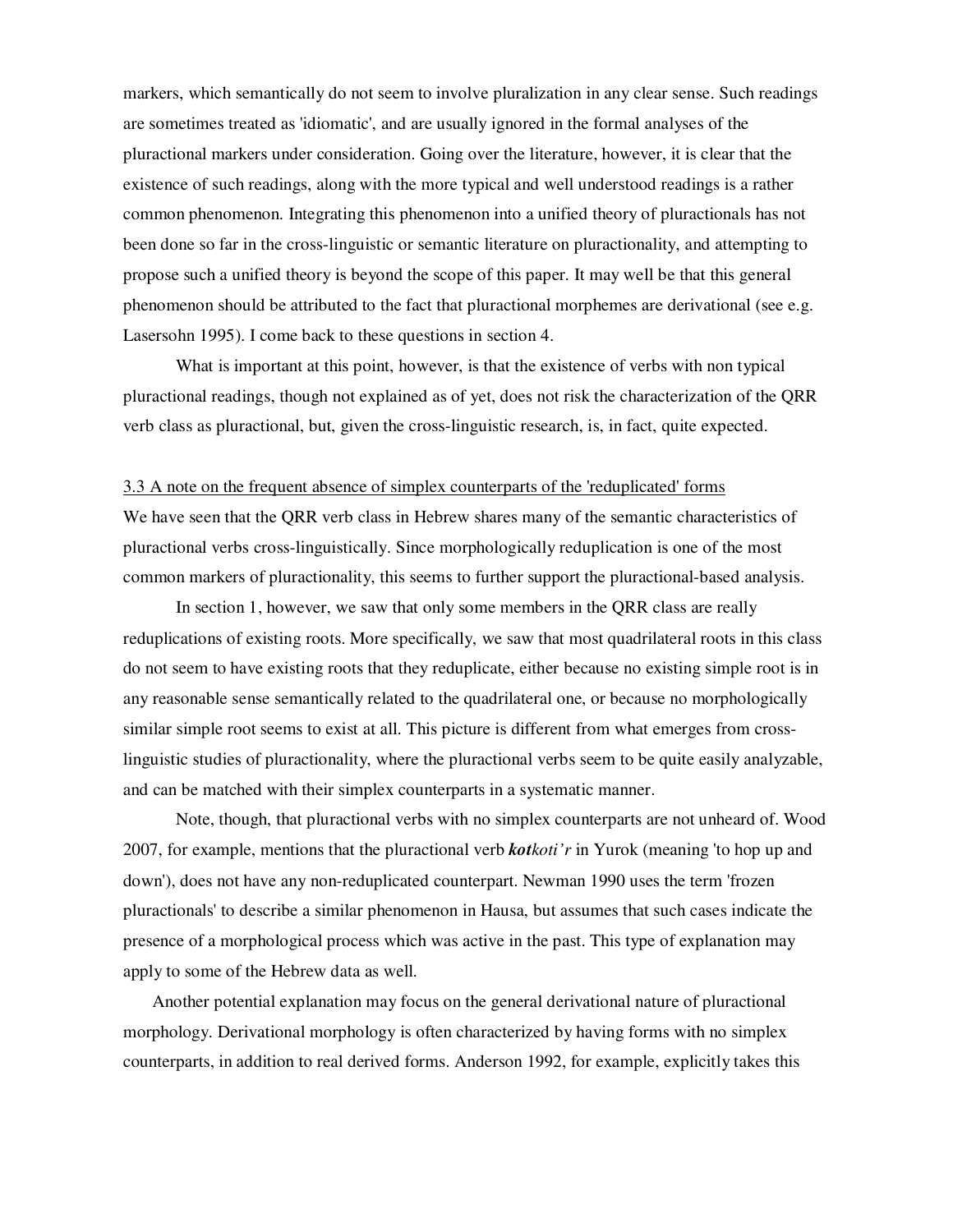phenomenon to indicate that, in addition to forming new words from existing bases, another

function of Word Formation Rules is to

parse existing elements of the lexicon, relating (to a greater or a lesser degree) the form and meaning of a given word to the existence of other words with their own form and meaning. In the limit, they may not relate an analyzed word to any other word at all, but merely record its conformity in phonology, syntax and semantics with other words in the range class of the function formalized or expressed by the Word Formation Rule (p. 194).

Anderson's characterization seems to suit many cases of pluractional verbs, where along the systematic compositional derivation of complex words from simplex bases we also find some 'frozen pluractionals'. It is not clear, however, to what extent this general mechanism is enough to account for the situation with the Hebrew QRR class, where the verbs which have, or even had, simple bases seems to constitute the minority, namely about 30% of this verb class.

A promising synchronic approach to pluractionals with few simplex counterparts, proposed in Tovena & Kihm 2008, may be more suitable for the Hebrew case. Tovena and Kihm discuss a class of pluractional verbs in Italian and French which have special endings, and which semantically express multiplicity of subevents with a diminutive 'nuance'. Some of these verbs have simplex verbal counterparts, like the Italian *mordicchiare* and the French *mordiller* (both mean 'nibble'), which have the simplex counterparts *mordere* and *mordre* 'bite'. Other examples are the Italian *canticchiare* 'hum' (vs. *cantare* 'sing'), and *dormicchiare* 'slumber' (vs. *dormire* 'sleep'). In some other cases, as in the Hebrew case, the pluractional verbs seem to be derived from nouns rather than from verbs (like *boursicoter* from *bourse* 'purse, stock exchange', or *grappiller* from *grappe* 'bunch'). Crucially, however, there are many pluractionals with no simplex counterparts at all:

Many verbs of this class, however, showing the same meaning and the same endings, stand on their own, either because the simplex counterpart does not exist or because it cannot be semantically related. Examples of the former state of affairs are (the Italian) *balbettare* 'stammer' and (the French) *boursicoter* 'play the Stock Exchange in a petty way', as neither \**balbare* nor \**bourser* are actual words. In the case of (the Italian) *volteggiare* 'fly about' and (the French) *barbouiller* 'daub', on the other hand, there are the simplexes *voltare* and *barber*, but they mean 'turn about' and 'bore' respectively. (p. 2).

Given the existence of so many verbs of this type, Tovena  $\&$  Kihm argue, these special endings cannot be analyzed as productive suffixes. On the other hand, given the pluractional meaning associated with their presence, neither can they be seen as a mere integral part of each of these verbs either. Tovena & Kihm thus assume that such endings are "phonological strings without a meaning, but inducing meaning effects related to their phonic substance...(in that their) very sound draws native speakers … to assign a certain interpretation to the items that include them.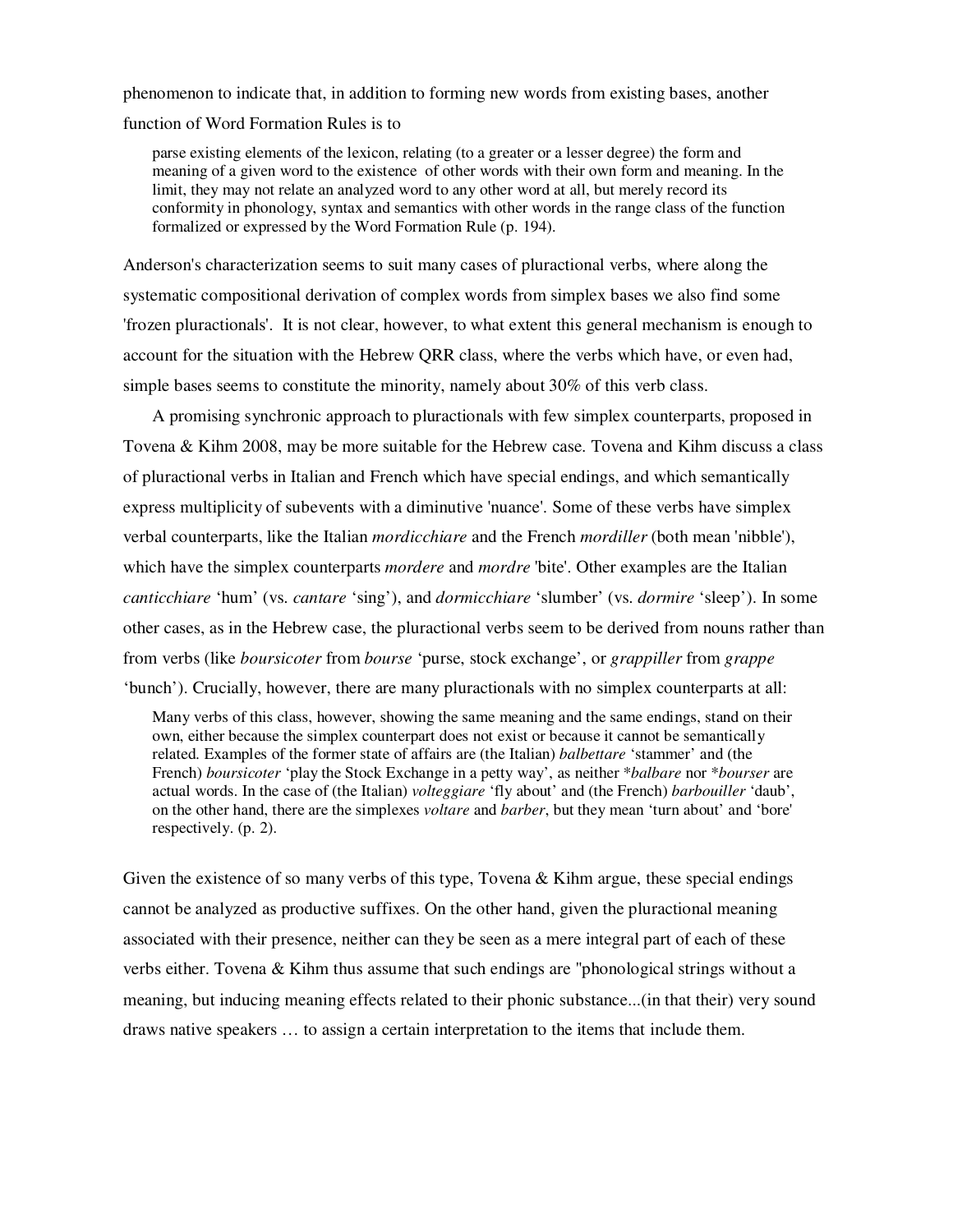Pluractionality is thus a feature of the whole form, flagged by the phonetic form of the ending" (p. 5).<sup>21</sup>

The situation described in Tovena  $&$  Kihm for French and Italian is strikingly similar to the one described above for the Hebrew QRR class. We can thus follow their approach, and analyze this Hebrew verb class in a similar fashion. Although the morphological marking of the Hebrew verbs is not the presence of 'endings', but the reduplicated form, we can say that here too the very presence of this form induces the pluractional interpretation of the verb class.

 One last point in Tovena & Kihm's discussion seems relevant to our case. On the basis of various semantic properties of the Italian and French verbs under consideration, Tovena  $\&$  Kihm conclude that these verbs express *event internal pluractionality*, denoting a groupification of plurality of phases (see section 2.4 above). They suggest that this semantic property may be systematically related to the fact that the morphological marking on these verbs is not an independent affix, but is part of the word. Specifically, they suggest that

the reason why plurality applies to phases rather than to the event may well be that event internal pluractionality… is expressed by words, simple words like English *nibble*, *flutter*, etc., or possibly more complex words like *mordicchiare* and *mordiller*. This suggests that, at least in these languages, pluractionality expressed in the word only accesses the level of the phase (p.1)

 The validity of this proposal is not clear yet. In particular, further research should examine whether there is indeed a cross-linguistic correlation between the semantics of pluractionality involved (event internal or event external one), and the 'simple', or compositional morphology of the relevant verbs, respectively.

If this proposal is on the right track, however, then the observation that the morphological status of the Hebrew QRR class is strikingly similar to the Italian and French ones discussed in Tovena & Kihm, may lead us to hypothesize that semantically, the Hebrew verbs express event internal pluractionality as well. In the next section I argue that this hypothesis is, in fact, borne out.

3.4 The pluractional verbs in the QRR class express event internal pluractionality In the previous sections we have established that the QRR class in Hebrew is associated with pluractionality. The purpose of this section is to argue for a more specific claim, namely that the

<sup>21</sup> Tovena & Kihm compare the situation with the French endings to the */gl/* and /sl/ clusters in the English *slip, slide, slither, slobber,* etc., or *glimmer, glint, glitter, glow*. However, the latter have no simplex bases at all, whereas Tovena & Kihm's report mentions a number of verbs with simplex forms in French. The same situation holds in Hebrew. Perhaps a better analogy, then, is the *–le* verbal cluster in English, where some of the verbs (e.g. *crinkle, dazzle, sparkle, suckle, dribble, paddle, prattle, snuffle*) have simplex bases, while others (*babble, giggle, gurgle, hustle, shuffle, sniggle, struggle, whistle*) do not (see e.g. Marchand 1969, p. 322-3). As seen in the glosses above, several such *–le* verbs are in fact natural translations of some of the QRR verbs in Hebrew (e.g. *rattle, tickle, babble, gurgle, bubble, rustle, trample*, etc.).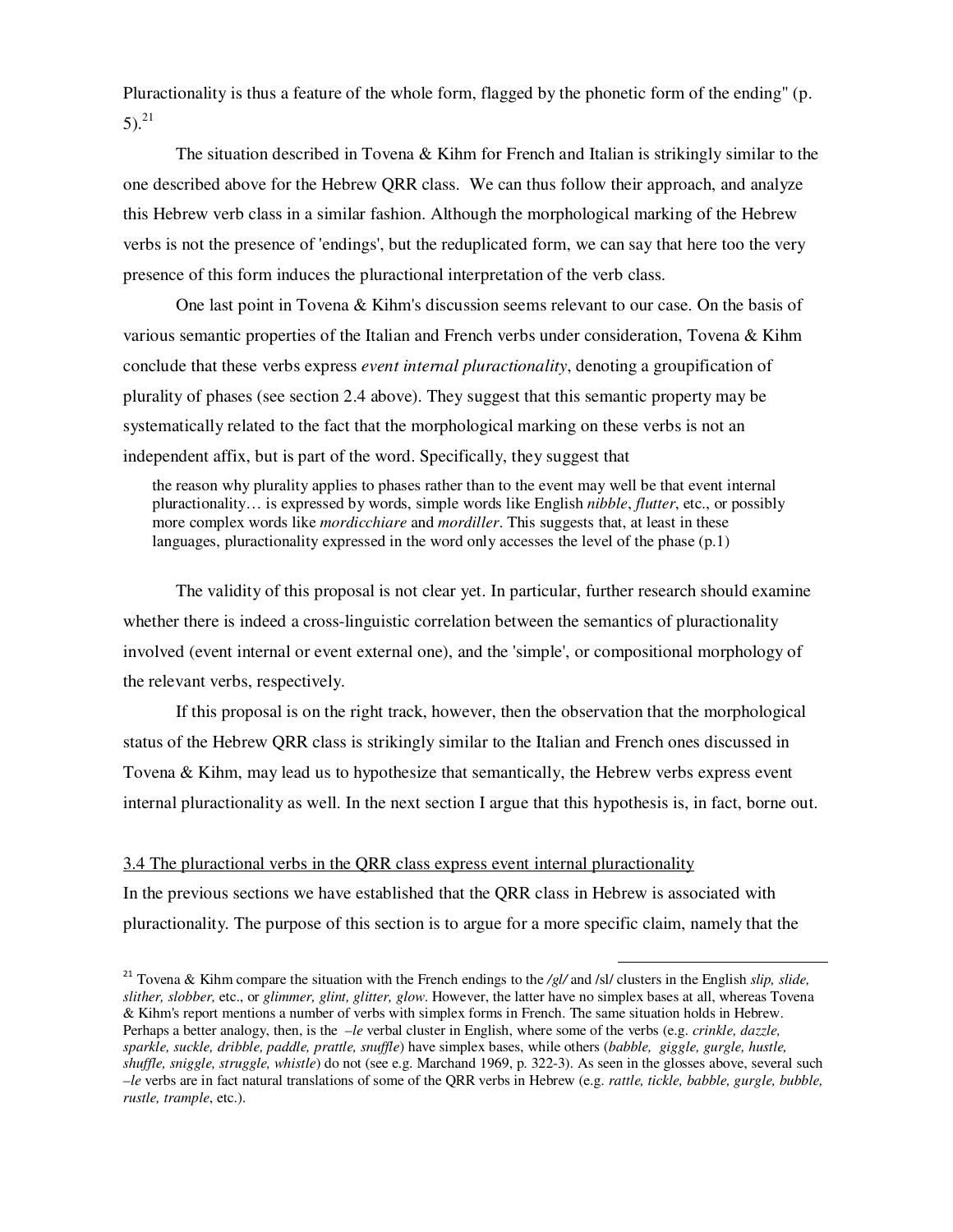kind of pluractionality involved is event internal pluractionality in the sense of Woods 2007 and Tovena & Kihm 2008. I will now present five pieces of data supporting this claim.

*3.4.1 No distributivity among participants*. As noted in Wood and in Tovena & Kihm*,* event internal pluractionals do not express distributivity over participants. Examining the QRR Hebrew class under consideration seems to be compatible with this picture. In section 3.2 we saw that some of the QRR verbs can express distributivity in time, like *nifnef* ('waved') or *tiftef* ('dripped'), some express distributivity in space, like *livlev* ('bloomed') and potentially *bi*ҁ*abe*ҁ*a* ('bubbled'), and some express distributivity along both the time and space dimensions, like *difdef* ('turned pages') and *kivkev* ('drew a dotted line'). However, none of these verbs expresses distributivity along the thematic participants of the subevents. Consider, for example, the sentences in (23)-(25):

 (23) rina ve-yosi ҁifҁafu Rina and-Yosi blinked $_{\text{ms.pl}}$ 

"Rina and Yosi blinked"

- (24) dani, yael ve-sara rixrexu et ha-calaxat Danny Yael and-Sara sniffed<sub>ms. pl.</sub> at the plate "Danny, Yael and Sara sniffed the plate"
- (25) dani rixre'ax harbe calaxot Danny sniffed many plates "Danny sniffed many plates"

For (23) to be true and felicitous, it is not enough that Rina closed her eyes and Yosi opened his eyes. Instead, both individuals have to perform a whole event of blinking, that is, each of them has to close and open his / her own eyes (at least once). Similarly (24) cannot be true if Danny, Yael and Sara each smelled the plate once, one after the other. Each of the individuals should be the agent of a group of smelling events (which have to be rather quick and short). In both cases, then, the phases, or subevents of the blinking and sniffing events cannot be distributed between the agents.

 In (25) the plural 'participant' is not the agent of the pluractional event, but its theme. Here too we see that the subevents cannot be distributed over the different plates. (25) requires that Danny sniffed, that is, repeatedly (and quickly) smelled, each of the many plates. A situation where each of the plates was smelled only once is not enough to make this sentence true, unless Danny sniffed at a pile of plates, in which case the plates are seen as a group, or a collective, i.e. as a singular theme of the sniffing event.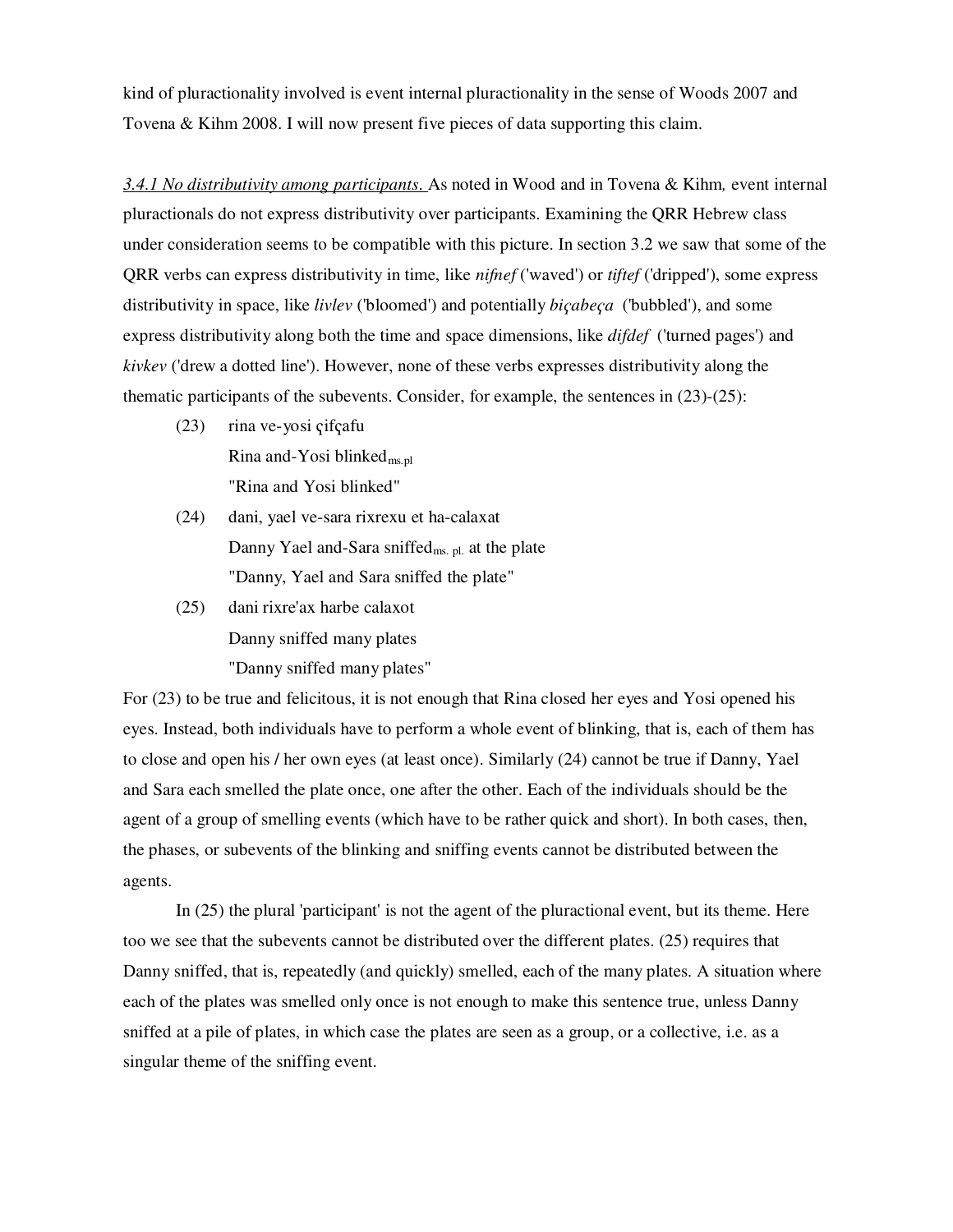*3.4.2 Temporal proximity:* Wood 2007 notes that the subevents (phases) with event internal pluractionals should be temporally close to each other. In her words, the subevents should be "essentially continuous or have minimal temporal separation" (p. 90). (This generalization already appears in Cusic 1981, who suggested that the level of temporal 'connectedness' of event internal pluractionals is high). The interpretation of the Hebrew QRR verbs seem to be compatible with this generalization. Consider (26) and (27):

- (26) ha-panas hivhev be-me*š*ex *š*aloS dakot The-lamp flickered in-length three minutes "The lamp flickered for three minutes"
- (27) ha-panas hivhev kol ha-layla The-lamp flickered all the-night "The lamp flickered all night long"

A situation which can make (26) true, for example, is one where starting at 1.00 and finishing at 1.03 the lamp went off and on ten times. But, ten subevents of being on and off are not yet enough to make (27) true. For example, one would not tend to use (27) to describe a situation where between 9.00 p.m. and 7.00 a.m. the lamp went off ten times once every hour for two seconds. What is required here, then, is not only that there are multiple subevents, but also that they are temporally 'connected', i.e. close to each other.

*3.4.3 Potential telicity* Some of the QRR verbs in Hebrew denote telic events. This is indicated by their compatibility with the adverbial *be-Štey dakot* "in two minutes", in (29). As seen in (28), this adverbial is similar to its English counterpart 'in two minutes' in that it can naturally modify telic events (like "read the letter"), but (in the usual circumstances) not atelic ones (like "walked"): $^{22}$ 

- (28) a. karati Ɂet ha-mixtav be-štey dakot I-read acc. the-letter in-two minutes "I read the letter in two minutes"
	- b. #halaxti be-štey dakot I-walked in-two minutes "I walked in two minutes"
- (29) *picpacti et ha-delet be-štey dakot* ("I shattered the door in two minutes") */ titeti et ha-xeder be-štey dakot* ("I swept the room in two minutes") */ ha-xatul liklek et ha-*

 $22$  The only way to get a felicitous reading for (28b) is to assume a context where a telic point combining with the activity is contextually salient. (*How much time did it take you to walk to the store* ? – *I walked in two minutes*) (See the discussion of example # 32 below).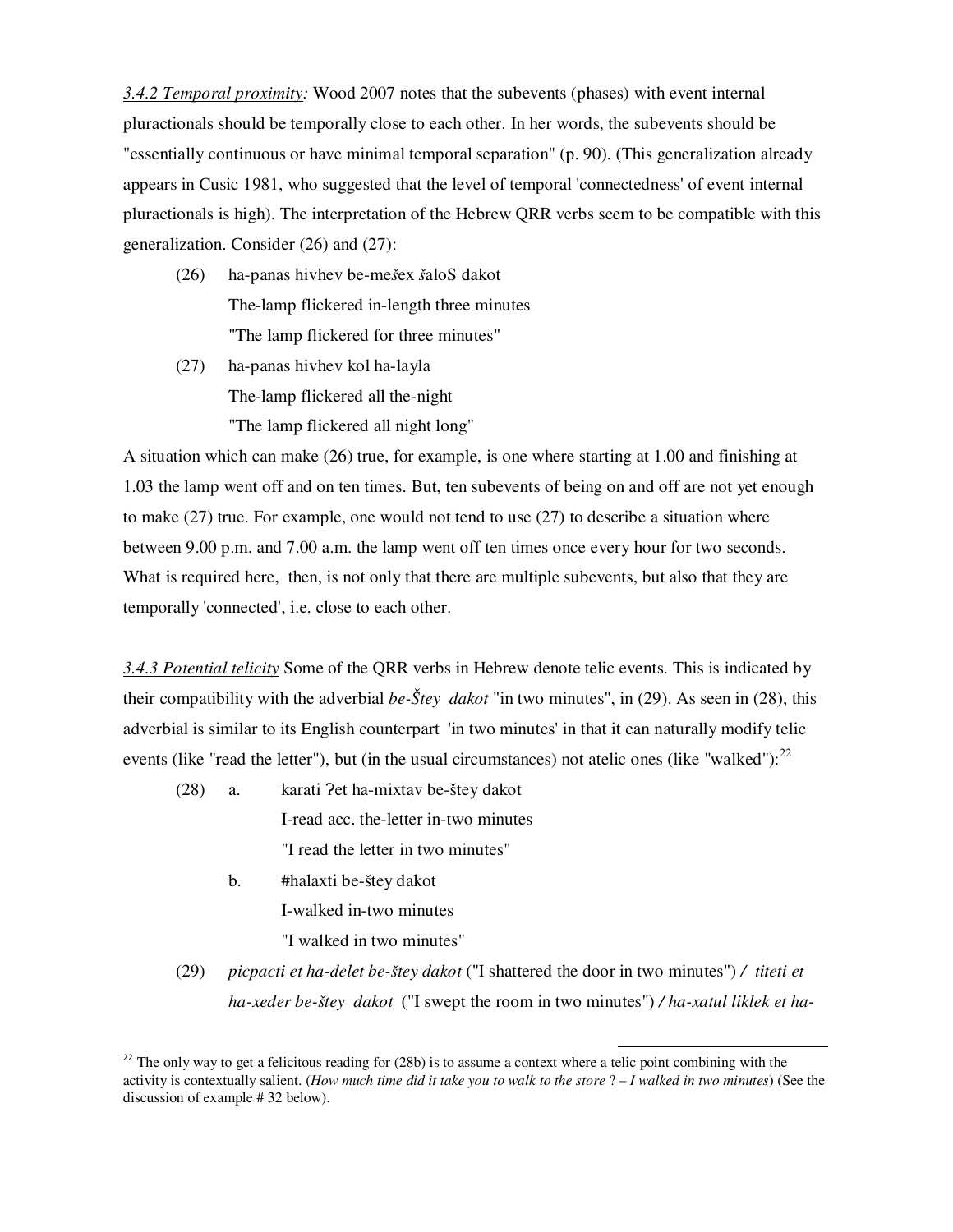*xalav be-štey dakot* ("The cat lapped up the milk in two minutes") */ bizbazti ?esrim dolar be-* štey *dakot* ("I wasted twenty dollars in two minutes")

In section 2.4 we noticed that Lasersohn and van Geenhoven predict that pluractional verbs will be atelic. In contrast, Wood's (as well as Tovena & Kihm's) analysis of event internal pluractionality is compatible with the observation that event internal pluractional verbs can denote telic events. The telicity of the verbs in (29), then, supports the characterization of the QRR verb class as expressing event internal pluractionality along the lines of Wood and Tovena and Kihm.

*3.4.4 The 'incassative' reading of some QRR verbs.* In section 3.2 we noticed that a number of the QRR verbs express 'undirected' events. I repeat here the examples discussed above, together with suggested 'directed' counterparts:<sup>23</sup>

| The type of 'aimless activity' | <b>Examples</b>                         | <b>Suggested 'directed'</b>        |
|--------------------------------|-----------------------------------------|------------------------------------|
| expressed by the verb          |                                         | counterparts                       |
| 'aimless talking'              | birber, kiškeš, pitpet, tirter, milmel, | Talking about a certain issue,     |
|                                | limlem.                                 | clarifying a certain point         |
| 'aimless walking'              | dišdeš, zigzeg                          | Walking to the store               |
| 'aimless singing'              | zimzem, himhem                          | Singing this song                  |
| 'aimless drawing'              | kiškeš                                  | Drawing this tree, drawing Mary    |
| 'aimless dancing'              | kirker                                  | Dancing this tango                 |
| 'aimless eating'               | nišneš                                  | Eating this meal, eating an apple  |
| 'aimless changing channels'    | Zipzep                                  | Changing channels in order to find |
|                                |                                         | a specific channel.                |

Table # 4: QRR verbs manifesting the incassative reading with suggested 'directed' counterparts:

In section 3.2 we used the observations about the 'undirected' or 'incassative' readings of the Hebrew verbs to support the claim that the QRR verb class in Hebrew can be characterized as pluractional. We can now more specifically propose that these interpretations support the characterization of this verb class as expressing event internal pluractionality, in the sense of Wood 2007.

<sup>&</sup>lt;sup>23</sup> Notice that the difference between the 'undirected' and the 'directed' predicates does not correspond to the intransitive / transitive distinction, respectively. First, some of the 'directed' predicates can be still considered intransitive (e.g. *walking to the store*). Here we have a quantized path, but not an NP argument (see e.g. Krifka 1998 and Rothstein 2004 for the relationship between having quantized paths or arguments and telicity). Second, some of the undirected predicates (e.g. *zimzem* 'hummed') can be used transitively (*zimzem et ha-Sir* "hummed this song"), but will still have a possible 'undirected' reading, where e.g. only parts of the song are hummed, and the song is never completed. (Notice, though, that in addition, in such a case the verb can also get a 'directed' reading, and the effect of reduplication has to be 'tentative' and do more with the acoustical properties of the humming vs. singing, or with the level of attention paid to the melody and lyrics etc. This last reading can be classified as part of the diminutive effect often associated with this kind of reduplication, as discussed in section 4 below).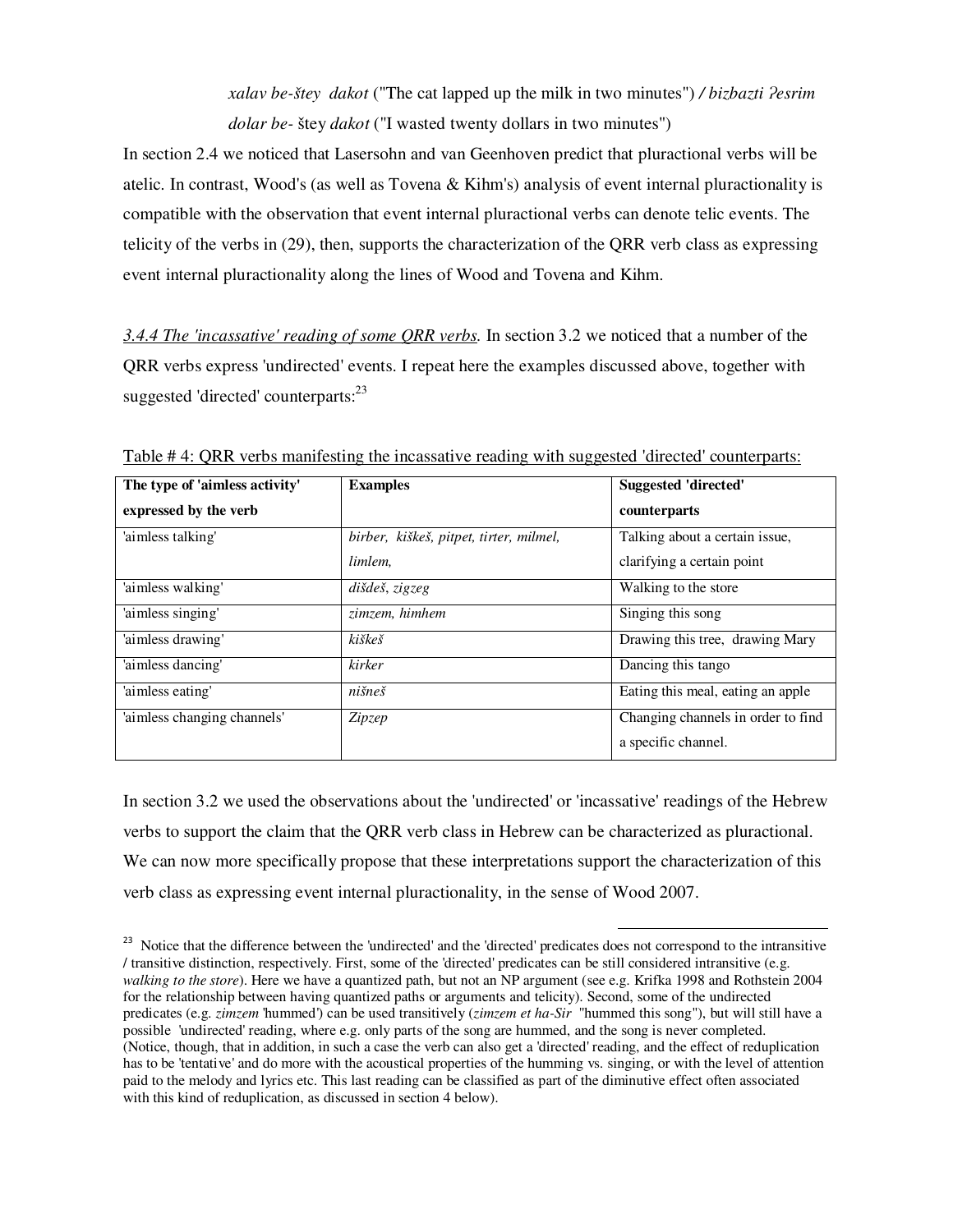Remember that according to Wood, one of the constraints on event internal pluractional markers is  $(11)$ , repeated here as  $(30)$ :

(30) The phases (subevents) of an event internal pluractional event cannot be complex (where 'a complex event' means: 'has both a process and a culmination phase')

The basis for this constraint is Wood's observation that event internal pluractional markers cannot combine with accomplishments, which are generally assumed to involve both a process (corresponding to an activity) and a culmination. Crucially, Wood shows that in cases where such markers *do* combine with accomplishments, the culmination part of the accomplishment event is dropped, and the resulting reading is conative. In Rothstein's 2004 terms, in such cases we may assume that we have an aspectual type shifting operation which turns an accomplishment into an activity. Specifically, the resulting activity predicate corresponds to the activity part of the accomplishment. This is possible, since part of the lexical meaning of an accomplishment is to "give information about what characteristics its activity subevent has" (Rothstein, p. 48).

 On the surface, the situation with the Hebrew QRR verbs with incassative readings is different from what is described by Wood, since the semantic correlates of these verbs are activities (like *ran, sang*, *danced* etc.) and not accomplishments. A closer look, however, shows that we can take the incassative reading of the QRR Hebrew verbs in table #4 to serve a similar function as Wood's conative reading. This is because, under the right circumstances, such activities can potentially get accomplishment readings. For example, Rothstein 2004 (p. 26) points out that although the adverbial 'in x time' is constrained to combine with telic predicates, it can sometimes be felicitous with activities, such as *run*, as in (31), when there is a specific distance which is contextually salient:

(31) John ran in an hour (*acceptable with an understood specified distance.*) In a similar way, the verbs *walk, sing, eat, dance, draw* and *talk*, although basically activities, can get an accomplishment, telic reading, once a certain quantized path or argument is contextually salient (as in the 'directed counterparts' in table # 4). Crucially, however, once an 'incassative' component is added to such verbs, this potential accomplishment reading is not available anymore, since the whole point of this component is to indicate that the event is 'aimless', and not directed towards a certain goal. Put in other words, the reduplication in this case does not turn an accomplishment into an activity, but makes sure that an activity will not get an accomplishment interpretation.

We can thus propose that the incassative component in the QRR verbs in table #4 turns the subevents of the pluractional event from potentially accomplishment events into unambiguously activity events, with no culmination. In Wood's terminology, its effect is to turn potentially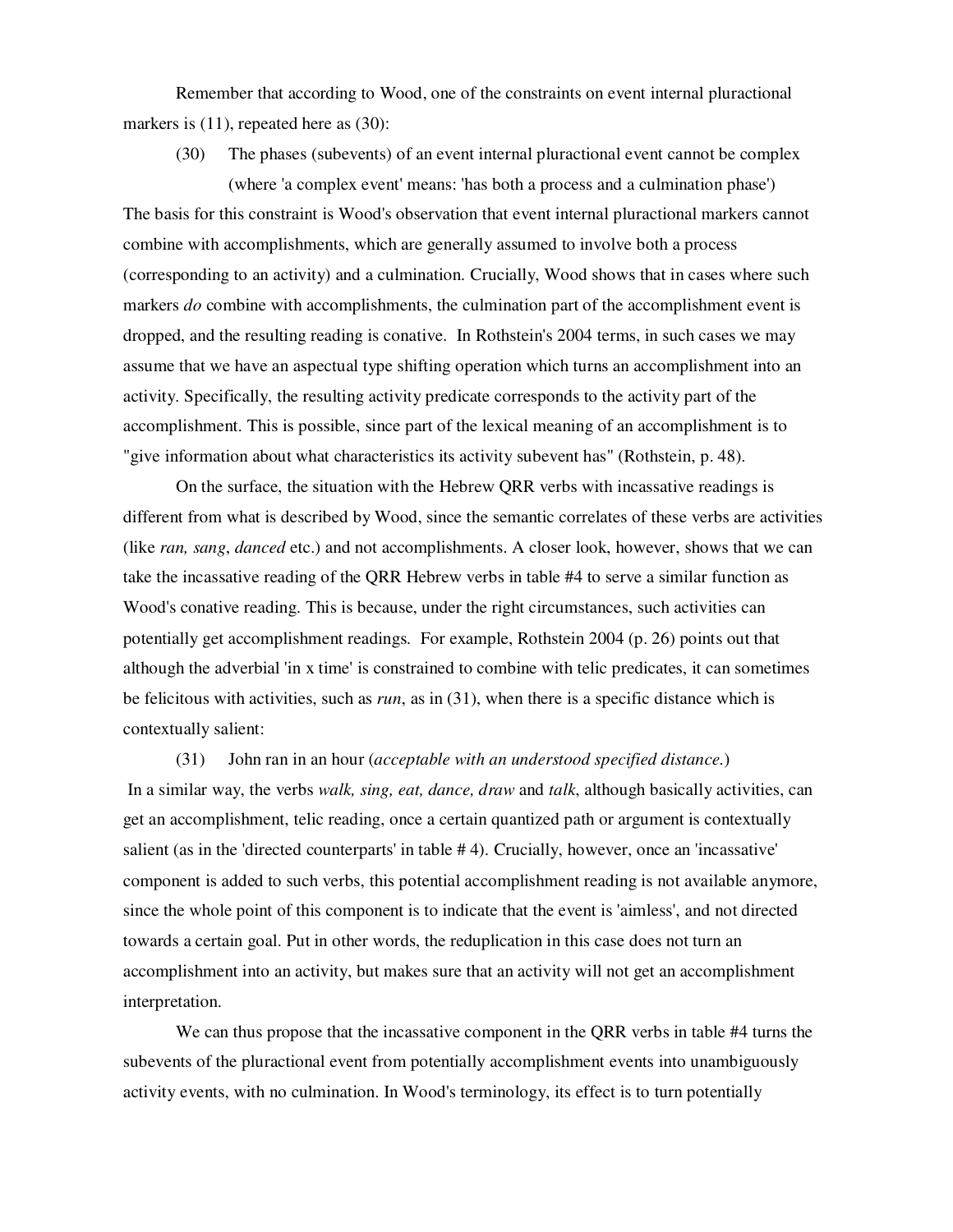'complex' subevents, which are disallowed with event internal pluractionality, into noncomplex. If this proposal is on the right track, then the presence of the incassative QRR verbs in Hebrew might be seen as further supporting the claim that this verb class expresses event internal pluractionality.

*3.4.5 A more unified analysis of QRR semelfactives*. In section 3.2 above we saw that many QRR semelfactive verbs can be analyzed as pluractionals even on their 'single event' reading, since they involve events made of exactly two short 'mirror-imaged' subevents, similar to verbs expressing Cusic's 'alternative' reading. In addition, of course, these verbs can also have an activity reading, where they denote repetitions of such 'double' movements, and which can be naturally analyzed as pluractional, involving distribution in time, as suggested in e.g. Wood 2007. The two readings of these verbs are exemplified in (32), which can either mean that the dog moved its tail twice (once to the left and once to the right), or that there was one event where it repeatedly wagged his tail:

(32) ha-kelev kiškeš ba-zanav paçam ?axat The-dog wagged in-the-tail time one "The dog wagged his tail once"

Notice, then, that on the activity reading of this verb, the subevents of the wagging event are themselves wagging events, i.e., *P=V*. In contrast, in the 'single event' reading, the subevents are not themselves wagging events, but rather single movements of the tail (to the left or to the right), i.e., *P*≠*V*. The same seems to hold also for *'*ҁ*if*ҁ*ef* ('blinked'), *tiltel* ('shook'), *nifnef* ('waved'), etc. Thus, given Lasersohn's definitions, we get event internal pluractionality in the single event reading (where  $P\neq V$ ), and event external pluractionality in the 'activity' reading (where  $P=V$ ).

Given the fact that these two readings are systematically expressed by the same lexical item, however, it would be better if we could arrive at a unified characterization of these verbs. Such a unified characterization is possible if we follow Wood's characterization of event internal pluractionals. According to her, the relevant criterion does not concern whether the pluractional verb and its subevents are of the same type, but whether or not the resulting event is singular, i.e., whether the plurality of subevents undergoes an operation which turns them into a singularity.

The possibility that the activity reading of semelfactives yields a single event (and thus event internal pluractionality) gains independent theoretical support from Rothstein's 2008 approach to semelfactives, according to which this reading is the result of an S(ingular)-summing operation on the subevents, namely an operation which applies to a sum of events and yields a singular event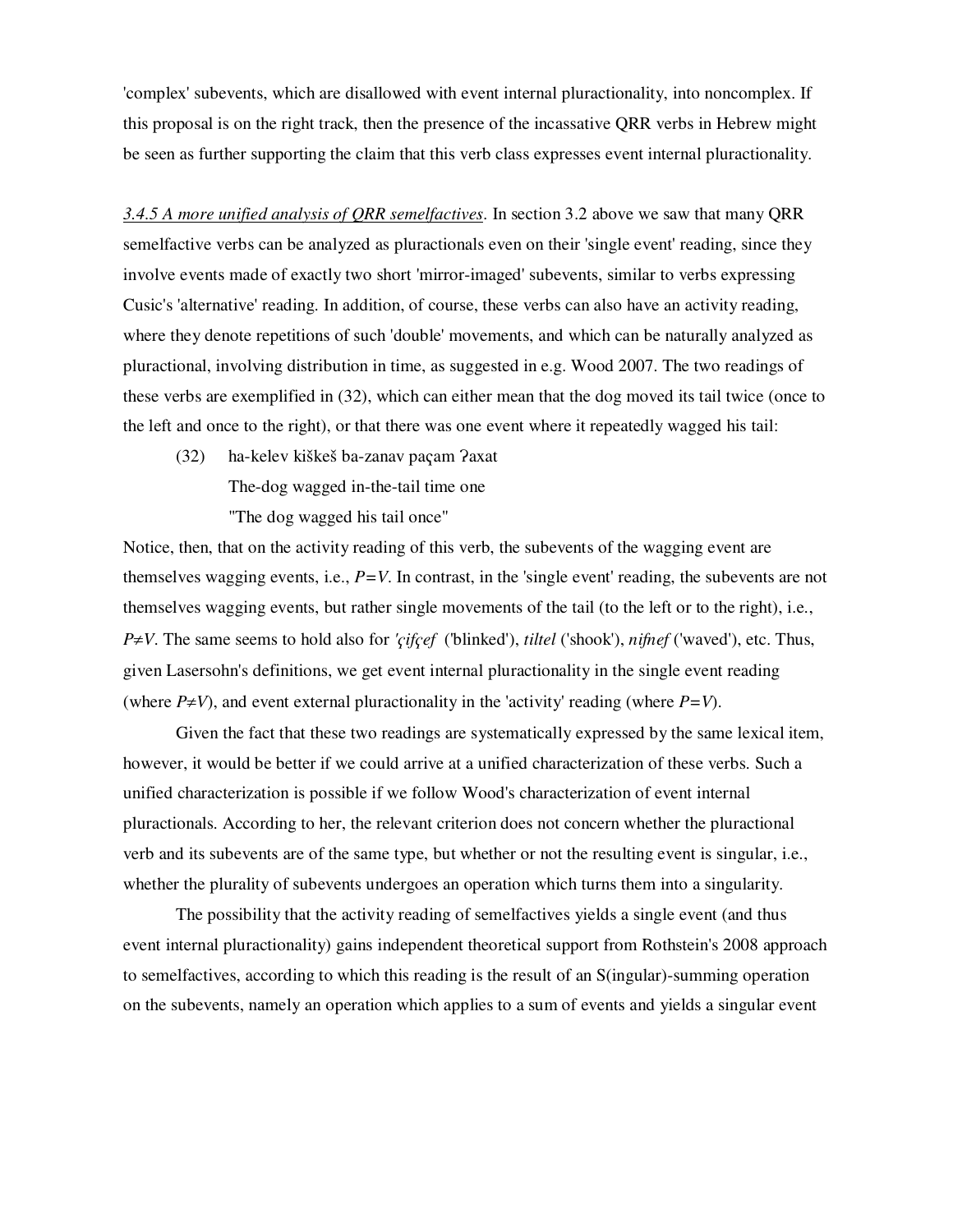as a result.<sup>24</sup> According to Rothstein, for example, a repeated activity of e.g. blinking is not a plural predicate, but a singular one.<sup>25</sup>

As to the 'single event' reading of the Hebrew QRR semelfactives, which consists of two 'mirror imaged' subevents, this can also be analyzed as involving event internal pluractionality since here too we clearly end up with a single event. This is indicated, for example, by the fact that the two subevents involved in a blinking event (namely closing and opening the eyelid) cannot be distributed between two agents.

Notice, though, that this characterization may seem problematic given the strong similarity of the 'single event' reading of the QRR semelfactives to Cusic's alternative reading, discussed in section 2.2 above. This is because Cusic took this reading, as well as other readings involving a small or precise number of subevents (such as the duplicative and the reversative readings), to characterize event *external* pluractionals only.

There are two ways to approach this problem. First, as already observed above, it is not clear to what extent the relevant QRR can be characterized as involving two distinct actions, as required in Cusic. We can assume, then, that the QRR verbs express another reading, which is similar, but not identical to the alternative reading, and which can be characterized as 'an event internal alternative reading'.

Another possibility is to reject Cusic's view of the alternative (as well as the reversative and duplicative) readings as necessarily characterizing event external pluractionality only, on the grounds that this view is not independently motivated. There is no a priori reason why the number of the phases in event internal pluractionals should be constrained in such a way. In fact, Cusic

(i) S-sum<sub>V</sub> (the S-sum operation in the verbal domain):  $\forall e, e' P(e) \land P(e') \land R(e,e')$ : S-sum(e,e')  $\rightarrow P(S(e+e'))$ "For any two events e and e' in the denotation P which stand in the R relation, S-sumV applied to e and e'

 $\overline{a}$ 

yields a singular event formed out of the sum of e and e' and which is also in the denotation of P". The operation is very similar to Landman's groupification operation, used by Wood 2007 to capture event internal pluractionality. However, Landman's operation typically applies to events which are members of the same verbal predicate P (e.g. two events in the denotation of 'lift the piano'). In contrast, Rothstein's operation is meant to sum events which stand in a particular relation to each other. One such relation is temporal overlap, which, for example, allows summing a running event from 8 to 9 and a running event from 9 to 10 to a single running event (from 8 to 10). Another such relation is the T(ime)P(articipant)Connect (see Rothstein 2004), which can sum two events which have the same participant and the same running time, as in depictive predication. For example, Rothstein 2004 assumes that the interpretation of the depictive in (i) involves S-summing the events in the denotations of 'drive' and 'be drunk' to a single event, since the TPconnect relation holds between them:

(i) John drove the car drunk

<sup>25</sup> One may think that Wood's constraint in (30) above, requiring that event internal pluractionality does not apply to 'complex' events, may prevent semelfactives on their activity readings to be considered event internal pluractionals. This is because on this reading these verbs denote repetitions of events with internal structure (namely repetitions of the two (mirror-imaged) subevents). This is not the case, however, since Wood's notion of 'complex' in (30) does not relate to events with internal structure, but to accomplishment events, which have both an activity and a culmination phase. Wood's sort of 'complexity' does not characterize the 'single event' reading of semelfactives, involving the two 'mirror imaged' phases. Rather, following Rothstein 2004, these short events are analyzed as (short) activities.

<sup>&</sup>lt;sup>24</sup> Rothstein 2008 defines S-summing for both individuals and events. In the domain of events the operation is defined as in (i):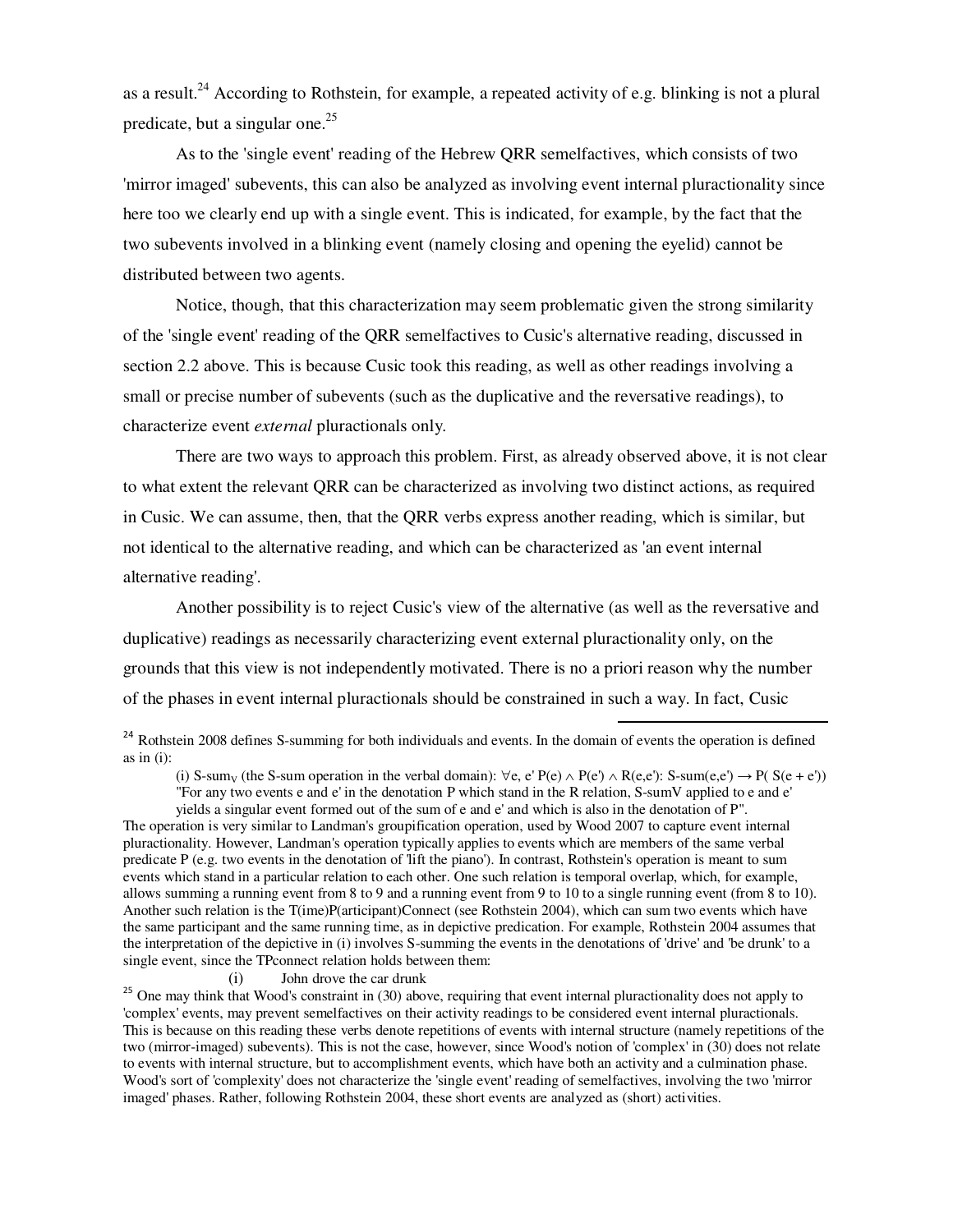himself says that "...*it happens* to be the case that in [internal] plurality the index of repetitions is usually considered to be large or uncountable" (p.78, my emphasis). Moreover, one of Cusic's own examples of an event internal pluractional verb is the reduplicated Klamath verb *petqpetqa* ('(he) blinks') (based on *petqp* ('close the eyes')). It seems, then, that such 'single event' readings of semelfactives can be indeed considered event internal pluractionals.

To conclude, another advantage of assuming that the QRR class in Hebrew expresses event internal pluractionality, in Wood's 2007 sense, is that it enables a unified treatment of QRR semelfactives verbs on both their readings, as well as a clear way to distinguish between them (depending on whether P=V or not).

## 4. General implications and open questions for the cross-linguistic study of pluractionality.

Until now we focused on a better understanding of the QRR verb class in Hebrew. The observations and insights above, however, also have some more general implications, and highlight several open questions, whose consideration can contribute to the cross-linguistic research of pluractionality.

 First, the discussion above can be used to support certain theories of pluractionality over other, competing theories, in particular Wood's 2007 and Tovena & Kihm's 2008 view of event internal pluractionality over Lasersohn's 1995 one. In addition, the paper also provides support for Tovena & Kihm's observation that verbs expressing event internal pluractionality may be unanalyzable words which are nonetheless morphologically marked. Finally, the analysis of the incassative reading of some of the QRR verbs indirectly supports Wood's observations and analysis of the lexical aspect constraints on event internal pluractionality cross-linguistically.<sup>26</sup>

l,

<sup>&</sup>lt;sup>26</sup>A further interesting implication of the paper concerns the availability of multi-dimensional distributivity of pluractionals. In section 3.2, we saw that some reduplicated verbs, like *difdef* ('turned pages'), seem to be distributive along more than one dimension, i.e., in both space and time. Strictly speaking, this observation may be may seen as a problem for Lasersohn's 1995 definition, according to which the subevents of a pluractional event differ along a dimension given by a function *f,* which is defined as θ (thematic role), τ (running time) or K (spatio-temporal location). This potential problem is similar to a one raised in van Geenhoven 2004, who attempts to analyze cases where the meaning of one pluractional operation leads to distribution along both the participants and time dimensions, and to interactions between the two dimensions, depending on scope relationship. Van Geenhoven writes that in Lasersohn's definition "…the function *f* stands either for the temporal function τ, which picks out the time of an event, or for the participant function θ, which picks out the relevant participant of an event. However, to account for the scope effects we need a tool that can simultaneously distribute subevent times and subevent participants over the overall event time of an utterance". (p.174).

At least in our case, though, this problem can be quite easily solved by allowing subevents to have the nonoverlap relation along more than one dimension. It does not seems to me that this would lead to any problem with other components in Lasersohn's definition. The potential multi-dimensional distributivity of pluractionals seems to be compatible with Faller's 2008 suggestions regarding pluractionality in Cuzco Quechea as well, according to which "…if non-overlap is required in one dimension, at least one dimension requires overlap" (p.15).

Ì, Faller's suggestion may seem similar to Tovena & Kihm's 2008 analysis of certain pluractional verbs in French as involving a mass cover role on the participant (e.g. the theme) of the verb, which allows parts of the theme to overlap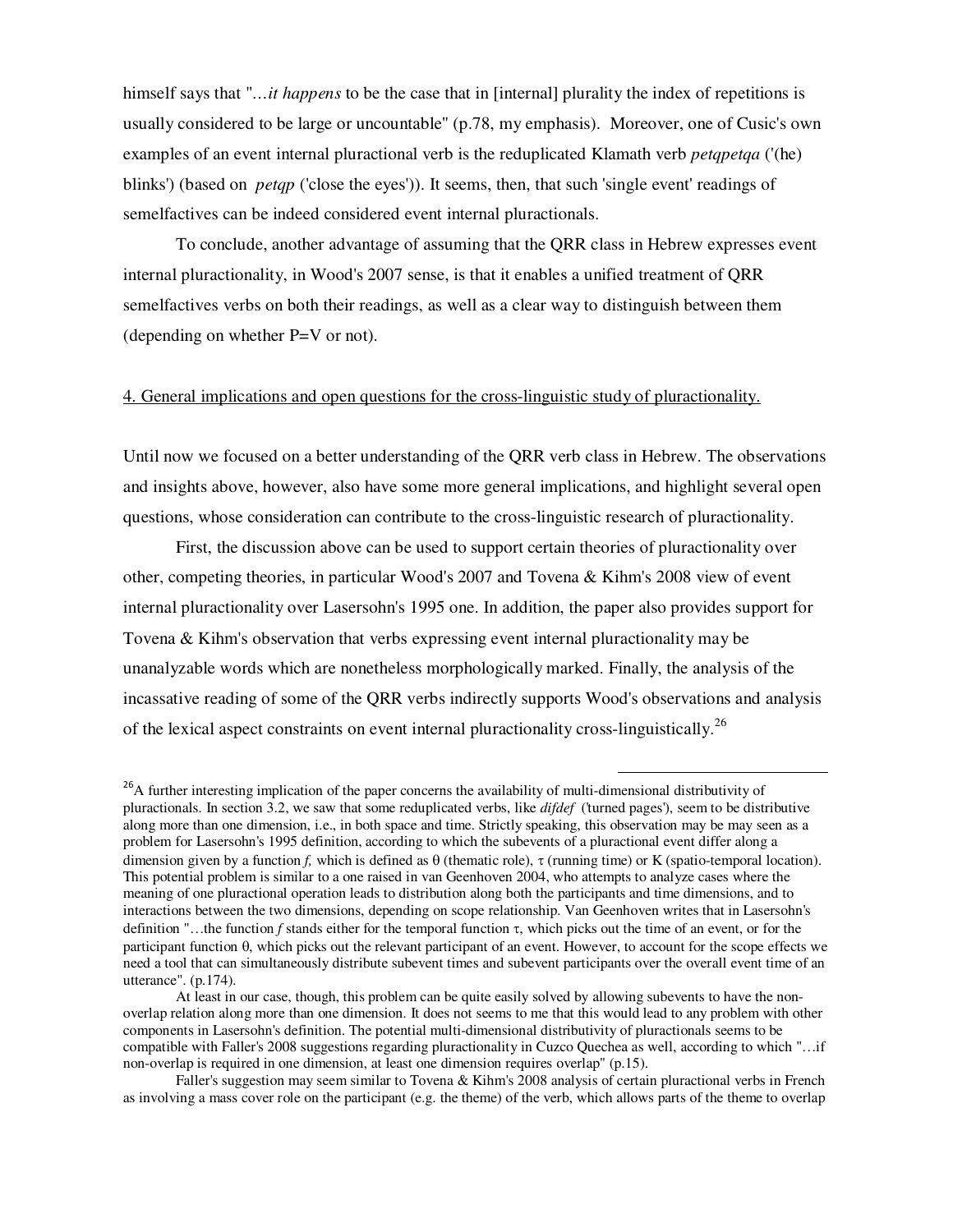Second, some of the observations in the paper question existing views about pluractionality. One such view concerns the inherent relation between pluractionality and atelicity, argued for in van Geenhoven 2004, 2005. The discussion above pointed out, however, the incompatibility of this view with reports of telic pluractional verbs cross-linguistically. This incompatibility can be resolved if (a) we follow Wood and Tovena & Kihm's view of the difference between event internal and external pluractionality (as a difference between singular and plural events), and (b) we assume that atelicity is a property of event *external* pluractionality only.

Other observations in the paper question Cusic's 1981 generalization that event internal pluractionals cannot have any of the 'precise and small' readings of the relative measure parameter, e.g. the duplicative, alternative or reversative readings. Above we suggested that this view is not independently motivated and showed that some of the event internal pluractionals in Hebrew (as well as in Cusic's original report) seem to be semelfactives with an alternative-like readings.

Another generalization of Cusic was that event internal pluractionals can be temporally, but not spatially, distributed. In section 3.2 above, however, I discussed event internal pluractionals verbs like *bi*ҁ*abe*ҁ*a* ('bubbled') or *difdef* ('turned pages') which can, or even should, involve distribution in space. Here again, it seems that Cusic's original generalization is not independently motivated. It may be more correct to argue that the phases (subevents) in event internal pluractionality can be both spatially and temporally distributed as long as we get 'high connectedness' between the times and between the locations.

Finally, some of the implications of the present study highlight remaining questions for the research of pluractionality. One such question concerns the existence of verbs which are morphologically marked with typical pluractionality markers, but semantically do not seem to involve any pluralization of the event. As noted above, examining many reports of pluractional marking cross-linguistically, the existence of such verbs seems to be a common linguistic phenomenon. In this sense, the existence of such verbs in the QRR class in Hebrew, exemplified more fully in (33), does not seem to undermine the characterization of this class as pluractional. On the other hand, arriving at a unified characterization of all the verbs in the QRR class would definitely be preferable. No existing semantic theory of pluractionality can be of any help here, however, because none of them attempts to integrate this phenomenon into its definitions.

-

<sup>(</sup>e.g. it can allow a single part of a song to be sung twice). However, there are important differences between the two suggestions. First, Tovena & Kihm's suggestion is explicitly restricted to event internal pluractionals, while Faller's seems to apply to both event internal and event external ones. Second, Tovena & Kihm's proposal *allows* for an overlap, while Faller's one *requires* such an overlap (in at least one dimension). Finally, Tovena & Kihm relate to (potential) overlap in the participants dimension only, while the main point in Faller's proposal relates to interactions between the different dimensions (the temporal, spatial and participants dimensions).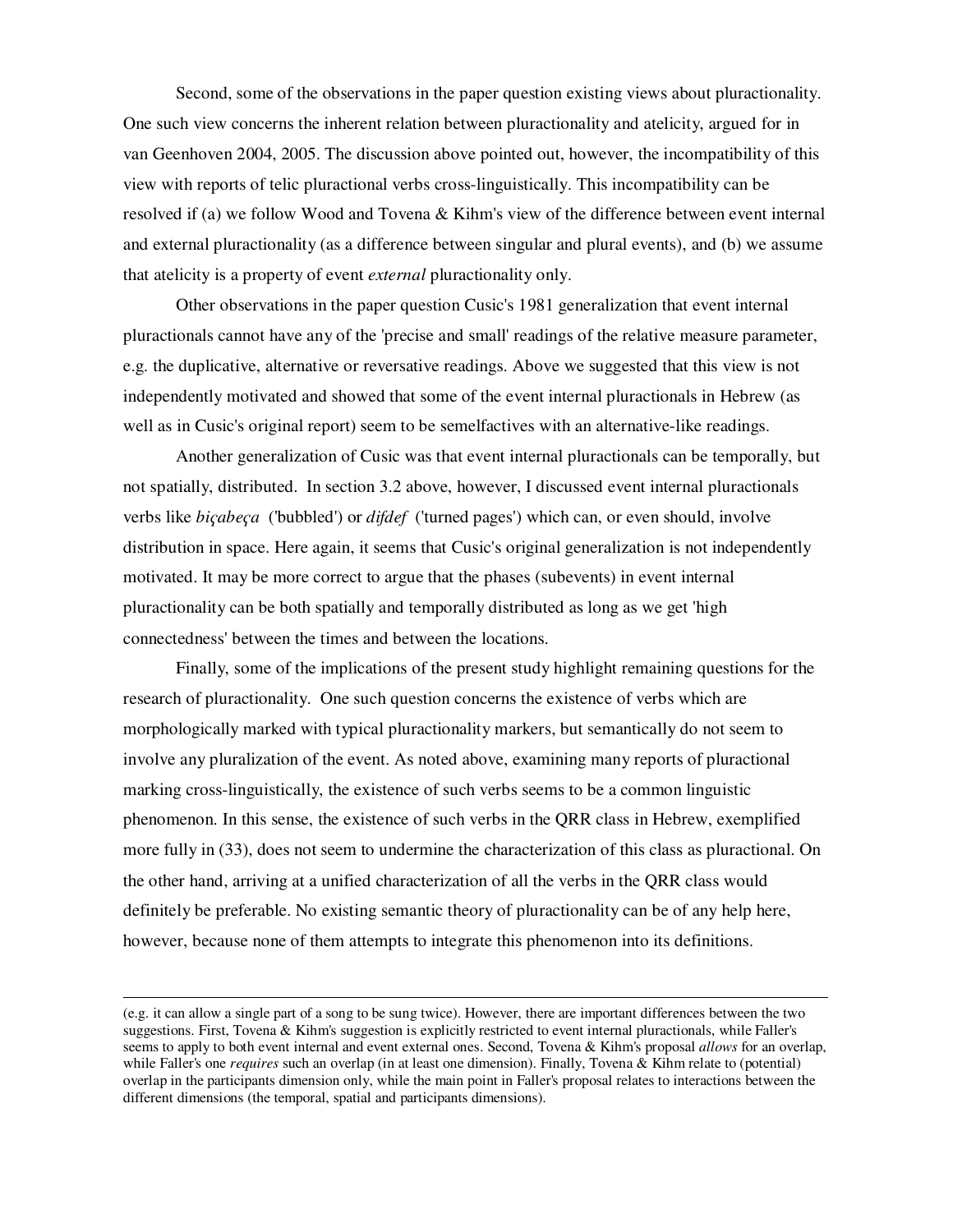(33) *zilzel* ('disrespected')*, pikpek* ('doubted')*, bilbel* ('confused'), *dixdex* ('depressed'), *dildel* ('weakened, impoverished'), *timtem* ('stupefied, made stupid'), *tišteš* ('blurred', 'made unclear', 'dazed'), *lixlex* (littered, made dirty')*, mismes* ('melted')*, mikmek* ( 'made rotten')*, sixsex* ('intrigued, instigated'), ҁ*im*ҁ*em* ('dimmed'), ҁ*ir*ҁ*er* ('undermined')*, cimcem* ('reduced, minimized'), *kilkel* ('spoiled'), *ki*ҁ*ake*ҁ*a*  ('destroyed, ruined')*, ti*ҁ*ate*ҁ*a* ('decieved')*, fisfes* ('missed a target, blew it'), *ligleg* ('mocked'), *bicbec* ('peeped out', 'sprouted'), *ši*ҁ*aše*ҁ*a* ('amused')

 A close look at these 'exceptional' verbs, though, may point out a preliminary direction for a more unified picture, at least for the Hebrew data. The important observation here is that the range of meanings expressed by the verbs in (33) is not completely arbitrary or unrelated. Specifically, almost all these verbs seem to share a certain semantic component, which we can start characterizing as 'deteriorative'. Intuitively, a verb with a 'deteriorative' component denotes an event type which leads to a state which is perceived as being less good, less stable, less certain or even less large, than a presupposed state. More precisely, the effect of these verbs is to indicate that the resulting state is characterized with a lower degree along a certain dimension or scale, than a presupposed state.

 Here are some examples: ҁ*ir*ҁ*er* ('undermined'), as well as *ki*ҁ*ake*ҁ*a* ('ruined'), presuppose a prior state which is some sense stable, and assert the existence of a resulting state which is less stable. A similar effect can be found with *bilbel* ('confused')*, timtem* ('made stupid') and *tišteš*  ('blurred'), which seem to lead to a resulting cognitive or emotional state which is less clear, focused or organized than a presupposed prior state. *Dixdex* ('depressed') seems to lower a degree of emotional welfare. *Pikpek (*'doubted') presupposes some state where a certain view, claim, or theory has a certain degree of reliability, and the resulting state has a lower degree on such a scale. *Lixlex* ('made dirty') leads to a state which has a lower degree along the dimension clean-not clean. *Mikmek* ('made rotten') and *mismes* ('melted') seem to lower the degree of stability of physical objects (in two different ways). *Cimcem* ('reduced, minimized') indicates a lower degree of size, ҁ*im*ҁ*em* ('dimmed, blurred') results in a state which is physically darker, or emotionally / cognitively less clear than the presupposed state, and *kilkel* ('spoiled') seems to more generally lower the degree of a presupposed state along some undefined dimension of 'good-not good'.

 One could attribute the 'deteriorative' nature of the verbs in (33) to their reduplicated form, since reduplication is often associated with emotional evaluation. However, we are interested in whether this kind of semantic effect can be integrated into the more general picture of the QRR verbs as expressing event internal pluractionality.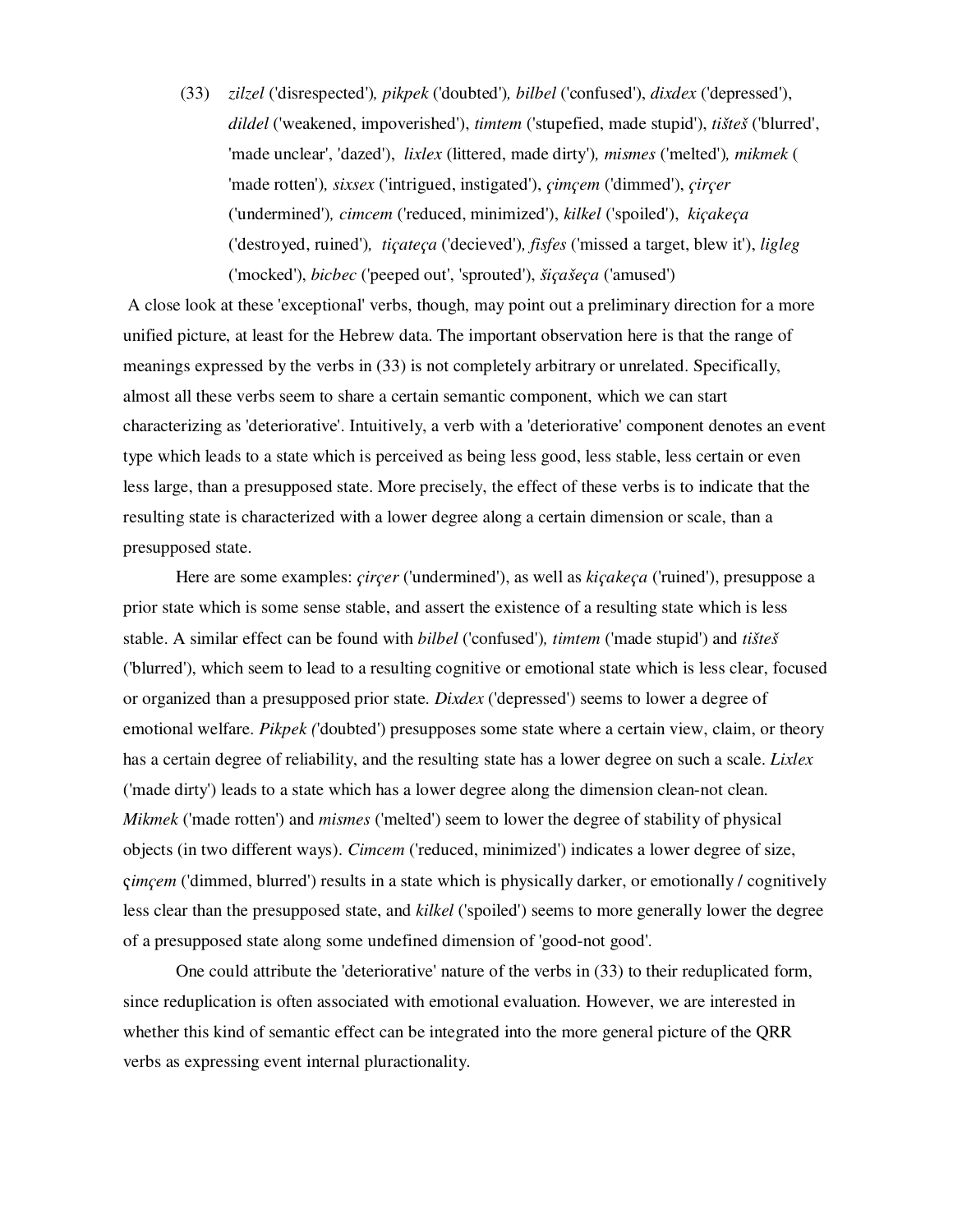This question is part of a more general question concerning the appropriate characterization of the morphological-semantic correlation with pluractional verbs. As noted above, the number and variety of readings associated with pluractionality cross-linguistically is very large. In this sense, pluractionality might look like a case of general polysemy, of the kind found with diminutive morphological markers. Jurafsky 1996 reviews cross-linguistic studies about the diminutive which, similarly to the reports about pluractional markers, describe both a wide variety of morphological devices, as well as a "seemingly unlimited", and sometimes even contradictory variety of meanings associated with it. Jurafsky suggests a 'core and extensions' approach to this polysemy, where it is treated as a 'redial category' consisting of "a central sense of prototype together with conceptual extensions" (p. 538). The extensions are linked to the central sense, (which in the case of the diminutive Jurafsky takes to be 'child'), by mechanisms like metaphorical extensions, transfers to different domains and inferences. The advantages of this approach, according to Jurafsky, is that (a) the existence of unrelated, and even contradicting meanings can be accounted for and (b) this is done without ending up with an abstract, vague and untestable characterizations of a single component shared by all meanings of the diminutive, as done in some 'abstractionist' theories.

 In contrast to this approach, most modern semantic theories of pluractionality, like the ones described above, took what can be called 'a common denominator' approach, where the various readings expressed by pluractional are all instances of a single semantic operation, namely a pluralization of the event argument. The variability in readings is accounted for by attributing it to different ways of manifesting this operation (e.g. through non-overlap in run time, space time location, or thematic participants), as well as by allowing variability along other dimensions (e.g. the 'size' of the subevents). Unlike the 'abstractionist' approach described by Jurafsky, the theories reviewed above attempted to avoid vague and untestable characterizations of the 'common denominator', by using precise and formal representations.

 However, as we have just seen, the formal semantics approach to pluractionality faces a problem raised by the existence of verbs which are morphologically, but not semantically pluractional, like the Hebrew QRR verbs in (33).

 This situation can lead now to several potential directions. First, one can simply treat the existence of such verbs as lexicalized or idiomatic cases (as in Faller 2008). In this way, the existence of such verbs does not require any semantic analysis, and it can be attributed to the derivational nature of pluractional morphology. This, however, does not seem appropriate in the case of the Hebrew verbs in (33), which seem to share a common semantic component, and which constitute almost 20 % of this QRR verb class. Second, one can shift from the 'common denominator' to the 'core and extensions' approach, and claim that pluractionality should be in fact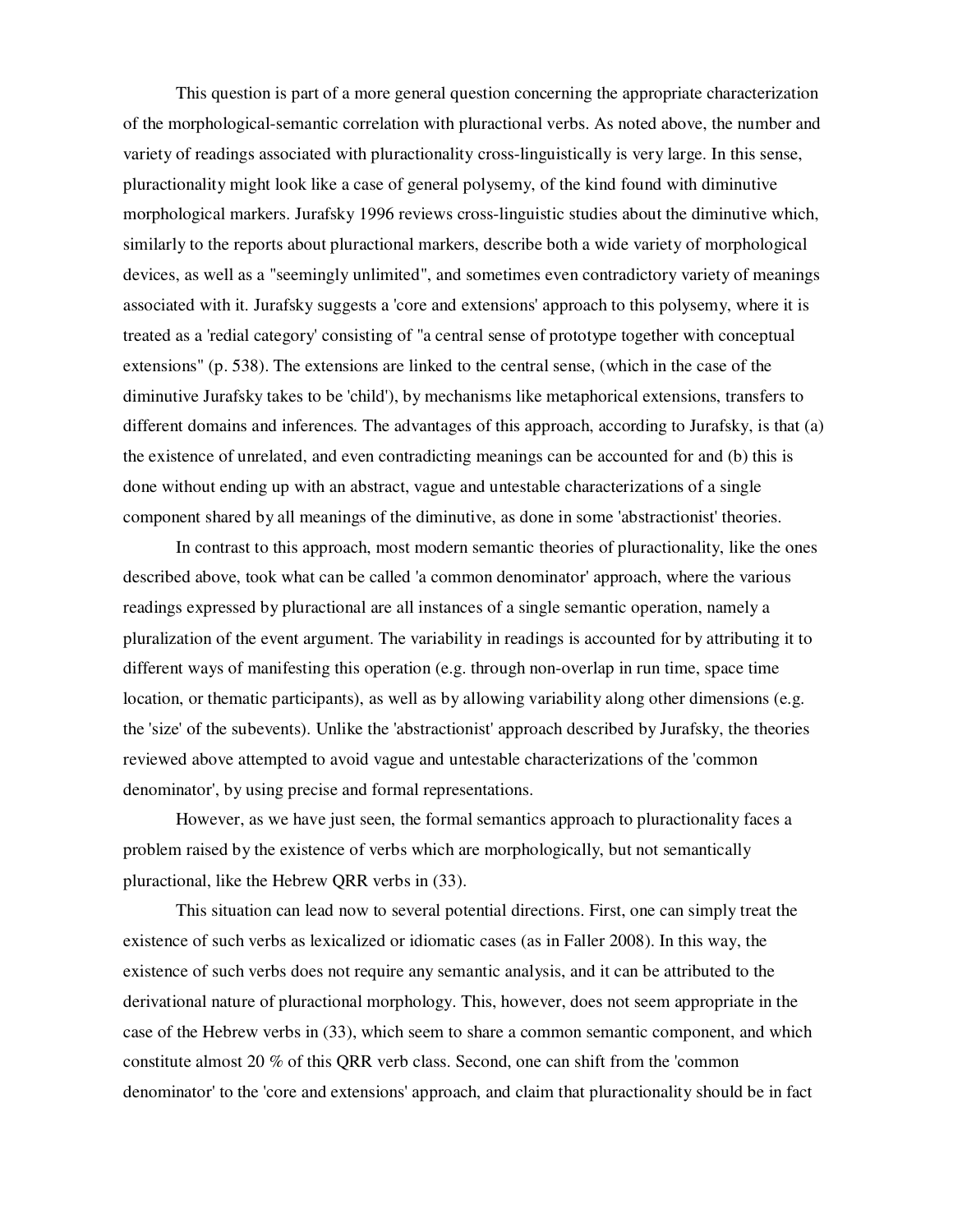treated as some sort of a radial category, with one central sense and many extensions, the deteriorative reading of the verbs in (33) being simply one such extension. Finally, one can nonetheless attempt to find a common component of the QRR verbs, covering both the verbs in (33), as well as the verbs with typical pluractional meanings discussed above.

 A potential common component like this can be characterized as a certain kind of a diminution effect, or more precisely, as the operation which lowers a degree in a certain scale associated with the event, relative to another, salient degree.<sup>27</sup> As seen above, the ORR verbs with the more typical pluractional readings involve a notion of diminution. In fact, it is striking that none of the verbs in this class exhibits any of Cusic's 'increase' readings, like the augmentative reading. Instead we get the 'decrease' readings, where diminution seems to apply to the subevents of the pluractional verb (as in the 'diminutive' reading) or to the whole event (as in the 'tentative' one). Notice that if this direction is on the right track we may also take the incassative reading, found with some of these verbs, as expressing some sort of diminution, namely to lower a degree along a directed-nondirected event dimension, or (following Wood's reasoning with the conative reading), along the dimension of complex-noncomplex. This direction will follow Lasersohn's preliminary suggestion to capture the readings in Cusic's relative measure parameter using "measure functions on events yielding values based on size, degree of effort, effectiveness, etc." (p. 255). In general, then, with the QRR verbs with pluractional readings we get a degree on a scale associated with the event, which is lower than a contextually salient degree (e.g. the contextually salient normal running time, spatial length, amount of attention with which the action is performed, etc.). In a similar way the 'deteriorative' verbs in (33) involve lowering a degree on a certain scale associated with the event, relative to the degree of a presupposed event or state.

 This kind of suggestion is clearly still preliminary, and needs further empirical verification and a better characterization and formalization of the relevant diminution effect which can apply to all predicates. There are, however, three potential supports for it. First, there are two verbs in the list in (33), namely *bicbec* ('sprouted') and *ši*ҁ*aše*ҁ*a* ('amused'), which are neither pluractional in any way (do not involve plurality of the event), nor are they 'deteriorative'. Nonetheless, they can also be said to involve a low degree on a scale: *bicbec* has to do with an especially small portion of an object (typically a plant) which can be seen, i.e. it has to do with a low degree along the size scale. The verb *ši*ҁ*aše*ҁ*a* involves an event type which is a milder version of e.g. *hicxik* ('made (someone) laugh'), i.e. involves a low degree, relative to another non-reduplicated verb. (Notice that *dixdex* ('depressed'), can be similarly considered a milder version of the non-reduplicated verb *dika*

<sup>&</sup>lt;sup>27</sup> Thanks to Edit Doron for pointing out this direction to me.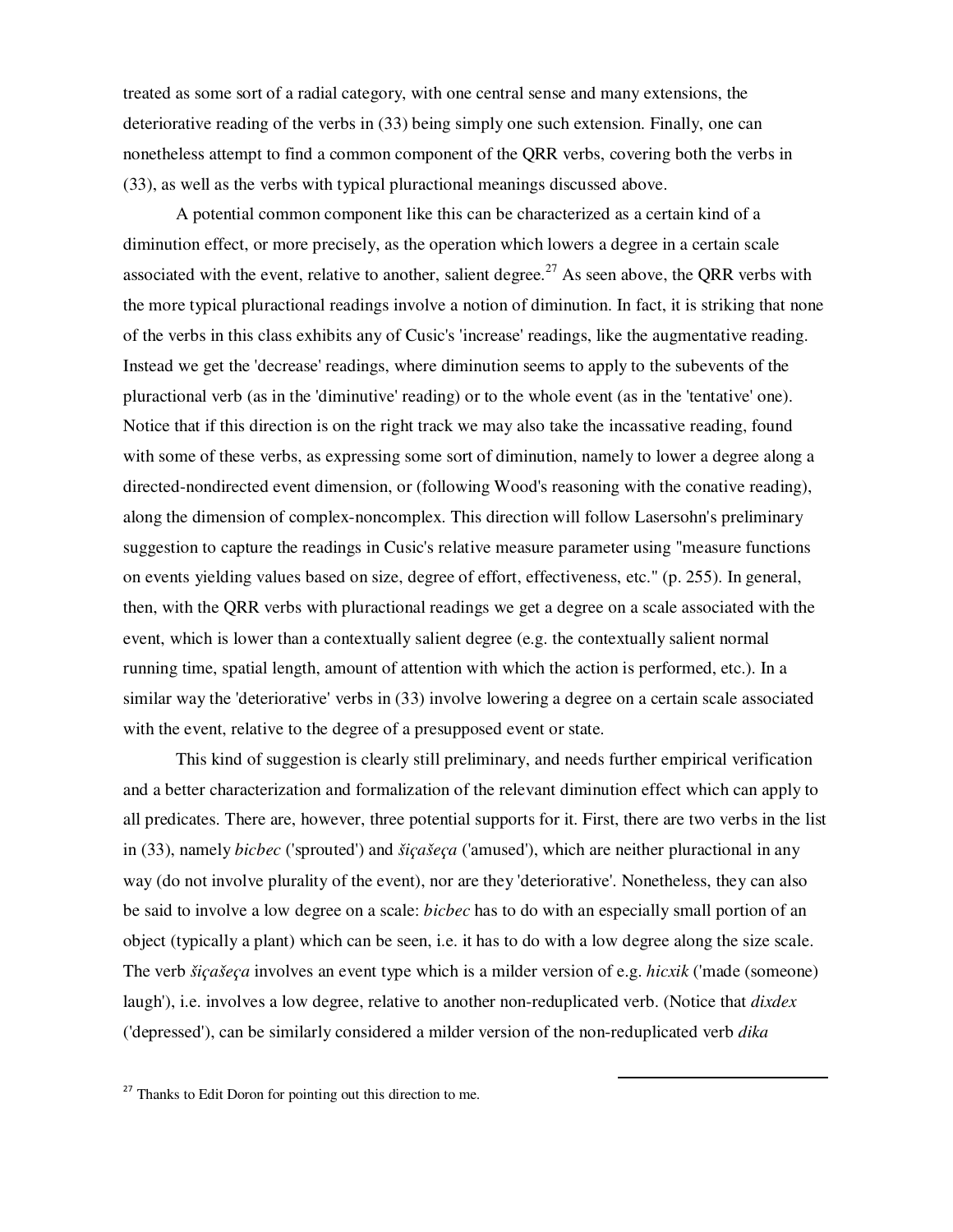('depressed'), and hence 'diminutive' in two ways: as lowering a degree relative to a degree associated with a corresponding non-reduplicated verb, and, in its 'deteriorative' reading, lowering a degree relative to a presupposed state).

 A second kind of support is based on the observation that in Hebrew, reduplication seems to have the effect of diminution in the nonverbal domain as well, as has been shown in Graff 2002 for reduplication with nouns (as in  $(34)$ ), and with adjectives, as in  $(35)$ :<sup>28</sup>

- (34) *xatul* 'cat' *xataltul* 'kitten' *Kelev* 'dog' - *klavlav* 'puppy' *safam* 'mustache' – *sfamfam* 'little mustache'
- (35) *šaxor* 'black' *š*xarxar 'blackish' *šamen* 'fat' –*šmanman* 'chubby' ҁ*agol* 'round' – ҁ*agalgal '*roundish'

In this case too, then, the effect of reduplication is lowering a certain degree (along the dimension of size, color, shape etc.). The general diminution effect found with the QRR verbs, both with the 'pluractional' and the 'deteriorative' ones, then, may be attributed to the fact that in Hebrew this effect is morphologically manifested through reduplication.

 Finally, the idea that the QRR class expresses event *internal* pluractionality, where a single event is 'divided' or 'sliced' into subevents, seems potentially compatible with an operation of diminution. Indeed this semantic component has been repeatedly emphasized (by Wood 2007 and Tovena & Kihm 2008) as one of the key ingredients of event internal pluractionality.

## 5. Conclusion

The main goal of this paper was to examine the semantic effect of reduplication in the QRR verb class in modern Hebrew. I showed that the verbs in this class share many properties with pluractional verbs cross-linguistically, and that the pluractionality-based analysis of this verb class is more productive than its characterization as expressing 'iteration' or 'repetition', suggested in the past.

More specifically, I argued that the verbs in the QRR class express event internal pluractionality, in the original sense proposed by Cusic 1981, which was more formally captured in Wood 2007 and in Tovena & Kihm 2008 as involving a groupification operation on a plurality of subevents. In particular, it was observed that the reduplicated Hebrew verbs denote events which

<sup>&</sup>lt;sup>28</sup> But see Bat El 2006 who claims that there are also many reduplicated forms which are semantically neutral.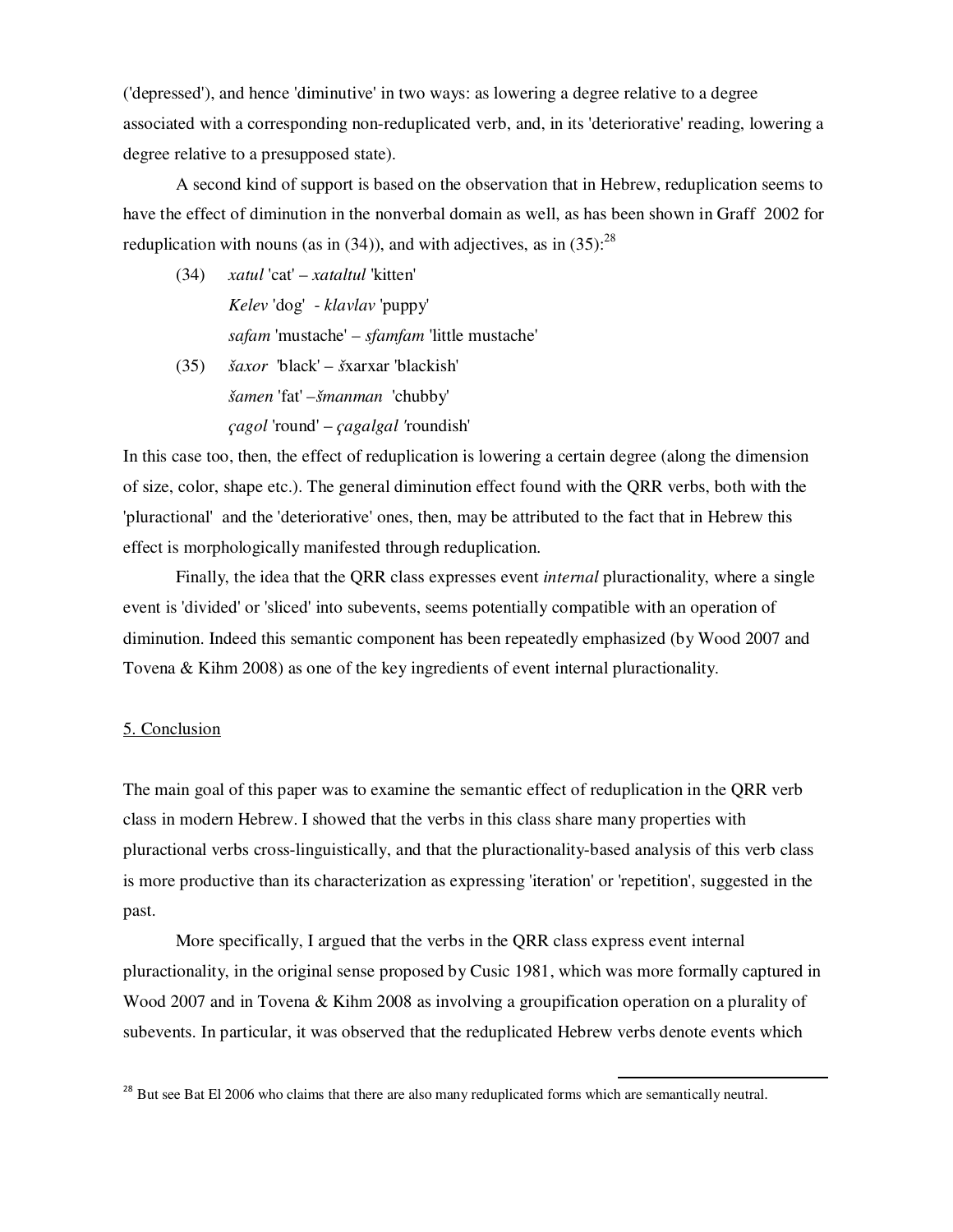are possibly telic, which can distribute over time and space, but not over participants, and whose subevents must be temporally close to each other. Empirically, these properties have been reported to characterize event internal pluractionals in a variety of languages. Theoretically, they are compatible with a view of such pluractionals as yielding grouped, singular events (following Wood's and Tovena & Kihm's view).

Two more indirect advantages of the event internal pluractionality analysis are (a) allowing a more unified analysis of the Hebrew reduplicated semelfactives on both their 'single event' and 'activity' reading, and (b) accounting for the existence of QRR verbs with an incassative (undirected and 'aimless') reading. In addition, the Hebrew reduplicated verbs were shown to be morphologically similar to pluractionals in French and Italian, which are often unanalyzable, simple words, and which were argued (by Tovena & Kihm 2008) to express event internal pluractionality as well. Further research, though, is needed in order to establish whether this suggested morphological-semantic correlation is generally valid.

 In addition to a better understanding of this language specific verb class, the observations in the paper contribute to the cross-linguistic research of pluractionality, by (a) supporting certain theories over others (e.g. Wood's 2007 and Tovena & Kihm's 2008 view of event internal pluractionality, over Lasersohn's 1995 view), by (b) questioning existing views about pluractionality (e.g. van Geenhoven's 2004 claim that pluractionality inherently leads to atelicity, and some of Cusic's 1981 claims about event internal pluractional markers), and by (c) highlighting some of the open issues and unanswered questions that the study of pluractionality faces.

One such open question concerns the existence of forms which are morphologically marked as pluractionals, but which lack a pluractional semantics. A preliminary suggestion was made, characterizing the core semantic component with the reduplicated verbal class as a diminution operation, in which a degree on a scale associated with the event is considered lower than another, contextually salient, degree on this scale. Further research should examine whether this direction can be more precisely developed, and whether it can be applied to similar 'idiomatic' cases reported in the cross-linguistic literature on pluractionality.

 Finally, the paper raises a number of questions and directions for comparative research in Afroasiatic and Semitic linguistics. One question is whether the pluractionality-based analysis of the QRR verb class can be extended to other reduplicated verbal classes in Hebrew, such as the  $[c_1[i[c_2][c_3]e[c_3]$  verb class (e.g., *cixkek* ('giggled') or  $\lambda$ *išrer* ('ratify')), which seems to express repetition of short subevents as well. A close look at such verbs should clarify the characteristics of their (apparent) pluractionality, for example, whether it is event internal or external pluractionality, what kind of distributivity do such verbs express, etc.. In addition, the semantic properties of the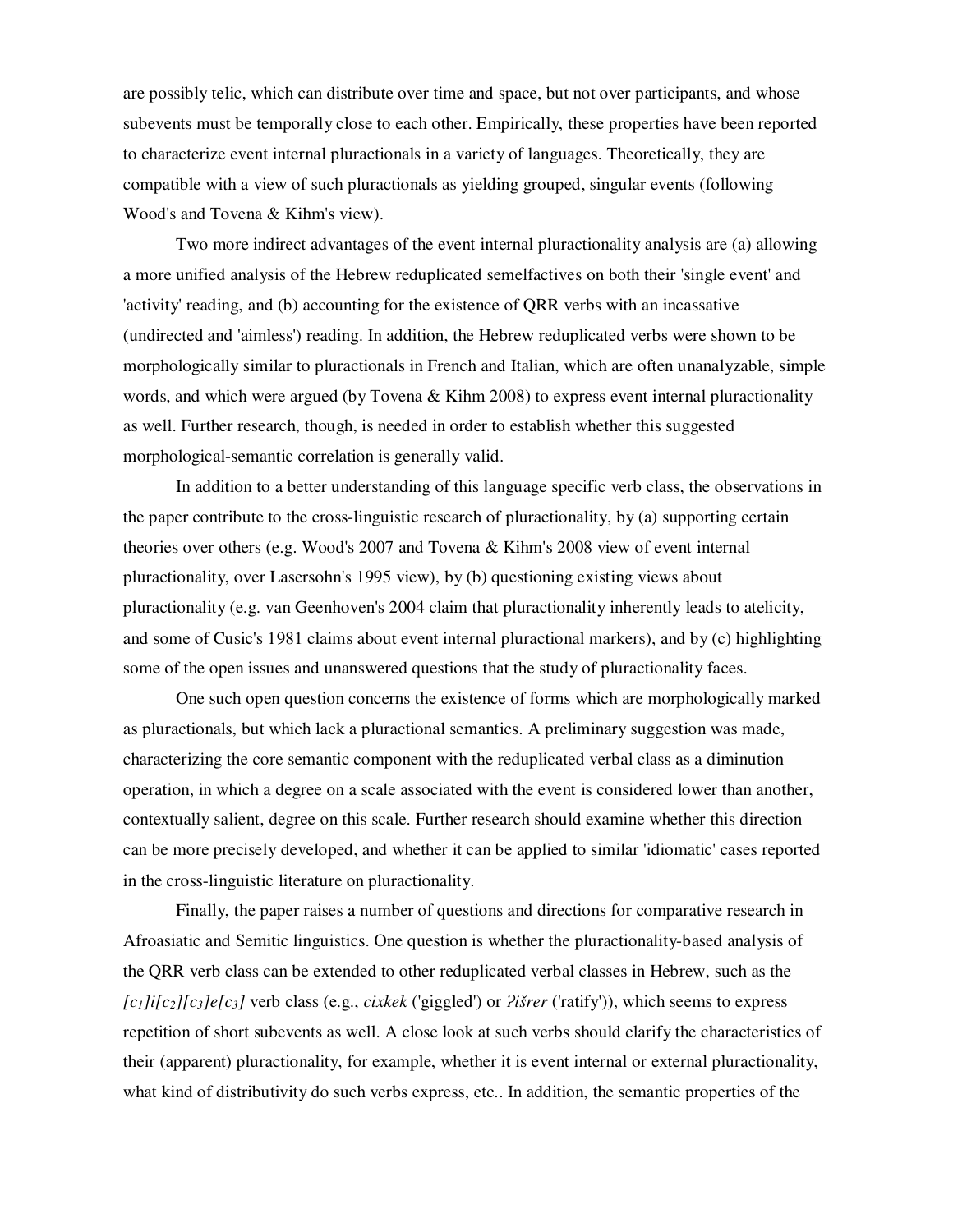Hebrew reduplicated verbs examined above should be compared with parallel data in other Semitic and Afroasiatic languages. As noted above, pluractionality was reported to be a general property of the *piel* verb form in several such languages. Some of the reports cited by Greenberg 1991 and Newman 1990 clearly point to the existence of participant distributivity found in those pluractional verbs, and thus indicate that they express event external pluractionality (following Wood's 2007 and Tovena and Kihm's 2008 views, adopted above). It will be interesting to check whether the relevant templates in these languages also have subclasses which express event internal pluractionality, as seems to be the case in modern Hebrew.

**Acknowledgements:** I would like to thank Edit Doron, Noam Faust, Anna Muller, Lucia Tovena, Susan Rothstein, Ora Schwarzwald, Yishay Tobin, Tsiyon Ukashi, and three anonymous reviewers for their helpful comments and criticism.

#### **References**

- Anderson, Stephen. (1992). *Amorphous Morphology*. Cambridge University Press.
- Andrade, M.J. (1933-1938). Quileute. *Handbook of American Indian Languages III*: 1490293, New York, Columbia University Press.
- Bat-El, O. (2006). Consonant identity and consonantal copy: The segmental and prosodic structure of Hebrew reduplication. *Linguistic Inquiry, 37*(2), 179-210.
- Boneh, N. & Doron, E. (2008). Habituality and Habitual Aspect in S. Rothstein (ed.) *Theoretical and Crosslinguistic Approaches to the Semantics of Aspect*. Amsterdam: John Benjamins. 321-347.
- Barker, M. A. R. (1964). *Klamath Grammar*, University of California Press, Berkeley.
- Bauer, H. & Leander, P. (1962) [1922]. *Historische Grammatik der hebräischen Sprache des Alten Testamentes,* Hildesheim: Georg Olms.
- Bybee, J. L. (1985). *Morphology: A Study of the Relation between Meaning and Form*. Benjamins, Philadelphia.
- Corbett, G. G. (2000). *Number*. Cambridge University Press, Cambridge Textbooks in Linguistics
- Cusic, D. D. (1981). *Verbal Plurality and Aspect*, PhD dissertation, Stanford University.
- Cowell, M. (1964). *A reference grammar of Syrian Arabic*. Washington: Georgetown University Press.
- Doron, E. (2003). Agency and Voice: the semantics of the Semitic templates, *Natural Language semantics* 11: pp.1-67, Kluwer academic publishing, The Netherlands.
- Dressler, W. (1968). 'Studien zur verbalen Pluralität: Iterativum, Distributivum, Durativum, Intensivum in der allgemeinen Grammatik, im Lateinischen und Hethitischen', *Sitzungsberichte* 259, Philosophisch historische Klasse, Österreichische Akademie der Wissenschaften. Herman Böhlaus, Vienna.
- Durie, M. (1986). 'The Grammaticization of Number as a Verbal Category', *BLS* **12**, 355–370. Berkeley Linguistics Society, Berkeley.
- Erwin, W. M. (1963). *A Short Reference Grammar of Iraqi Arabic.* Washington: Georgetown University Press.
- Faller, M. (2008). "pluractionality in Cuzco Quechua", a handout of a paper presented at the Workshop for Nominal and Verbal plurality, November 2008, Paris.
- Filip, H. & Carlson, G. (2001). Distributivity strengthens reciprocity, collectivity weakens it. *Linguistics & Philosophy, 24*. 417-466.
- Forsyth, J, (1970). *A Grammar of Aspect: Meaning and Usage in the Russian Verb*, Cambridge University Press.
- Garibay, A. (1961). *Llave del Nahuatl*. Mexico city Editorial Porrua.
- Garrett, A. (2001). Reduplication and infixation in Yurok: morphology, semantics, and diachrony. *International Journal of American Linguistics* 67: 264-312.
- Graff, D. (2002). A Study of Nominal Reduplication in Modern Hebrew. *Proceedings of the 18th meeting of The Israeli Association of Theoretical Linguistics*. Bar-Ilan University, Ramat-Gan.
- Greenberg, J. (1991). The Semitic "Intensive" as Verbal Plurality. In *Semitic Studies In honor of Wolf Leslau*. Alan S. Kaye (ed.) 577-587. Otto Harrassowitz, Wiesbaden.